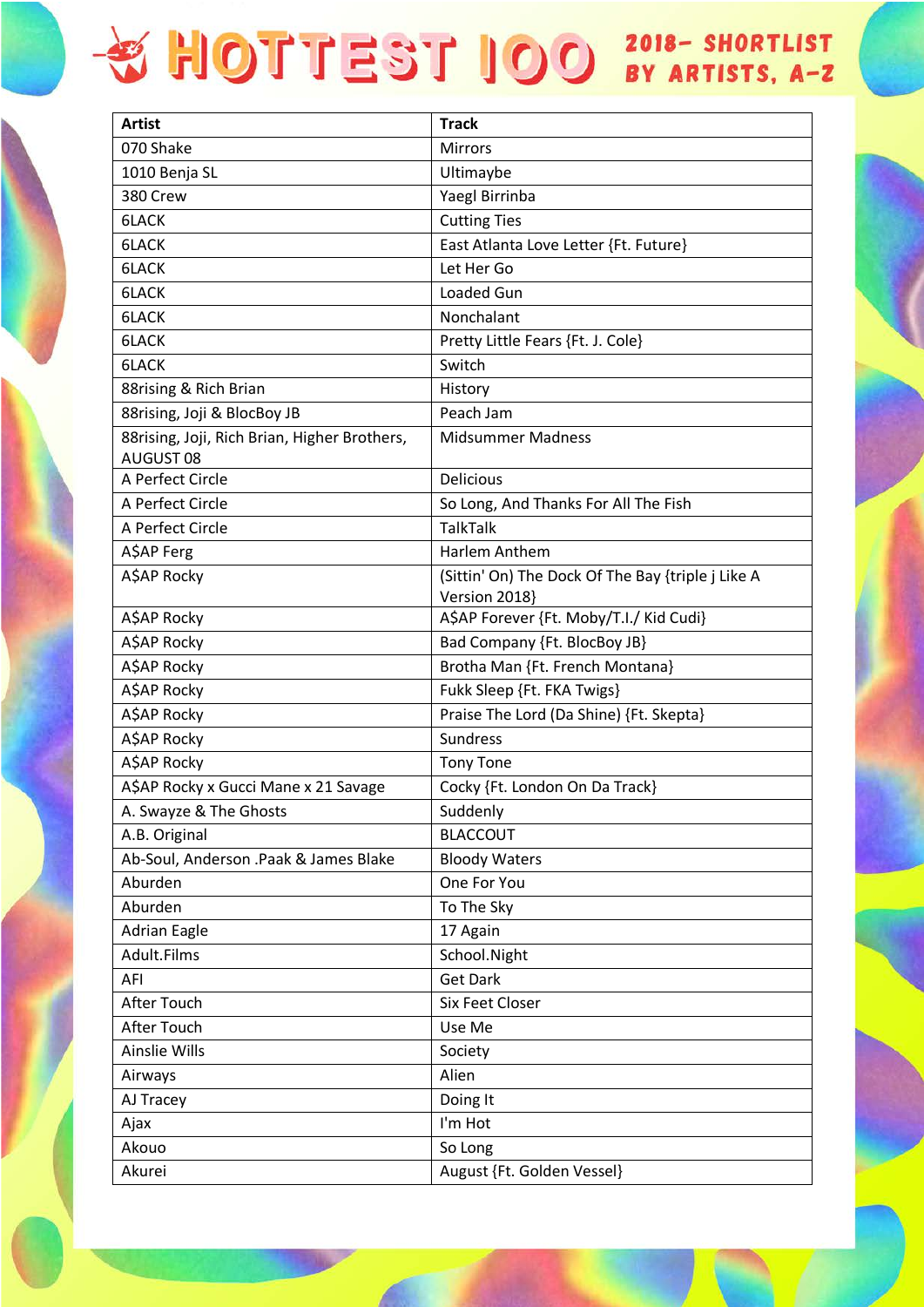| Akurei                      | Ride Home                                   |
|-----------------------------|---------------------------------------------|
| Albert Hammond Jr.          | Far Away Truths                             |
| Alex the Astronaut          | <b>Happy Song</b>                           |
| <b>Alex The Astronaut</b>   | Waste Of Time                               |
| <b>Alexander Biggs</b>      | Car Ride                                    |
| <b>Alexander Biggs</b>      | Close Enough                                |
| <b>Alice Glass</b>          | Mine                                        |
| Alice In Chains             | <b>Red Giant</b>                            |
| Alice Ivy                   | American Boy {triple j Like A Version 2018} |
| Alice Ivy                   | Bella                                       |
| Alice Ivy                   | Charlie                                     |
| Alice Ivy                   | Chasing Stars {Ft. Bertie Blackman}         |
| Alice Skye                  | <b>Friends With Feelings</b>                |
| Alice Skye & Ziggy Ramo     | Uncomfortable {Prod. Trials}                |
| <b>Alison Wonderland</b>    | Awake                                       |
| Alison Wonderland           | Church                                      |
| Alison Wonderland           | Cry {Ft. Buddy}                             |
| Alison Wonderland           | Easy                                        |
| Alison Wonderland           | High {Ft. Trippie Redd}                     |
| Alison Wonderland           | No                                          |
| Alison Wonderland & BLESSUS | Here 4 U                                    |
| <b>Alkaline Trio</b>        | Blackbird                                   |
| All Time Low                | <b>Everything Is Fine</b>                   |
| <b>All Tvvins</b>           | Warm Crush                                  |
| Allday                      | <b>Wonder Drug</b>                          |
| ALPHAMAMA                   | $3 \times 11$                               |
| <b>ALTA</b>                 | <b>Figured Out</b>                          |
| <b>ALTA</b>                 | Now You Want Me                             |
| AlunaGeorge                 | <b>Superior Emotion {Ft. Cautious Clay}</b> |
| Amber Mark                  | Love Me Right                               |
| Aminé                       | Campfire {Ft. Injury Reserve}               |
| Aminé                       | HICCUP {Ft. Gunna}                          |
| Aminé                       | <b>REEL IT IN</b>                           |
| Amir Obè                    | Famous                                      |
| Amir Obè                    | <b>Holy Shit</b>                            |
| Amity Affliction, The       | D.I.E.                                      |
| Amity Affliction, The       | Feels Like I'm Dying                        |
| Amity Affliction, The       | <b>Holier Than Heaven</b>                   |
| Amity Affliction, The       | Ivy (Doomsday)                              |
| <b>AMWIN</b>                | DeLorean                                    |
| Amy Shark                   | All Loved Up                                |
| Amy Shark                   | Be Alright {triple j Like A Version 2018}   |
| Amy Shark                   | Don't Turn Around                           |
| Amy Shark                   | I Got You                                   |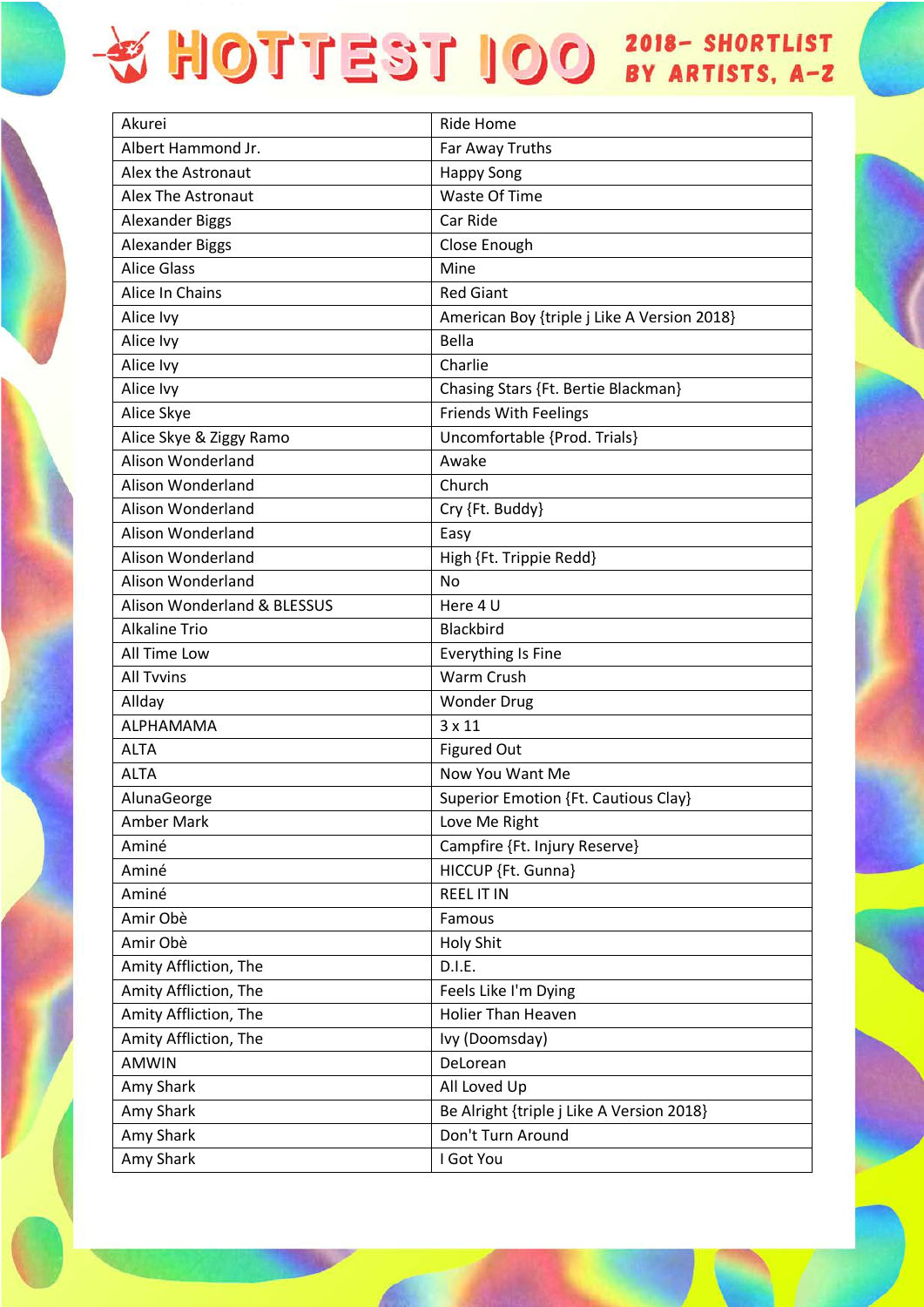| Amy Shark                                       | I Said Hi                                        |
|-------------------------------------------------|--------------------------------------------------|
| Amy Shark                                       | <b>Never Coming Back</b>                         |
| Amy Shark                                       | Psycho {Ft. Mark Hoppus}                         |
| Amy Shark                                       | The Idiot                                        |
| Amyl And The Sniffers                           | Cup Of Destiny                                   |
| Amyl And The Sniffers                           | Some Mutts (Can't Be Muzzled)                    |
| An Horse                                        | Get Out Somehow                                  |
| Anatole                                         | Emulsion                                         |
| Anatole                                         | Only One {Ft. Ida}                               |
| Anderson .Paak                                  | 6 Summers                                        |
| Anderson .Paak                                  | Anywhere {Ft. Snoop Dogg/the Last Artful, Dodgr} |
| Anderson .Paak                                  | Brother's Keeper {Ft. Pusha T}                   |
| Anderson .Paak                                  | Bubblin'                                         |
| Anderson .Paak                                  | Cheers {Ft. Q-Tip}                               |
| Anderson .Paak                                  | Left To Right                                    |
| Anderson .Paak                                  | Mansa Musa {Ft. Dr. Dre/Cocoa Saria}             |
| Anderson .Paak                                  | 'Til It's Over                                   |
| Anderson .Paak                                  | Tints {Ft. Kendrick Lamar}                       |
| Anderson .Paak                                  | Trippy {Ft. J. Cole}                             |
| Anderson .Paak                                  | Who R U?                                         |
| Anfa Rose                                       | All I Need {Ft. Manu Crook\$}                    |
| Angie McMahon                                   | <b>Keeping Time</b>                              |
| Angie McMahon                                   | <b>Missing Me</b>                                |
| Angus & Julia Stone                             | Passionfruit {triple j Like A Version 2018}      |
| Anna Lunoe                                      | <b>Blaze Of Glory</b>                            |
| Annie Bass x Christopher Port                   | Thrown Away                                      |
| <b>Annie Hamilton</b>                           | Fade                                             |
| Another Sky                                     | Avalanche                                        |
| Another Sky                                     | Chillers                                         |
| Another Sky                                     | Forget Yourself                                  |
| Antony & Cleopatra                              | Hurt Like Hell                                   |
| Antony & Cleopatra                              | The Islands                                      |
| <b>Aphex Twin</b>                               | <b>T69 Collapse</b>                              |
| Approachable Members Of Your Local<br>Community | Only Friend {Ft. Tamara Dream}                   |
| Approachable Members Of Your Local<br>Community | <b>Semiotic Vision</b>                           |
| Aquilo                                          | Seagull                                          |
| Ara Koufax                                      | Shades Of Blue                                   |
| Architects                                      | A Wasted Hymn                                    |
| Architects                                      | Death Is Not Defeat                              |
| Architects                                      | Hereafter                                        |
| Architects                                      | <b>Holy Hell</b>                                 |
| Architects                                      | Modern Misery                                    |
| Architects                                      | Mortal After All                                 |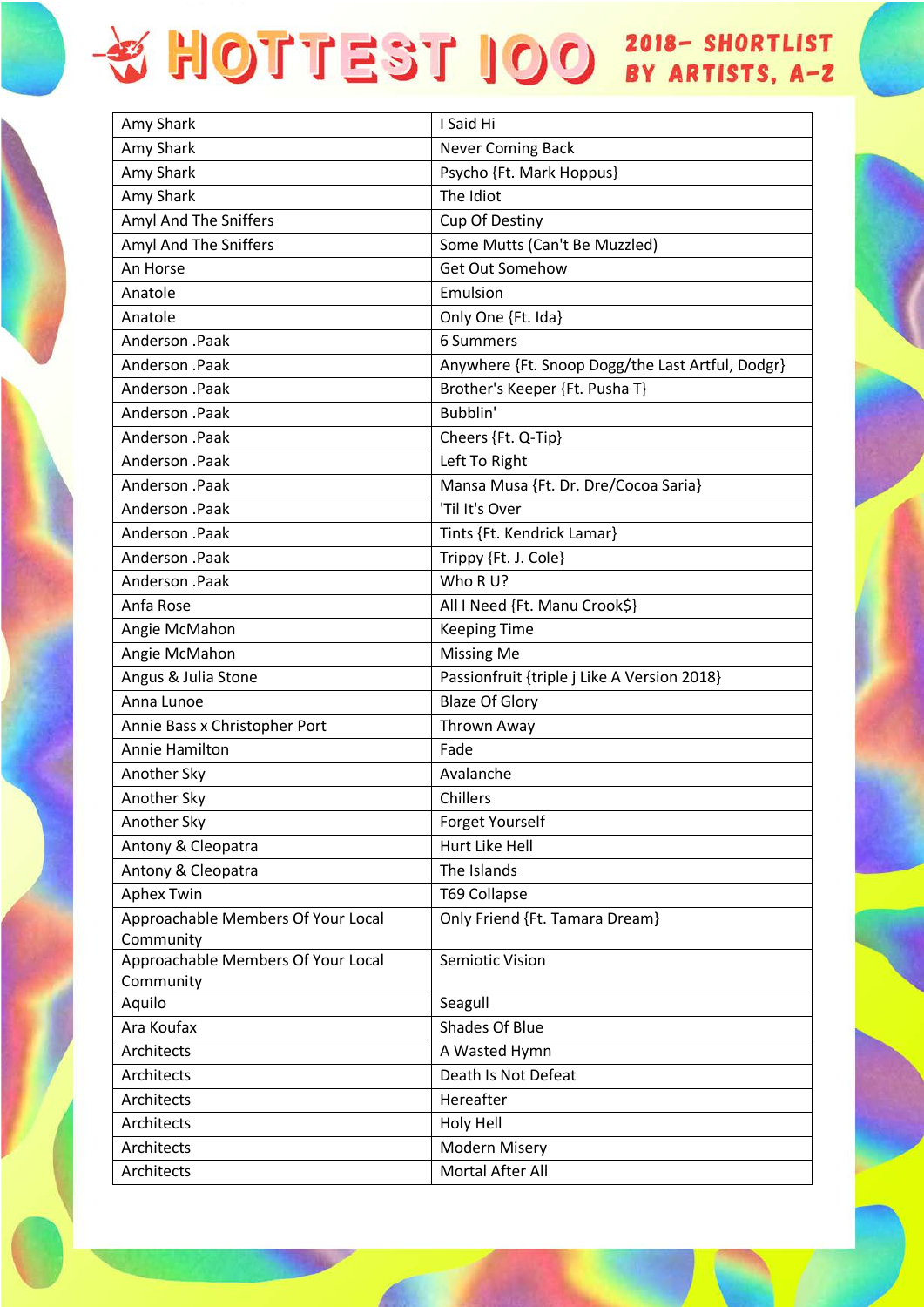| Architects             | Royal Beggars                                   |
|------------------------|-------------------------------------------------|
| <b>Arctic Monkeys</b>  | <b>American Sports</b>                          |
| <b>Arctic Monkeys</b>  | Four Out Of Five                                |
| <b>Arctic Monkeys</b>  | <b>Golden Trunks</b>                            |
| <b>Arctic Monkeys</b>  | One Point Perspective                           |
| <b>Arctic Monkeys</b>  | <b>Star Treatment</b>                           |
| <b>Arctic Monkeys</b>  | The Ultracheese                                 |
| <b>Arctic Monkeys</b>  | Tranquility Base Hotel & Casino                 |
| Arno Faraji            | Bless (What It's Like) {Ft. Remi/Sensible J}    |
| Arno Faraji            | things change                                   |
| Arroyo                 | Hold                                            |
| Arroyo                 | Please Just Let Me Know                         |
| Asha Jefferies         | Chaos                                           |
| Asha Jefferies         | <b>Everybody Talks</b>                          |
| Ashnikko               | Invitation {Ft. Kodie Shane}                    |
| Au/Ra & CamelPhat      | Panic Room                                      |
| Augie March            | <b>Bootikins</b>                                |
| Augie March            | The Heaviest Stone                              |
| <b>AURORA</b>          | Forgotten Love                                  |
| <b>AURORA</b>          | Queendom                                        |
| <b>AVIVA</b>           | <b>BRN</b>                                      |
| Ayla                   | <b>Small Talk</b>                               |
| <b>B</b> Wise          | Actin' Different                                |
| <b>B</b> Wise          | Go Grrl                                         |
| <b>B</b> Wise          | Lost & Found {Ft. Anfa Rose}                    |
| <b>B</b> Wise          | The Code {Ft. Anfa Rose}                        |
| <b>B</b> Wise          | The Key                                         |
| <b>B</b> Wise          | Under The Bridge {triple j Like A Version 2018} |
| <b>Baauer</b>          | 3AM {Ft. AJ Tracey/Jae Stephens}                |
| <b>Baauer</b>          | Company {Ft. Soleima}                           |
| Babe Rainbow, The      | Supermoon                                       |
| <b>BABYMETAL</b>       | Distortion                                      |
| <b>BABYMETAL</b>       | Starlight                                       |
| <b>Bad Juju</b>        | Moving On                                       |
| <b>Bad Juju</b>        | Pressure                                        |
| <b>Bad Religion</b>    | The Profane Rights Of Man                       |
| <b>Baker Boy</b>       | <b>Black Magic {Ft. Dallas Woods}</b>           |
| <b>Baker Boy</b>       | Mr La Di Da Di                                  |
| <b>Bakers Eddy</b>     | <b>Good Decisions</b>                           |
| <b>Bakers Eddy</b>     | Leave It To Me                                  |
| <b>Ball Park Music</b> | Frank                                           |
| <b>Ball Park Music</b> | Hands Off My Body                               |
| <b>Ball Park Music</b> | I Am A Dog                                      |
| <b>Ball Park Music</b> | I Am So In Love With You                        |
|                        |                                                 |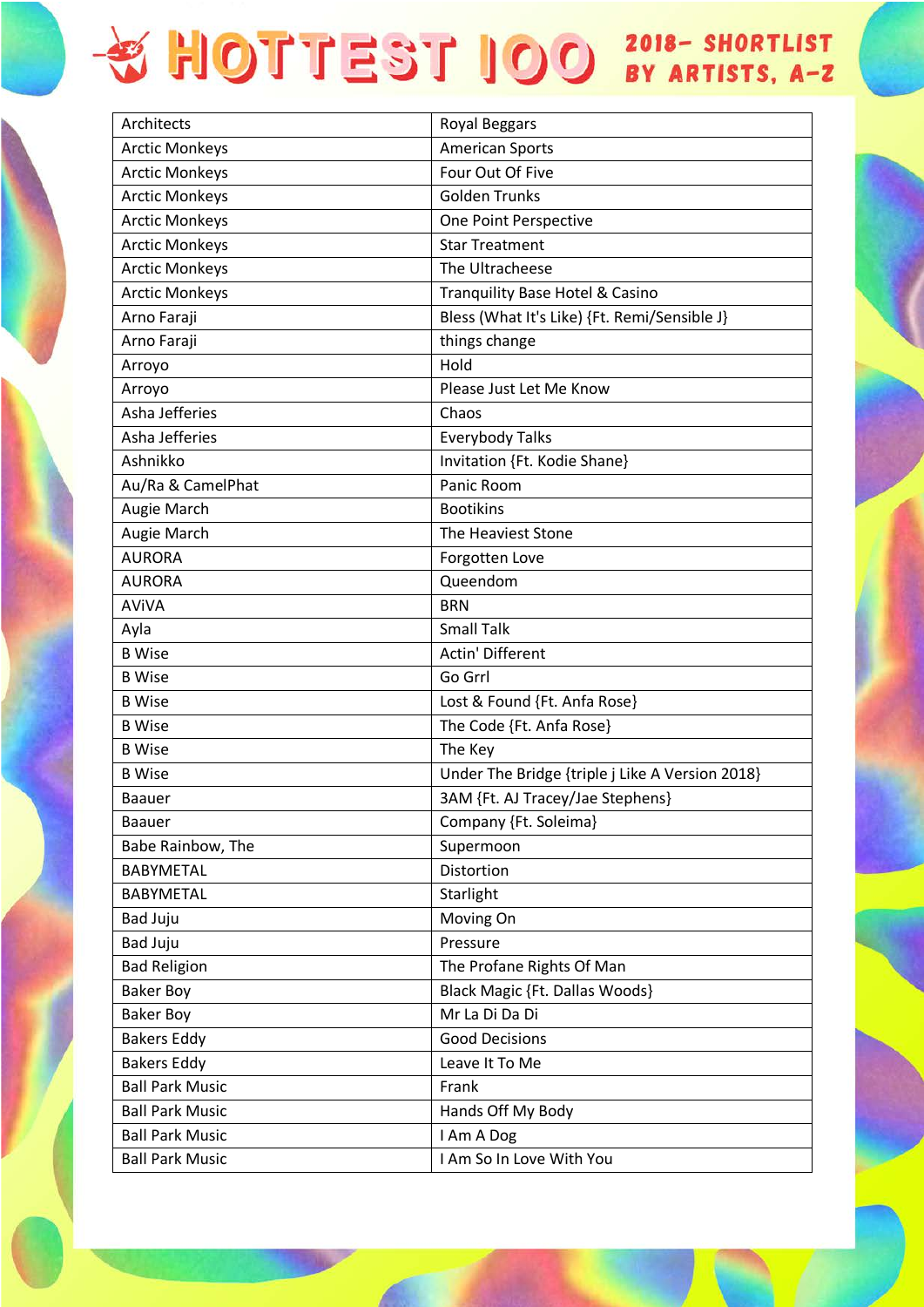| <b>Ball Park Music</b>        | If It Kills You                         |
|-------------------------------|-----------------------------------------|
| <b>Ball Park Music</b>        | The End Times                           |
| <b>Ball Park Music</b>        | The Perfect Life Does Not Exist         |
| <b>Banoffee</b>               | <b>Bubble</b>                           |
| <b>Banoffee</b>               | <b>Muscle Memory</b>                    |
| <b>Basement</b>               | Be Here Now                             |
| <b>Basement</b>               | <b>Disconnect</b>                       |
| <b>Basement</b>               | Nothing Left                            |
| <b>Basement</b>               | Slip Away                               |
| <b>Basement</b>               | Stigmata                                |
| <b>Bass Drum Of Death</b>     | Too High                                |
| <b>BATTS</b>                  | Shame                                   |
| <b>BAYNK</b>                  | Be In Love                              |
| <b>BAYNK x Sinead Harnett</b> | Settle                                  |
| <b>Beach House</b>            | Dive                                    |
| <b>Beach House</b>            | Lemon Glow                              |
| <b>Bearcubs</b>               | Landslide                               |
| Beartooth                     | <b>Bad Listener</b>                     |
| <b>Bec Sandridge</b>          | Animal                                  |
| <b>Bec Stevens</b>            | They Don't Build Cars Like This Anymore |
| <b>Ben Howard</b>             | A Boat To An Island On The Wall         |
| <b>Ben Howard</b>             | Nica Libres At Dusk                     |
| Ben Wright Smith              | Storm Boy                               |
| Bene                          | Soaked                                  |
| Bennies, The                  | <b>Dreamkillers</b>                     |
| <b>Benny Blanco</b>           | Eastside {Ft. Halsey/Khalid}            |
| benny blanco & Calvin Harris  | I Found You                             |
| Benson                        | Faith {Ft. Stace Cadet/Yeah Boy}        |
| Benson                        | Hold Out {Ft. ZOLLY}                    |
| Berhana                       | Wildin'                                 |
| Beths, The                    | <b>Future Me Hates Me</b>               |
| Beths, The                    | You Wouldn't Like Me                    |
| <b>Billie Eilish</b>          | Bad {triple j Like A Version 2018}      |
| <b>Billie Eilish</b>          | come out and play                       |
| <b>Billie Eilish</b>          | lovely {with Khalid}                    |
| <b>Billie Eilish</b>          | when the party's over                   |
| <b>Billie Eilish</b>          | you should see me in a crown            |
| <b>Billy Davis</b>            | Shoulda Known {Ft. VanJess/Matt McGhee} |
| <b>Birds Of Tokyo</b>         | Unbreakable                             |
| <b>Birdz</b>                  | Place Of Dreams {Ft. Ecca Vandal}       |
| <b>Bishop Briggs</b>          | Baby                                    |
| <b>Bishop Briggs</b>          | <b>White Flag</b>                       |
| <b>Black Rock Band</b>        | Bininj Kunborrk                         |
| Blasko                        | Know You Better                         |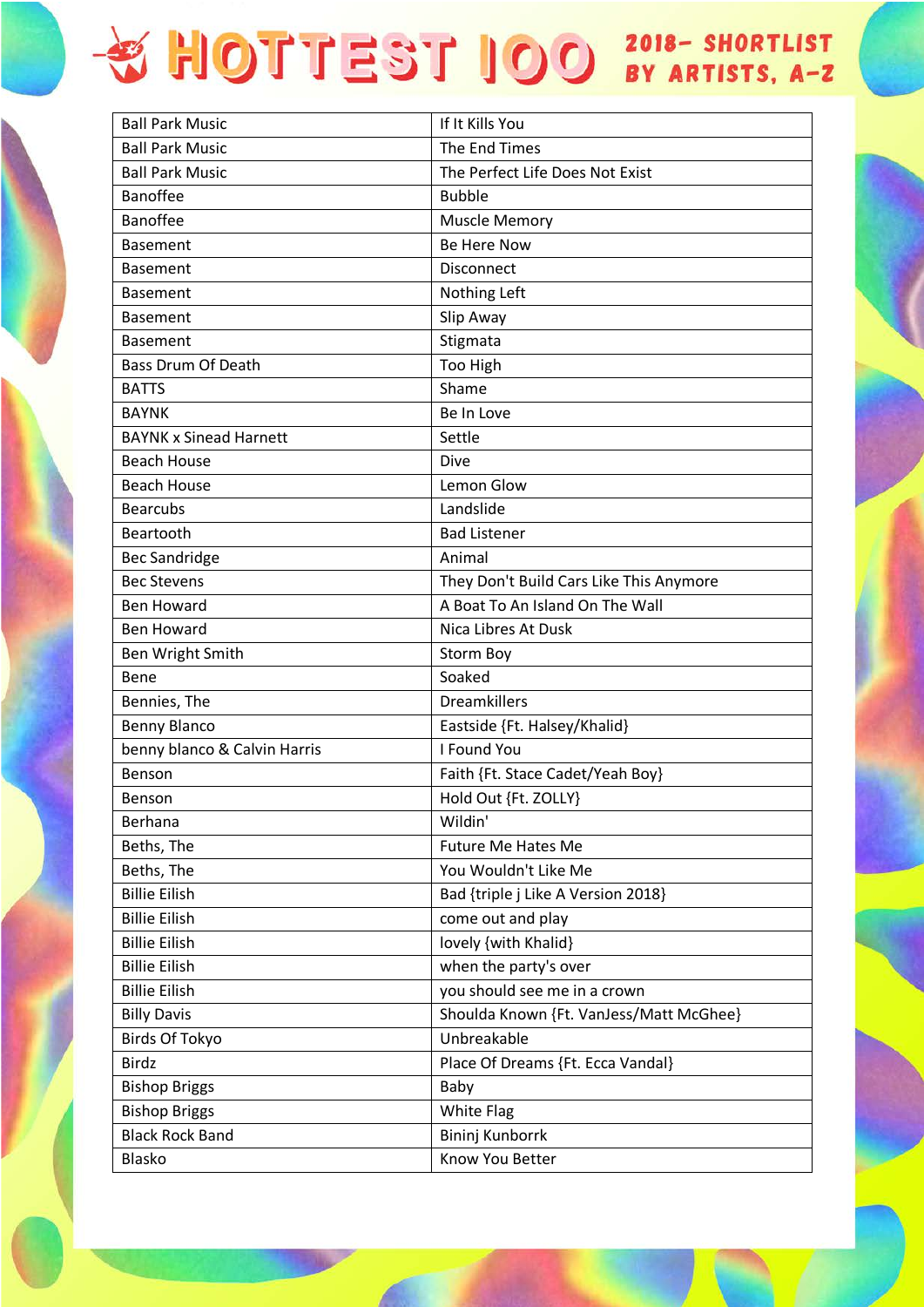## + HOTTEST IOO 2018- SHORTLIST

| Blaze, The                 | She                                     |
|----------------------------|-----------------------------------------|
| <b>BLEACHERS</b>           | Alfie's Song (Not So Typical Love Song) |
| <b>Bleeding Knees Club</b> | Kitchen                                 |
| <b>Bleeding Knees Club</b> | No Strings                              |
| <b>BLESSED</b>             | Superfly                                |
| <b>Blocboy JB</b>          | Look Alive {Ft. Drake}                  |
| <b>Blood Orange</b>        | <b>Charcoal Baby</b>                    |
| <b>Bloods</b>              | Feelings                                |
| <b>Blossoms</b>            | I Can't Stand It                        |
| <b>BLOXX</b>               | Lay Down                                |
| <b>BLOXX</b>               | Novocain                                |
| <b>BLOXX</b>               | Second Opinion                          |
| <b>BOAT SHOW</b>           | <b>Restless</b>                         |
| <b>Bob Moses</b>           | <b>Back Down</b>                        |
| <b>Bob Moses</b>           | Heaven Only Knows                       |
| Bodega                     | How Did This Happen!?                   |
| Body Type                  | Arrow                                   |
| <b>Body Type</b>           | Palms                                   |
| boler mani                 | madness {Ft. C.E.B/Roane}               |
| Booka Shade                | <b>Cut The Strings</b>                  |
| <b>Bootleg Rascal</b>      | Mercy                                   |
| Born Dirty & Anna Lunoe    | <b>Badass</b>                           |
| <b>Born Lion</b>           | <b>Slowly Sinking</b>                   |
| <b>BØRNS</b>               | <b>Sweet Dreams</b>                     |
| BØRNS & Lana Del Rey       | God Save Our Young Blood                |
| <b>Boston Manor</b>        | Halo                                    |
| Boy Azooga                 | Do The Standing Still                   |
| Boy Azooga                 | Loner Boogie                            |
| boygenius                  | <b>Bite The Hand</b>                    |
| <b>Braille Face</b>        | Leave Your Heart                        |
| Brayden Sibbald            | Float                                   |
| breathe.                   | Are You All Good?                       |
| <b>Brent Faiyaz</b>        | Around Me                               |
| <b>Brent Faiyaz</b>        | Make Luv                                |
| Bring Me The Horizon       | <b>MANTRA</b>                           |
| Bring Me The Horizon       | Wonderful Life {Ft. Dani Filth}         |
| <b>BROCKHAMPTON</b>        | 1999 WILDFIRE                           |
| <b>BROCKHAMPTON</b>        | <b>BERLIN</b>                           |
| <b>BROCKHAMPTON</b>        | <b>BLEACH</b>                           |
| <b>BROCKHAMPTON</b>        | <b>BOOGIE</b>                           |
| <b>BROCKHAMPTON</b>        | <b>DISTRICT</b>                         |
| <b>BROCKHAMPTON</b>        | <b>HONEY</b>                            |
| <b>BROCKHAMPTON</b>        | <b>J'OUVERT</b>                         |
| <b>BROCKHAMPTON</b>        | <b>NEW ORLEANS</b>                      |
|                            |                                         |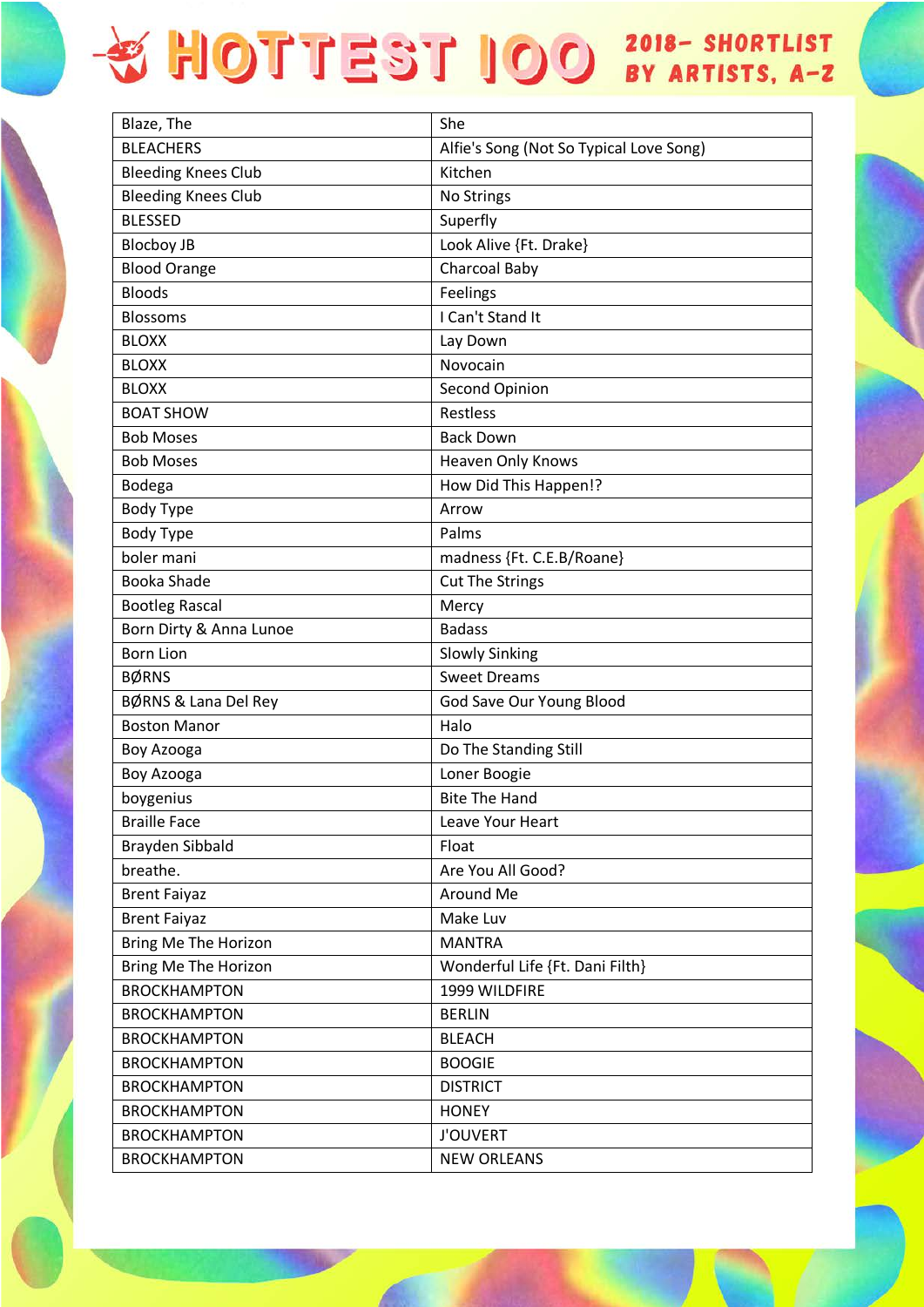| <b>BROCKHAMPTON</b>                    | <b>SAN MARCOS</b>                                 |
|----------------------------------------|---------------------------------------------------|
| <b>BROCKHAMPTON</b>                    | <b>THUG LIFE</b>                                  |
| <b>BROCKHAMPTON</b>                    | <b>TONYA</b>                                      |
| <b>BROCKHAMPTON</b>                    | Un-Thinkable (I'm Ready) {triple j Like A Version |
|                                        | 2018}                                             |
| <b>BROCKHAMPTON</b>                    | WEIGHT                                            |
| <b>Broods</b>                          | Everything Goes (Wow)                             |
| <b>Broods</b>                          | Peach                                             |
| <b>BRUX</b>                            | I'm Back                                          |
| <b>Buddy</b>                           | Trouble On Central                                |
| <b>BUGS</b>                            | Glue                                              |
| <b>Bugzy Malone</b>                    | Run {Ft. Rag 'n' Bone Man}                        |
| bülow                                  | sad and bored {Ft. DUCKWRTH}                      |
| <b>Burna Boy</b>                       | Heaven's Gate (Ft. Lily Allen)                    |
| <b>Burnout</b>                         | Get Out                                           |
| <b>Buzzy Lee</b>                       | Coolhand {Prod. Nicolas Jaar}                     |
| <b>Cable Ties</b>                      | Tell Them Where To Go                             |
| Caiti Baker                            | Gimme                                             |
| Calpurnia                              | City Boy                                          |
| <b>Calvin Harris</b>                   | Nuh Ready Nuh Ready {Ft. PARTYNEXTDOOR}           |
| Camelphat & Ali Love                   | Dopamine Machine                                  |
| Camp Cope                              | Anna                                              |
| Camp Cope                              | How To Socialise & Make Friends                   |
| Camp Cope                              | The Face Of God                                   |
| Camp Cope                              | The Omen                                          |
| Camp Cope                              | <b>UFO Lighter</b>                                |
| Canary                                 | Two Step                                          |
| <b>Car Seat Headrest</b>               | <b>Cute Thing</b>                                 |
| <b>Car Seat Headrest</b>               | Nervous Young Inhumans                            |
| Carl Renshaw                           | Sence                                             |
| Carla Geneve                           | Greg's Discount Chemist                           |
| Carla Geneve                           | Listening                                         |
| Carmada                                | Lay It Down {Ft. Georgi Kay}                      |
| Carmada                                | Ready For It {Ft. tribes.}                        |
| Carmouflage Rose                       | Heartless {triple j Like A Version 2018}          |
| Carmouflage Rose                       | Let Me Down {Ft. George Maple}                    |
| Carmouflage Rose                       | Wildflowers                                       |
| Carters, The                           | <b>APESHIT</b>                                    |
| Carters, The                           | <b>NICE</b>                                       |
| Cashmere Cat, Major Lazer & Tory Lanez | Miss You                                          |
| Castlecomer                            | Move                                              |
| Cat Empire, The                        | <b>Ready Now</b>                                  |
| Cat Power                              | Woman {Ft. Lana Del Ray}                          |
| Cautious Clay                          | <b>Blood Type</b>                                 |
| Cautious Clay                          | <b>Stolen Moments</b>                             |
|                                        |                                                   |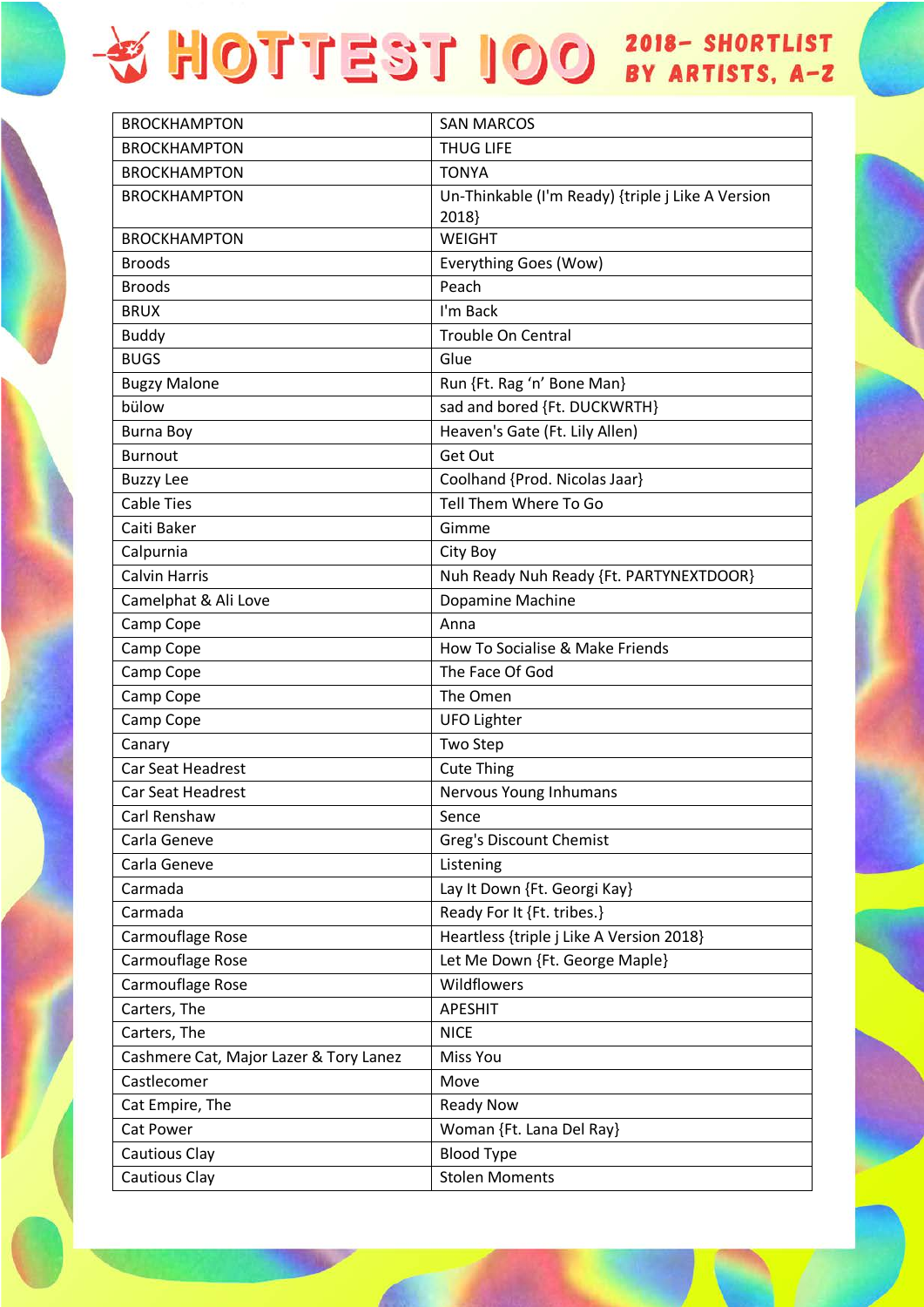| Ceres                           | Kiss Me Crying                                         |
|---------------------------------|--------------------------------------------------------|
| Ceres                           | Viv In The Front Seat                                  |
| Chance The Rapper               | 65th & Ingleside                                       |
| <b>Chance The Rapper</b>        | I Might Need Security                                  |
| Chance The Rapper               | Work Out                                               |
| <b>Channel Tres</b>             | Controller                                             |
| <b>Channel Tres</b>             | <b>Jet Black</b>                                       |
| <b>Channel Tres</b>             | <b>Top Down</b>                                        |
| Charli XCX                      | 5 In The Morning                                       |
| Charli XCX                      | Don't Delete The Kisses {triple j Like A Version 2017} |
| <b>Charlie Collins</b>          | Mexico                                                 |
| <b>Charlie Collins</b>          | Wish You Were Here                                     |
| Charlz                          | Colors                                                 |
| Charlz                          | The Sun                                                |
| Chemical Brothers, The          | <b>Free Yourself</b>                                   |
| Cherry Dolls, The               | <b>Black &amp; Blue</b>                                |
| <b>Cherry Glazerr</b>           | Daddi                                                  |
| <b>Cherry Glazerr</b>           | <b>Juicy Socks</b>                                     |
| Childish Gambino                | <b>Summertime Magic</b>                                |
| Childish Gambino                | This Is America                                        |
| Chillinit                       | Inner Thoughts (Honesty)                               |
| Chloe x Halle                   | Everywhere                                             |
| <b>Christine And The Queens</b> | Doesn't Matter                                         |
| <b>Christine And The Queens</b> | Girlfriend                                             |
| Christopher Port                | <b>DTF</b>                                             |
| Christopher Port                | Find A Way                                             |
| <b>Chrome Sparks</b>            | I Just Wanna {Ft. Kllo}                                |
| <b>Chrome Sparks</b>            | <b>Still Think</b>                                     |
| <b>Chrome Sparks</b>            | What's It Gonna Take {Ft. Angelica Bess}               |
| <b>CHVRCHES</b>                 | Deliverance                                            |
| <b>CHVRCHES</b>                 | Forever                                                |
| <b>CHVRCHES</b>                 | Get Out                                                |
| <b>CHVRCHES</b>                 | Graffiti                                               |
| <b>CHVRCHES</b>                 | LOVE. {triple j Like A Version 2018}                   |
| <b>CHVRCHES</b>                 | Miracle                                                |
| <b>CHVRCHES</b>                 | My Enemy {Ft. Matt Berninger}                          |
| <b>CHVRCHES</b>                 | Never Say Die                                          |
| Chymes                          | Wild                                                   |
| Circa Waves                     | <b>Movies</b>                                          |
| City Calm Down                  | Distraction/Losing Sleep                               |
| City Calm Down                  | Joan, I'm Disappearing                                 |
| City Calm Down                  | Kingdom                                                |
| City Calm Down                  | Pride                                                  |
| Clairo                          | 4EVER                                                  |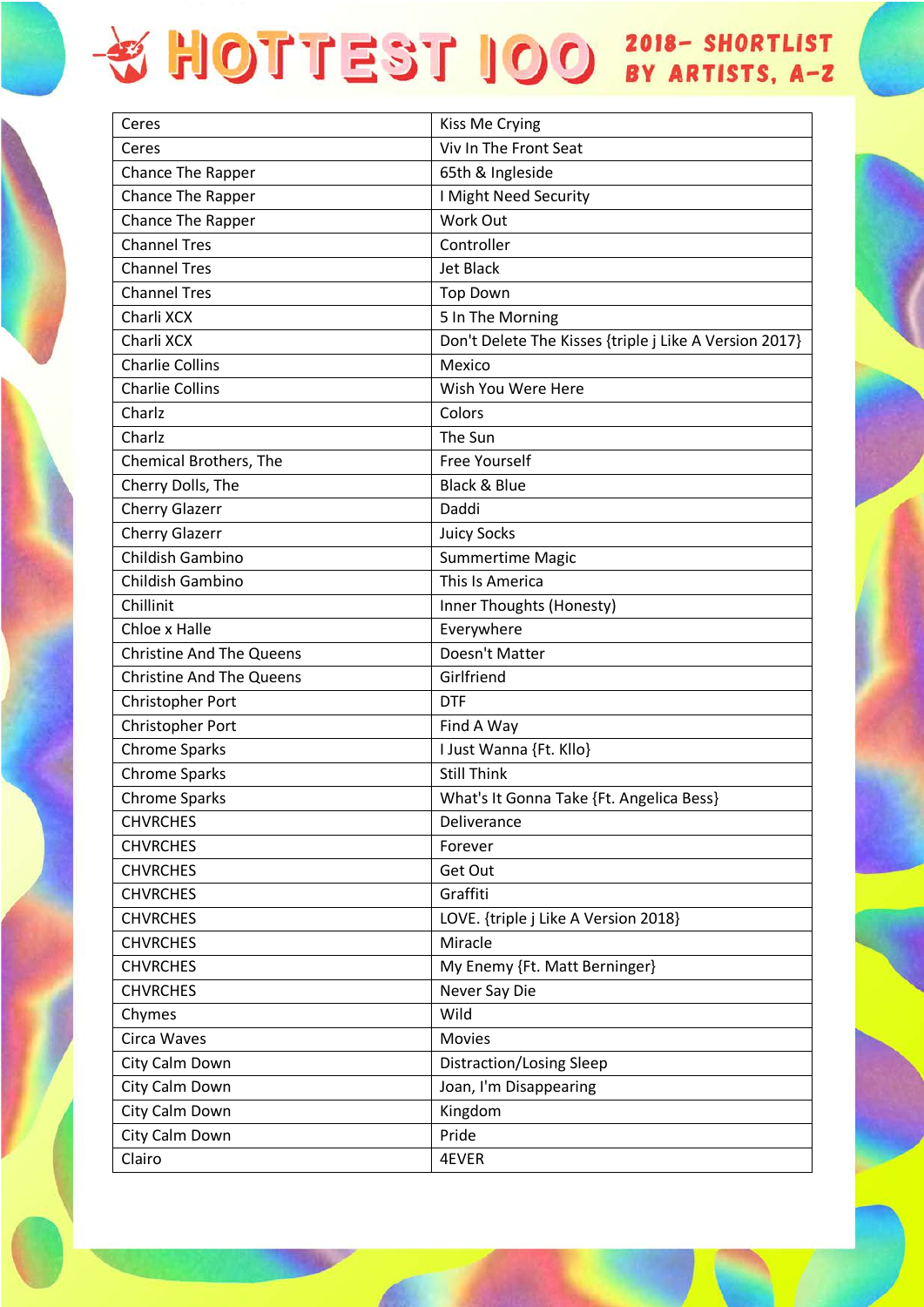| Clairo                  | Hello {ft. Rejjie Snow}              |
|-------------------------|--------------------------------------|
| Claptone                | Birdsong {Ft. Zola Blood}            |
| Claptone                | In The Night                         |
| Clea                    | Cool Days                            |
| Clea                    | Dreaming                             |
| <b>CLEWS</b>            | Crushed                              |
| <b>CLEWS</b>            | Museum                               |
| <b>Client Liaison</b>   | Survival In The City                 |
| <b>Cloud Nothings</b>   | The Echo Of The World                |
| Cloves                  | Bringing The House Down              |
| Clowns                  | Freezing In The Sun                  |
| Clowns                  | I Shaved My Legs For You             |
| <b>CLYPSO</b>           | Middle Ground {Ft. Kwame}            |
| <b>CLYPSO</b>           | Pop Roll Flow                        |
| <b>CLYPSO</b>           | Strange Behaviour {Ft. Sophiegrophy} |
| Coda Conduct            | Love For Me                          |
| Cog                     | <b>Altered States</b>                |
| Cog                     | The Middle                           |
| Col3trane               | Tyler                                |
| Collarbones             | A.I.                                 |
| Columbus                | Don't Know How To Act                |
| Conan Gray              | Crush Culture                        |
| Confidence Man          | C.O.O.L Party                        |
| Confidence Man          | Catch My Breath                      |
| Confidence Man          | Don't You Know I'm In A Band         |
| <b>Confidence Man</b>   | Out The Window                       |
| Confidence Man          | Santa's Comin' Down The Chimney      |
| Confidence Man          | Try Your Luck                        |
| Connan Mockasin         | Momo's                               |
| Cool Sounds             | <b>Cactus Country</b>                |
| Cool Sounds             | Cassandra                            |
| Cosha                   | Do You Wanna Dance                   |
| Cosmo Sheldrake         | Run Rings Right Wrongs               |
| Cosmo Sheldrake         | Wriggle {Mr Jukes Edit}              |
| Cosmo's Midnight        | Confidence {Ft. Woodes}              |
| Cosmo's Midnight        | Get To Know {Ft. Winston Surfshirt}  |
| Cosmo's Midnight        | Lowkey {Ft. Buddy/Jay Prince}        |
| Cosmo's Midnight        | Polarised                            |
| Cosmo's Midnight        | Talk To Me {Ft. Tove Styrke}         |
| Cosmo's Midnight        | With U {Ft. Panama}                  |
| <b>Courtney Barnett</b> | Charity                              |
| <b>Courtney Barnett</b> | City Looks Pretty                    |
| <b>Courtney Barnett</b> | Help Your Self                       |
| <b>Courtney Barnett</b> | Hopefulessness                       |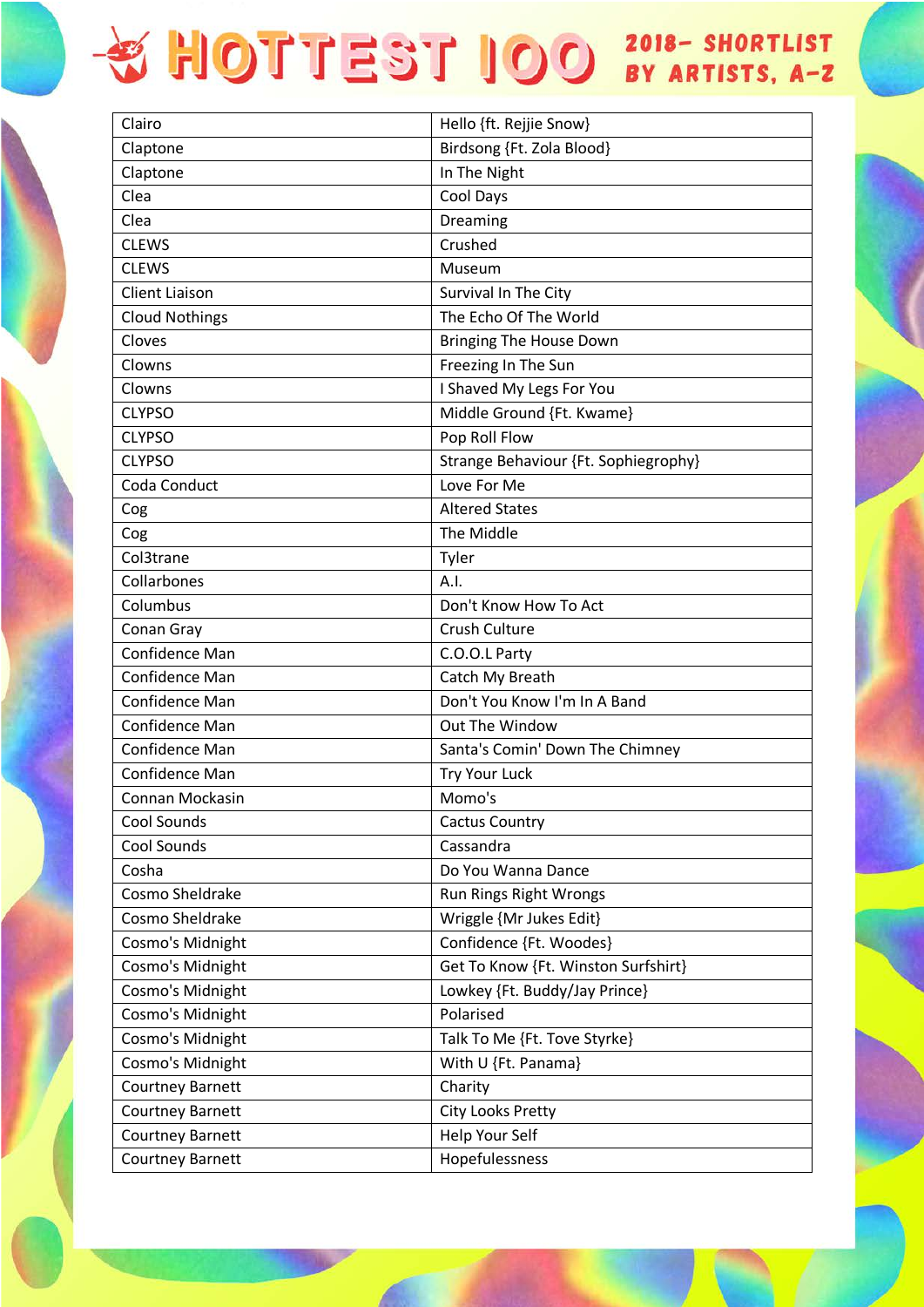| <b>Courtney Barnett</b>          | Nameless, Faceless                       |
|----------------------------------|------------------------------------------|
| <b>Courtney Barnett</b>          | Need A Little Time                       |
| <b>Courtney Barnett</b>          | <b>Small Talk</b>                        |
| <b>Courtney Barnett</b>          | <b>Sunday Roast</b>                      |
| Cousin Tony's Brand New Firebird | Transient                                |
| <b>CREO</b>                      | In The Red                               |
| <b>CREO</b>                      | <b>Plasticine Mezzanine</b>              |
| Crepes                           | As You Go                                |
| Crepes                           | Dark Demons                              |
| Crocodylus                       | My Baby                                  |
| Crocodylus                       | My Love                                  |
| <b>Crooked Colours</b>           | Do It Like You                           |
| <b>Crooked Colours</b>           | I'll Be There                            |
| <b>Crooked Colours</b>           | Suga Suga {triple j Like A Version 2018} |
| Cub Sport                        | Sometimes                                |
| Cuco & Clairo                    | Drown                                    |
| <b>CXLOE</b>                     | Monster                                  |
| <b>CXLOE</b>                     | Show You                                 |
| Dallas Woods                     | 9 Times Out Of 10                        |
| Danny L Harle                    | Blue Angel {Ft. Clairo}                  |
| Darwin Deez                      | The World's Best Kisser                  |
| Daughters                        | The Reason They Hate Me                  |
| Dave                             | Funky Friday {Ft. Fredo}                 |
| Day Wave                         | Still Let You Down                       |
| Dead Letter Circus               | The Armour You Own                       |
| Dead Letter Circus               | The Real You                             |
| Dead Love, The                   | Ordinary                                 |
| Dead Love, The                   | <b>WAKE UP</b>                           |
| deadmau5                         | Drama Free {Ft. Lights}                  |
| deadmau5                         | Monophobia {Ft. Rob Swire}               |
| <b>DEAN FOREVER</b>              | <b>Ease The Nearing</b>                  |
| Dean Lewis                       | <b>Be Alright</b>                        |
| Dear Seattle                     | Maybe                                    |
| Death Cab For Cutie              | <b>Gold Rush</b>                         |
| Deep Sea Arcade                  | Outlaw                                   |
| Deerhunter                       | Death In Midsummer                       |
| Delta Riggs, The                 | <b>Fake That</b>                         |
| Denise Le Menice                 | Heart                                    |
| Denzel Curry                     | BLACK BALLOONZ   13LACK 13ALLOONZ {Ft.   |
|                                  | Twelve'len/GoldLink}                     |
| Denzel Curry                     | CLOUT COBAIN   CLOUT CO13A1N             |
| <b>Denzel Curry</b>              | PERCS   PERCZ                            |
| Denzel Curry                     | SIRENS   Z1RENZ {Ft. J.I.D}              |
| Denzel Curry                     | SUMO   ZUMO                              |
| Denzel Curry                     | SWITCH IT UP   ZWITCH 1T UP              |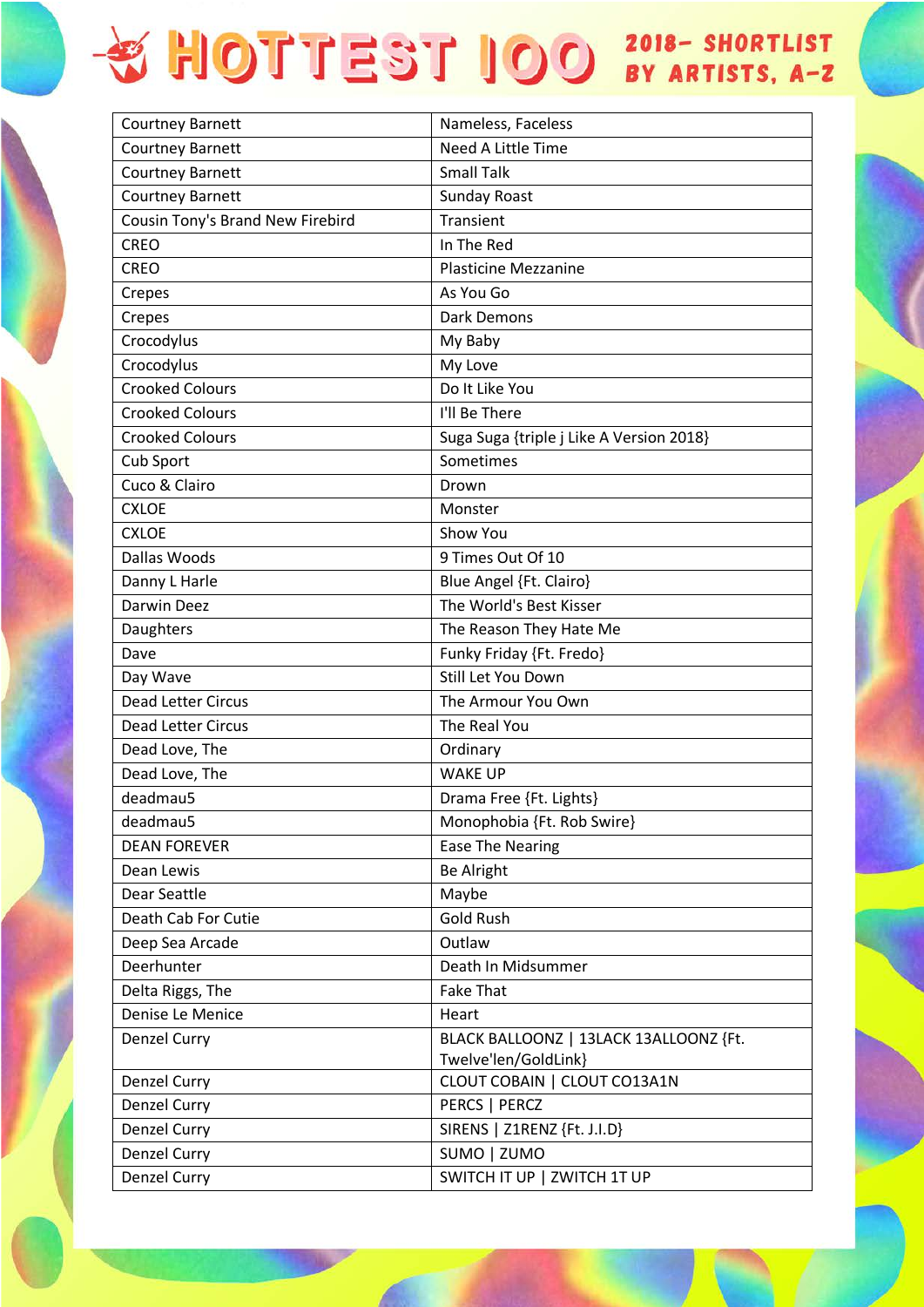| Deutsch Duke          | So Real                                  |
|-----------------------|------------------------------------------|
| Didirri               | <b>Bird Sounds</b>                       |
| Didirri               | Formaldehyde                             |
| Didirri               | I Can't Get Last Night Out Of My Head    |
| DIET.                 | Danny Boy                                |
| Digitalism            | Holograms                                |
| Dijon                 | Skin                                     |
| <b>Dillon Francis</b> | Never Let You Go {Ft. De La Ghetto}      |
| <b>Dillon Francis</b> | Ven {Ft. Arcangel/Quimico Ultra Mega}    |
| Diplo                 | Color Blind {Ft. Lil Xan}                |
| Diplo                 | Wish {Ft. Trippie Redd}                  |
| Diplo                 | Worry No More {Ft. Lil Yachty/Santigold} |
| Dirty Nil, The        | <b>Bathed In Light</b>                   |
| Disclosure            | Funky Sensation {Ft. Gwen McCrae}        |
| Disclosure            | Love Can Be So Hard                      |
| Disclosure            | Moonlight                                |
| Disclosure            | Ultimatum {Ft. Fatoumata Diawara}        |
| Disclosure            | Where Angels Fear To Tread               |
| <b>DIZZY</b>          | Swim                                     |
| Django Django         | Swimming At Night                        |
| DMA'S                 | Do I Need You Now?                       |
| DMA'S                 | For Now                                  |
| DMA'S                 | In The Air                               |
| DMA'S                 | <b>Tape Deck Sick</b>                    |
| DMA'S                 | The End                                  |
| DMA'S                 | Time & Money                             |
| <b>Dominic Fike</b>   | 3 Nights                                 |
| Donna Amini           | <b>Big Machine</b>                       |
| <b>Drake</b>          | 8 Out Of 10                              |
| <b>Drake</b>          | Can't Take A Joke                        |
| <b>Drake</b>          | <b>Diplomatic Immunity</b>               |
| <b>Drake</b>          | Don't Matter To Me {Ft. Michael Jackson} |
| <b>Drake</b>          | Emotionless                              |
| <b>Drake</b>          | God's Plan                               |
| <b>Drake</b>          | I'm Upset                                |
| <b>Drake</b>          | In My Feelings                           |
| <b>Drake</b>          | Nice For What                            |
| <b>Drake</b>          | Nonstop                                  |
| <b>DRAM</b>           | WWYD?                                    |
| Drapht                | 24hrs Of Sunlight                        |
| Drapht                | The Come Down Was Real {Ft. Indoor Fins} |
| Dream On Dreamer      | Let It In                                |
| Dream Wife            | Hey Heartbreaker                         |
| <b>DREAMS</b>         | No One Defeats Us                        |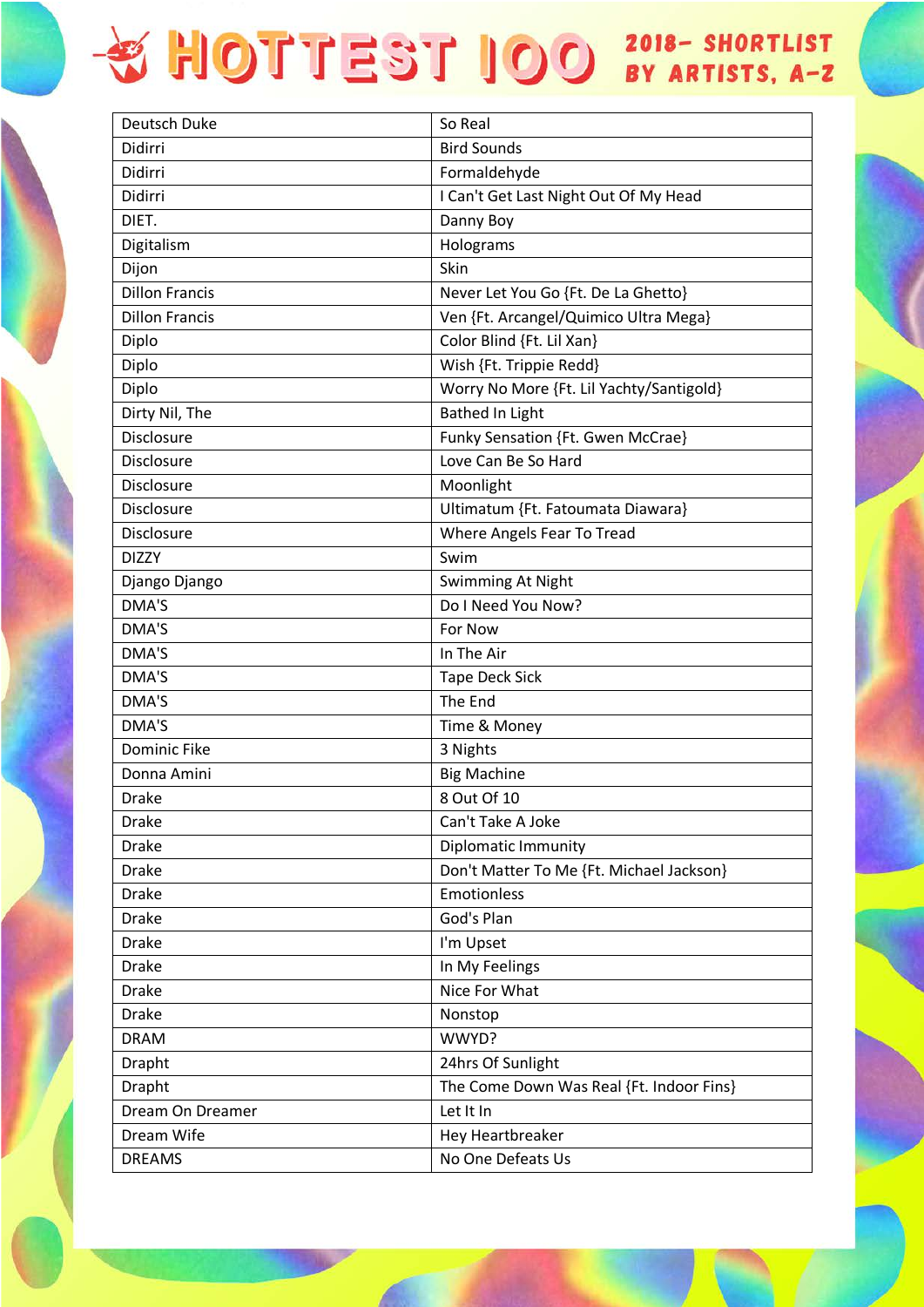| <b>DREAMS</b>            | Silence                                                      |
|--------------------------|--------------------------------------------------------------|
| <b>Dreller</b>           | Shape Of Love                                                |
| Drenge                   | This Dance                                                   |
| Dro Carey                | Atmosphere {Ft. Kwame/Renz/Raj Mahal}                        |
| Dro Carey                | Glow Now {Ft. Taliwhoah/Genesis Owusu}                       |
| Drunk Mums               | <b>Roll With The Punches</b>                                 |
| <b>DUCKWRTH</b>          | <b>Fall Back</b>                                             |
| <b>Duke Dumont</b>       | Inhale {Ft. Ebenezer}                                        |
| <b>Duke Dumont</b>       | Runway                                                       |
| <b>Dustin Tebbutt</b>    | Love Is Blind                                                |
| <b>Dustin Tebbutt</b>    | Satellite                                                    |
| <b>DVNA</b>              | Girl On The Move                                             |
| Dylan Joel               | <b>Hollering Love</b>                                        |
| Dylan Joel               | Run To The River                                             |
| Dynoro & Gigi D'Agostino | In My Mind                                                   |
| DZ Deathrays             | Feeling Good, Feeling Great                                  |
| DZ Deathrays             | Guillotine                                                   |
| DZ Deathrays             | Like People                                                  |
| DZ Deathrays             | Love Shack {triple j Like A Version 2018}                    |
| E^ST                     | Alien                                                        |
| E^ST                     | Blowjob                                                      |
| E^ST                     | Friends                                                      |
| E <sup>^</sup> ST        | I Don't Lack Imagination                                     |
| <b>Earl Sweatshirt</b>   | Nowhere2go                                                   |
| Earl Sweatshirt          | The Mint {Ft. Navy Blue}                                     |
| Easy Life                | Frank                                                        |
| Easy Life                | Ice Cream                                                    |
| Ebhoni                   | Opps                                                         |
| Ecca Vandal              | Bitch Better Have My Money {triple j Like A Version<br>2018} |
| Editors                  | Hallelujah (So Low)                                          |
| Eilish Gilligan          | Patterns                                                     |
| Eilish Gilligan          | S.M.F.Y.                                                     |
| Elderbrook               | Capricorn                                                    |
| Elderbrook               | Old Friend                                                   |
| Elderbrook               | Sleepwalking                                                 |
| Eliott                   | Over & Over                                                  |
| Eliza & The Delusionals  | Half Empty Girl                                              |
| Eliza & The Delusionals  | Jackie                                                       |
| Elk Road & JES           | Ghost                                                        |
| <b>ELKI</b>              | Movie                                                        |
| Ella Mai                 | Sauce                                                        |
| Ella Thompson            | Snow                                                         |
| Elle Watson              | Suspended                                                    |
| <b>Elley Duhe</b>        | Lost My Mind                                                 |
|                          |                                                              |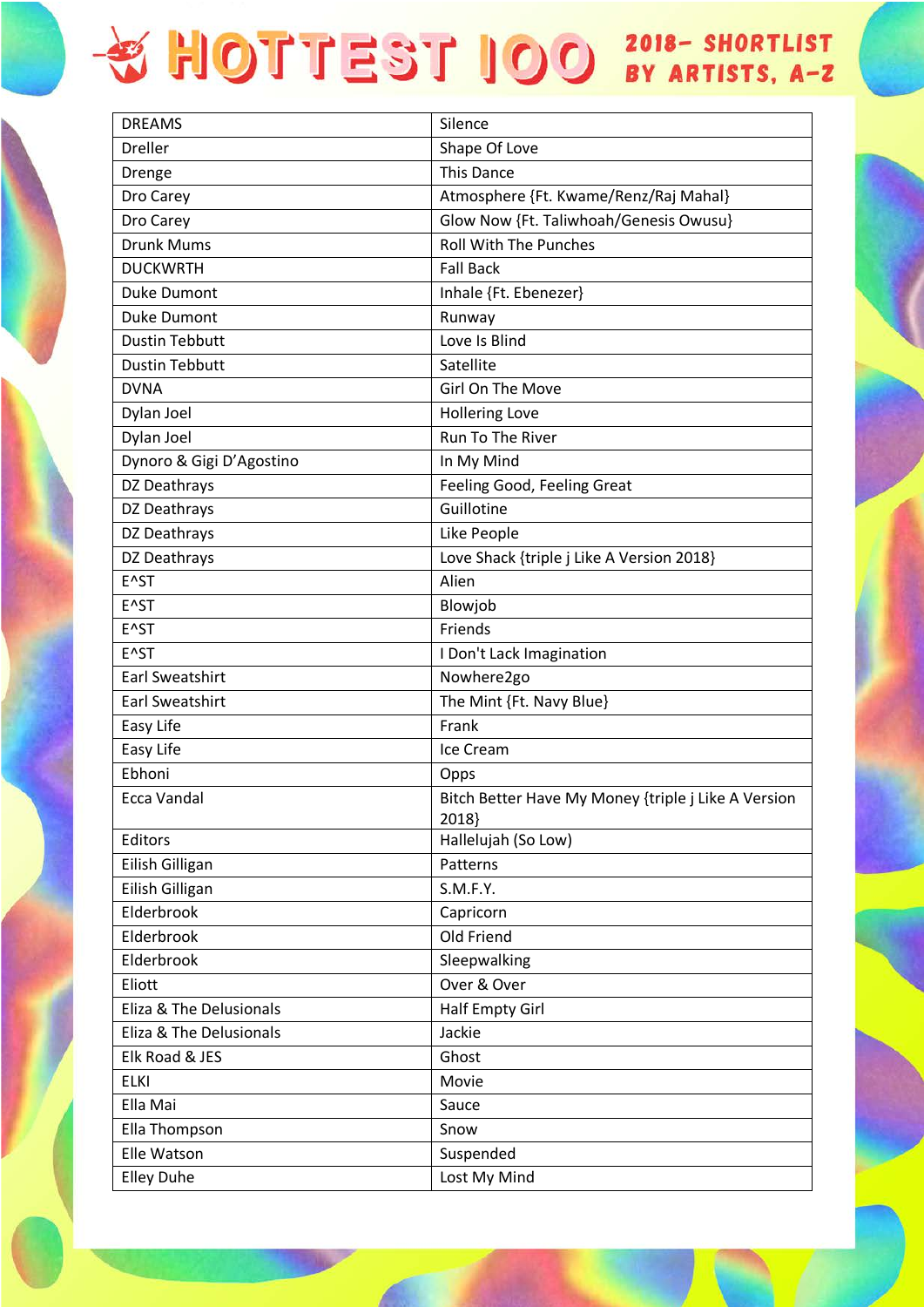| Emerson Leif x Golden Vessel | Hesitate                                                         |
|------------------------------|------------------------------------------------------------------|
| <b>Emerson Snowe</b>         | If I Die, Then I Die                                             |
| Emily Wurramara              | Lady Blue                                                        |
| Emily Wurramara              | Ngarrukwujenama                                                  |
| Emily Wurramara              | <b>Tap Sticks</b>                                                |
| Emma Louise                  | <b>Falling Apart</b>                                             |
| Emma Louise                  | Gentleman                                                        |
| Emma Louise                  | Just The Way I Am                                                |
| Emma Louise                  | Mexico                                                           |
| Emma Louise                  | Wish You Well                                                    |
| <b>Empress Of</b>            | I Don't Even Smoke Weed                                          |
| <b>Empress Of</b>            | When I'm With Him                                                |
| <b>Endless Heights</b>       | Paralyse                                                         |
| Enschway                     | Make It Work {Ft. Savoi/Jupe}                                    |
| Erthlings                    | <b>Bridges</b>                                                   |
| Erthlings                    | <b>Cuts &amp; Bruises</b>                                        |
| <b>Essie Holt</b>            | <b>Better For You</b>                                            |
| <b>Essie Holt</b>            | Distant Places {Ft. LANKS}                                       |
| <b>Essie Holt</b>            | Magnetise                                                        |
| <b>Everything Everything</b> | <b>Breadwinner</b>                                               |
| Eves Karydas                 | (You Make Me Feel Like) A Natural Woman {Like A<br>Version 2018} |
| Eves Karydas                 | Couch                                                            |
| Eves Karydas                 | Damn Loyal                                                       |
| Eves Karydas                 | <b>Further Than The Planes Fly</b>                               |
| Ex:Re                        | Romance                                                          |
| Exhibitionist                | Sway                                                             |
| Faim, The                    | <b>Saints Of The Sinners</b>                                     |
| Fat Freddy's Drop            | <b>Trickle Down</b>                                              |
| Feelds                       | Bloody Mary {Ft. Merpire}                                        |
| Feelds                       | Kill The Moon                                                    |
| Feels                        | They Need Us {Ft. Stella Donnelly}                               |
| Feki                         | Don't Doubt {Ft. Olivia Reid}                                    |
| Fergus James                 | Golden Age                                                       |
| Fergus James                 | What Are We Waiting For                                          |
| <b>FIDLAR</b>                | Can't You See                                                    |
| <b>FIDLAR</b>                | <b>Too Real</b>                                                  |
| Fifth Dawn                   | Defying Symmetry                                                 |
| <b>FISHER</b>                | <b>Crowd Control</b>                                             |
| <b>FISHER</b>                | Losing It                                                        |
| <b>Fizzy Milk</b>            | Make Me Feel {Ft. Jarryd James}                                  |
| Flasher                      | Who's Got Time?                                                  |
| <b>Flight Facilities</b>     | All Your Love {Ft. Dustin Tebbutt}                               |
| <b>Flight Facilities</b>     | Need You {Ft. NÏKA}                                              |
| <b>Flint Eastwood</b>        | Chapter 4 Sober {Ft. Shortly}                                    |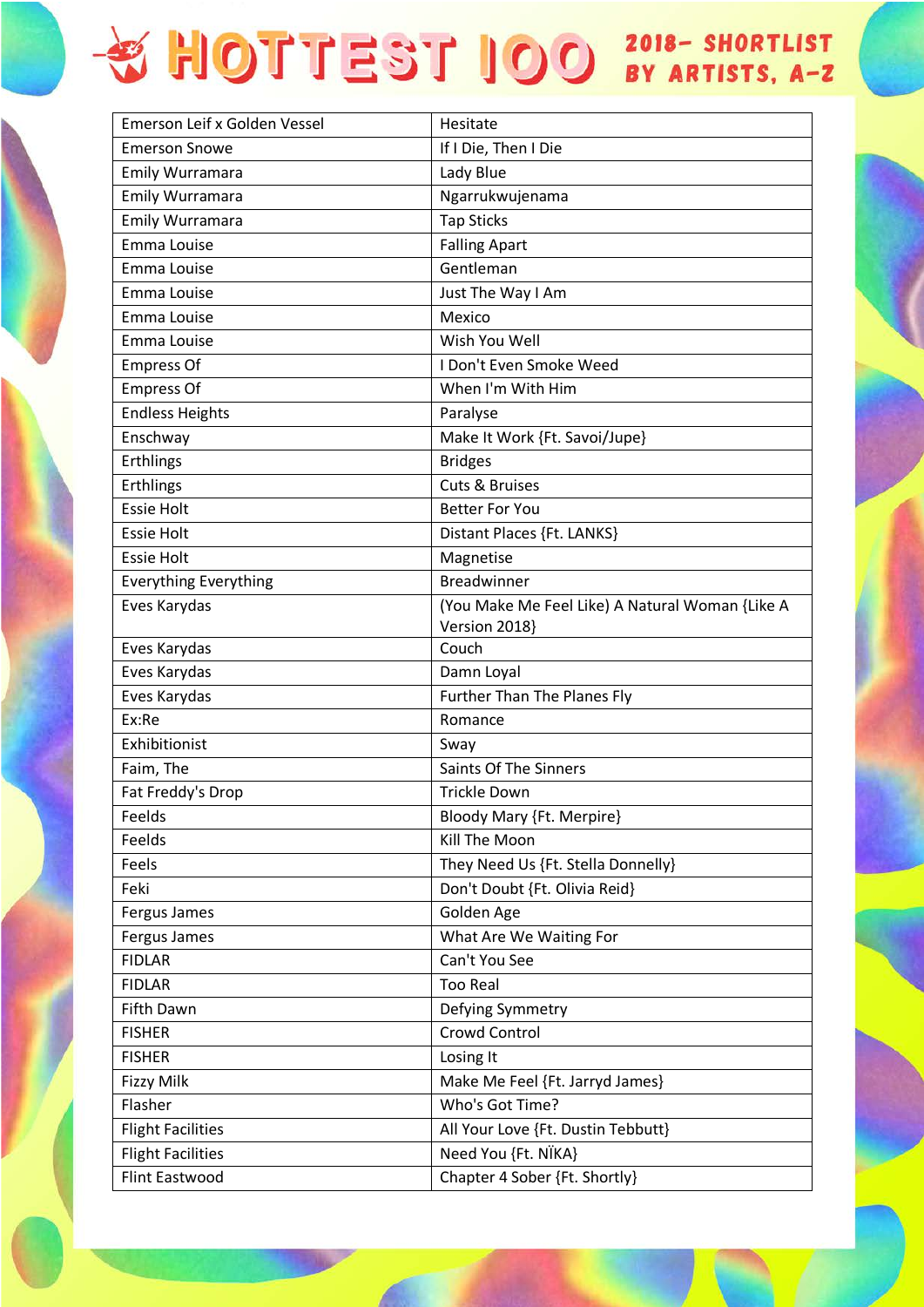| <b>Flint Eastwood</b>           | Real Love                                    |
|---------------------------------|----------------------------------------------|
| <b>Florence And The Machine</b> | <b>Big God</b>                               |
| <b>Florence And The Machine</b> | Hunger                                       |
| <b>Florence And The Machine</b> | Patricia                                     |
| <b>Florence And The Machine</b> | Sky Full Of Song                             |
| <b>Florence And The Machine</b> | South London Forever                         |
| Flowermouth                     | Gown                                         |
| Flowertruck                     | <b>Enough For Now</b>                        |
| <b>FLUIR</b>                    | Change                                       |
| <b>FLUIR</b>                    | Feeling For You                              |
| <b>Foster The People</b>        | <b>Worst Nites</b>                           |
| Fractures                       | Dawn                                         |
| Fractures                       | Sculptures                                   |
| Francis and the Lights          | Just For Us                                  |
| Frank Ocean                     | Moon River                                   |
| <b>Franz Ferdinand</b>          | Feel The Love Go                             |
| <b>Franz Ferdinand</b>          | Lazy Boy                                     |
| Fraser A. Gorman                | <b>Walking To Oman's</b>                     |
| <b>Friendly Fires</b>           | Heaven Let Me In                             |
| <b>Friendly Fires</b>           | Love Like Waves                              |
| Fur                             | Angel Eyes                                   |
| Future Jr.                      | Changing                                     |
| Future Jr.                      | Forget About Me                              |
| Future Jr.                      | Tell Me That I'm Wrong                       |
| G Flip                          | About You                                    |
| G Flip                          | Killing My Time                              |
| Gabriella Cohen                 | Baby                                         |
| Gabriella Cohen                 | <b>Music Machine</b>                         |
| Genesis Owusu                   | awomen, amen                                 |
| Genesis Owusu                   | Wit' Da Team                                 |
| Gengahr                         | <b>Atlas Please</b>                          |
| Gengahr                         | <b>Before Sunrise</b>                        |
| Gengahr                         | <b>Burning Air</b>                           |
| Gengahr                         | Is This How You Love                         |
| George Fitzgerald               | Nobody But You {Ft. Hudson Scott}            |
| George FitzGerald               | Roll Back {Ft. Lil Silva}                    |
| <b>George Maple</b>             | We Found Love {triple j Like A Version 2017} |
| Georgia                         | <b>Started Out</b>                           |
| Ghost                           | Rats                                         |
| Ghostemane                      | $D(r)$ ead                                   |
| Ghostemane                      | Flesh                                        |
| Girlpool                        | Hire                                         |
| <b>GIVERS</b>                   | Collide                                      |
| <b>GLADES</b>                   | Do Right                                     |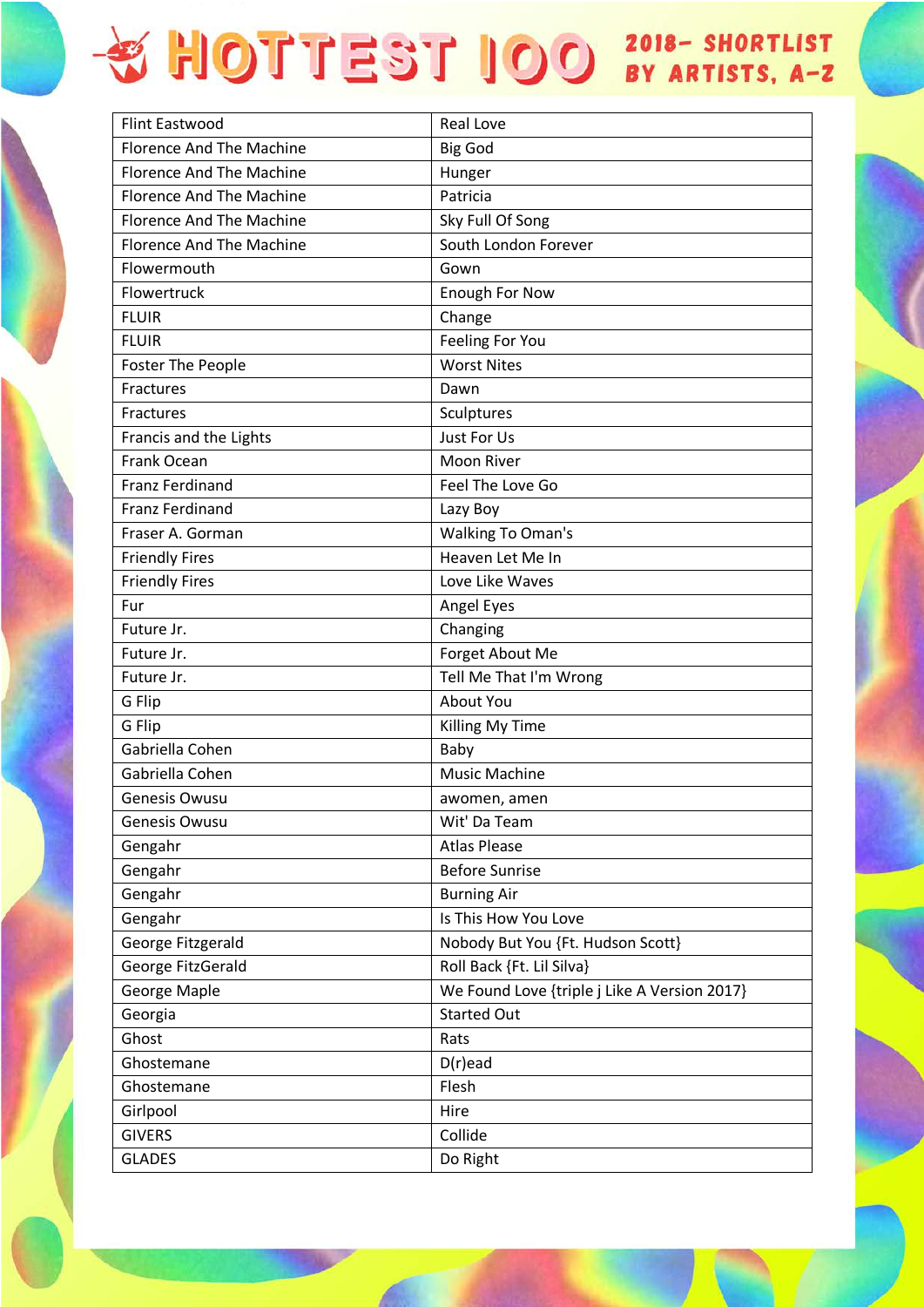| <b>GLADES</b>          | Eyes Wide Shut                                |
|------------------------|-----------------------------------------------|
| <b>GLADES</b>          | Nervous Energy                                |
| <b>GLADES</b>          | Not About You                                 |
| Glades                 | Straight Lines {triple j Like A Version 2018} |
| Glitch Mob, The        | I Could Be Anything {Ft. Elohim}              |
| Glowie                 | Body                                          |
| Go Freek               | Love Is The Weapon                            |
| Goat Girl              | The Man                                       |
| Godlands               | Pleasures                                     |
| <b>Gold Fields</b>     | Glow                                          |
| Gold Fir               | <b>Fatal Fantasies</b>                        |
| <b>Golden Features</b> | Always                                        |
| <b>Golden Features</b> | <b>Falling Out</b>                            |
| <b>Golden Features</b> | Medicate                                      |
| <b>Golden Features</b> | Runner                                        |
| <b>Golden Features</b> | Woodcut {Ft. Rromarin}                        |
| <b>Golden Features</b> | Worship                                       |
| Golden Vessel          | BIGBRIGHT {Ft. Elkkle/E^ST/DUCKWRTH}          |
| Golden Vessel          | MOONSTONE {Ft. Elkkle/Akurei}                 |
| GoldLink               | Frontin' {triple j Like A Version}            |
| GoldLink               | Got Friends {Ft. Miguel}                      |
| Gooch Palms, The       | Busy Bleeding {Ft. Kelly Jansch}              |
| Gooch Palms, The       | Marfa Lights                                  |
| Good Boy               | <b>CRF</b>                                    |
| <b>Good Doogs</b>      | Nothing To Do                                 |
| <b>Good Doogs</b>      | Want That                                     |
| <b>Good Morning</b>    | For A Little While                            |
| Goon Sax, The          | Make Time 4 Love                              |
| Goon Sax, The          | She Knows                                     |
| Gorillaz               | Hollywood {Ft. Snoop Dogg/Jamie Principle}    |
| Gorillaz               | Humility {Ft. George Benson}                  |
| Gorillaz               | Tranz                                         |
| <b>GRAACE</b>          | <b>Kissing Boys</b>                           |
| <b>GRAACE</b>          | Last Night                                    |
| <b>GRAACE</b>          | SOS                                           |
| <b>Grace Turner</b>    | Dead Or Alive                                 |
| Greta Stanley          | Come Undone                                   |
| Gretta Ray             | Radio Silence                                 |
| Gretta Ray             | Time                                          |
| Grimes                 | We Appreciate Power {Ft. HANA}                |
| Grinspoon              | Get Out {triple j Like A Version 2018}        |
| <b>GUM</b>             | The Blue Marble                               |
| <b>GUM</b>             | The Underdog                                  |
| Gurrumul               | Djarimirri (Child Of The Rainbow)             |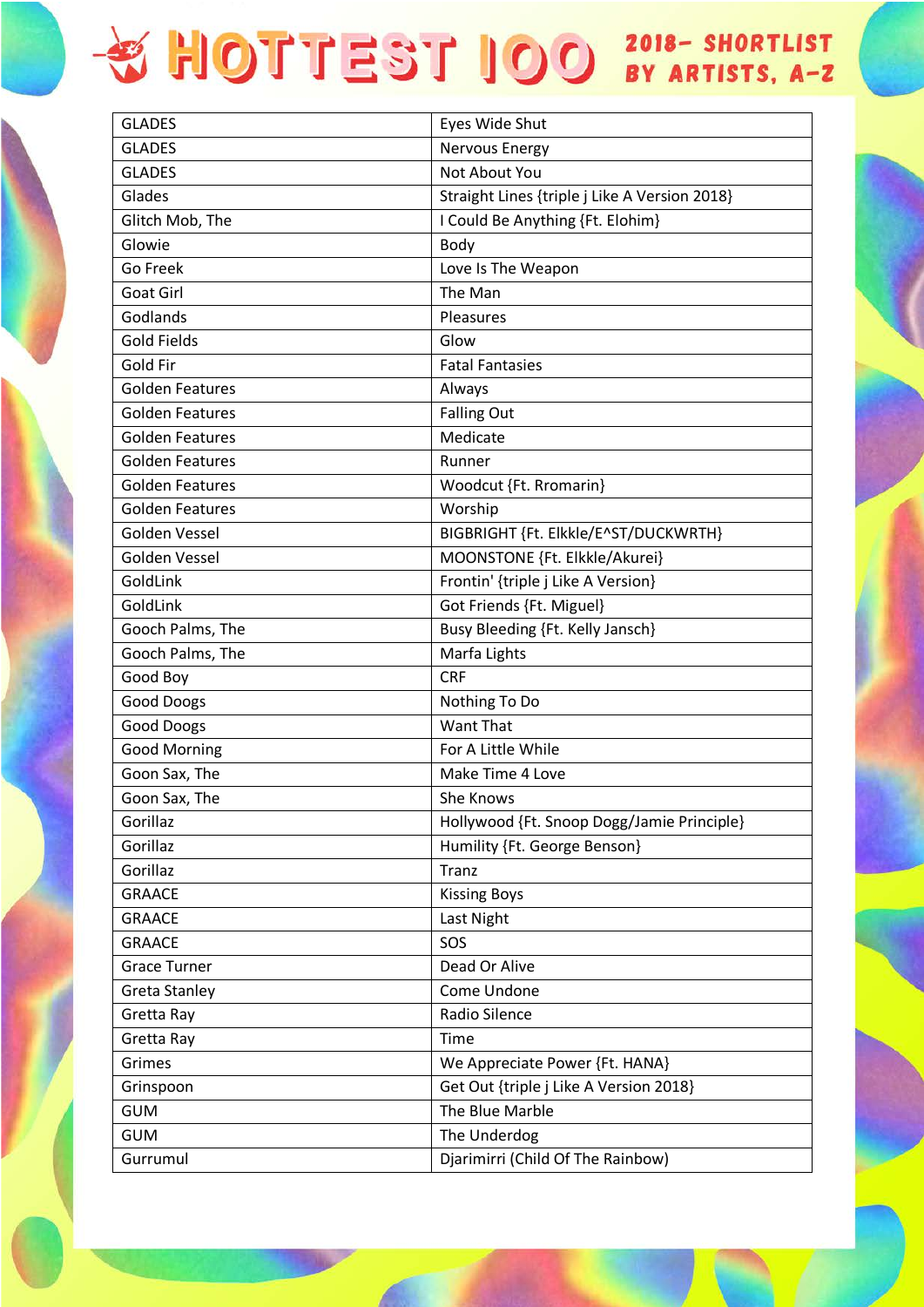| Gurrumul                      | Djolin (Musical Instrument)            |
|-------------------------------|----------------------------------------|
| Haiku Hands                   | Jupiter                                |
| Haiku Hands x True Vibenation | Squat                                  |
| <b>Halcyon Drive</b>          | Silver Ray                             |
| half•alive                    | still feel.                            |
| HalfNoise                     | All That Love Is                       |
| <b>HalfNoise</b>              | <b>Flowerss</b>                        |
| Halsey                        | <b>Without Me</b>                      |
| <b>Hands Like Houses</b>      | Monster                                |
| <b>Hands Like Houses</b>      | Overthinking                           |
| <b>Hands Like Houses</b>      | Sick                                   |
| <b>Hands Like Houses</b>      | Tilt                                   |
| <b>HANDSOME</b>               | No Cowards                             |
| <b>HANDSOME</b>               | <b>TV Set</b>                          |
| Hannah Cameron                | What's It For                          |
| Hard Aches, The               | Happy                                  |
| Hard Aches, The               | Mess                                   |
| <b>Harrison Storm</b>         | <b>Feeling You</b>                     |
| Harts                         | 21&19                                  |
| <b>Harts</b>                  | <b>Consciousness Of What You Think</b> |
| Hatchie                       | Adored                                 |
| Hatchie                       | <b>Bad Guy</b>                         |
| Hatchie                       | Sugar & Spice                          |
| Hawthorne Heights             | <b>Just Another Ghost</b>              |
| Hayden James                  | Better Together {Ft. Running Touch}    |
| Hayden James                  | Just Friends {Ft. Boy Matthews}        |
| Hein Cooper                   | Hear My Voice                          |
| Hein Cooper                   | Over Again                             |
| <b>Hellions</b>               | Smile                                  |
| <b>Hellions</b>               | X                                      |
| Herd, The                     | Bodies {triple j Like A Version 2018}  |
| Hermitude                     | Stupid World {Ft. Bibi Bourelly}       |
| Herzeloyde                    | Disperse                               |
| Hi Life                       | Slide {Ft. Harvie}                     |
| HIGH HØØPS                    | Body                                   |
| <b>High Tension</b>           | Bite The Leash (Burn)                  |
| <b>High Tropics</b>           | You Never Made It Easy                 |
| Highasakite                   | <b>Elastic State Of Mind</b>           |
| Highasakite                   | Out Of Order                           |
| <b>Hilltop Hoods</b>          | Clark Griswold {Ft. Adrian Eagle}      |
| <b>Hilltop Hoods</b>          | Leave Me Lonely                        |
| Hinds                         | New For You                            |
| Hinds                         | The Club                               |
| <b>Hippo Campus</b>           | Bambi                                  |
|                               |                                        |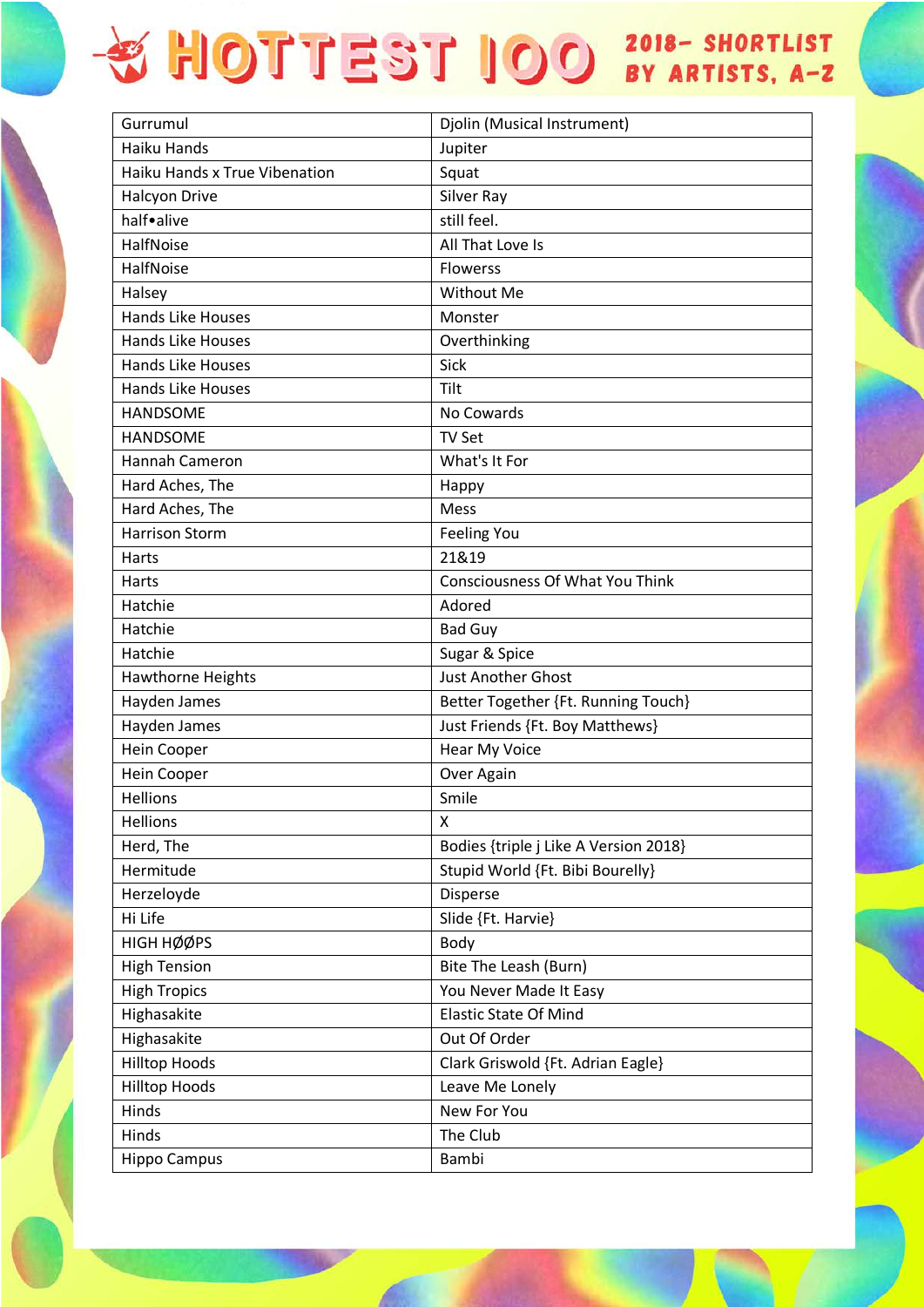| Hockey Dad                         | Danny                           |
|------------------------------------|---------------------------------|
| <b>Hockey Dad</b>                  | <b>Disappoint Me</b>            |
| <b>Hockey Dad</b>                  | I Wanna Be Everybody            |
| <b>Hockey Dad</b>                  | Join The Club                   |
| <b>Hockey Dad</b>                  | My Stride                       |
| <b>Hockey Dad</b>                  | <b>Sweet Release</b>            |
| <b>Holiday Sidewinder</b>          | Leo                             |
| <b>Holiday Sidewinder</b>          | Tra\$h Can Luv                  |
| <b>Holy Holy</b>                   | Faces                           |
| <b>Homeward Bound</b>              | Island                          |
| Hoodboi                            | Glide {Ft. Tkay Maidza}         |
| Hoodlem                            | Teenager                        |
| <b>Hop Along</b>                   | <b>How Simple</b>               |
| Hopium                             | Leave                           |
| <b>Human Movement</b>              | Run It By Me {Ft. Eliot Porter} |
| Huntly                             | Drop Gear                       |
| Huntly                             | Wiggle                          |
| Hvncoq                             | Switch Up                       |
| I Don't Know How But They Found Me | Do It All The Time              |
| I Know Leopard                     | Landmine                        |
| <b>IAMDDB</b>                      | Conjuring                       |
| <b>IAMDDB</b>                      | <b>DRIPPY</b>                   |
| Ice Cube                           | <b>Arrest The President</b>     |
| Iceage                             | Hurrah                          |
| Iceage                             | Painkiller {Ft. Sky Ferreira}   |
| <b>IDER</b>                        | Mirror                          |
| <b>IDLES</b>                       | Danny Nedelko                   |
| <b>IDLES</b>                       | Samaritans                      |
| <b>Illuminati Hotties</b>          | (You're Better) Than Ever       |
| <b>ILUKA</b>                       | Ritual                          |
| imbi the girl                      | Swell                           |
| <b>Indoor Pets</b>                 | <b>Being Strange</b>            |
| <b>Indoor Pets</b>                 | Hi                              |
| Internet, The                      | Come Over                       |
| Internet, The                      | La Di Da                        |
| Internet, The                      | Roll (Burbank Funk)             |
| Interpol                           | If You Really Love Nothing      |
| Interpol                           | The Rover                       |
| <b>Isaac Gracie</b>                | Last Words                      |
| <b>Isaac Gracie</b>                | Show Me Love                    |
| IV League                          | Lose Me                         |
| IV League                          | Superstar                       |
| Ivan Ooze                          | Deserve                         |
| Ivan Ooze                          | Way Past Them                   |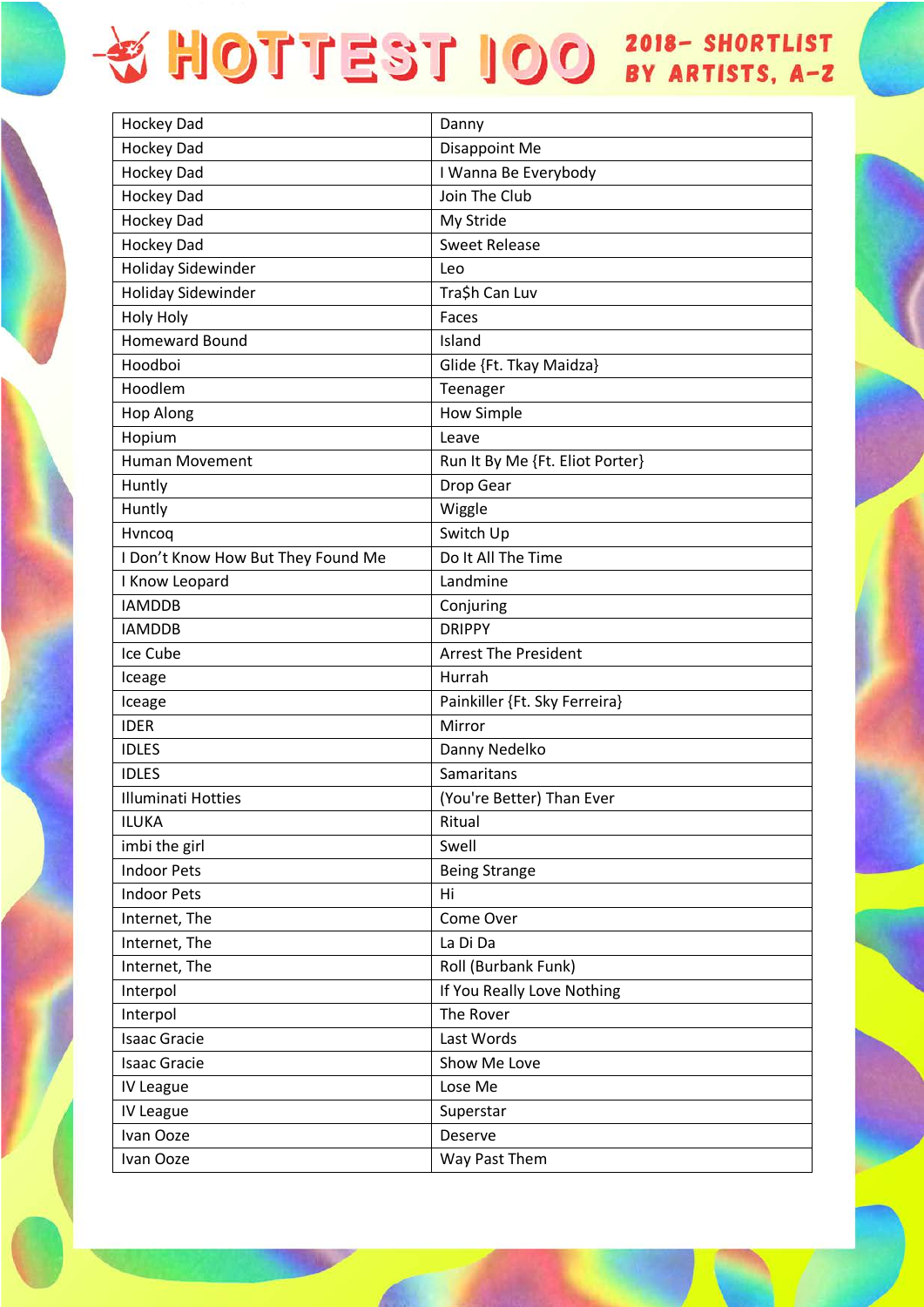| J Hus                                                    | Dark Vader                                    |
|----------------------------------------------------------|-----------------------------------------------|
| J. Cole                                                  | 1985 (Intro To The Fall Off)                  |
| J. Cole                                                  | <b>ATM</b>                                    |
| J. Cole                                                  | FRIENDS {Ft. kiLL edward}                     |
| J. Cole                                                  | Kevin's Heart                                 |
| J. Cole                                                  | Photograph                                    |
| Jaala                                                    | Horn                                          |
| <b>Jack Grace</b>                                        | owe u one                                     |
| <b>Jack Grace</b>                                        | Row Me Home                                   |
| Jack Gray                                                | My Hands                                      |
| Jack Ladder & The Dreamlanders                           | <b>White Flag</b>                             |
| <b>Jack River</b>                                        | Ballroom                                      |
| <b>Jack River</b>                                        | Confess                                       |
| <b>Jack River</b>                                        | Limo Song                                     |
| <b>Jack River</b>                                        | So High                                       |
| Jack White                                               | Connected By Love                             |
| Jack White                                               | Over And Over And Over                        |
| Jade Bird                                                | Love Has All Been Done Before                 |
| Jade Bird                                                | Uh Huh                                        |
| Jaden Smith                                              | <b>GOKU</b>                                   |
| Jaguar Jonze                                             | You Got Left Behind                           |
| Jai Wolf                                                 | Lost {Ft. Chelsea Jade}                       |
| James Blake                                              | Don't Miss It                                 |
| James Blake                                              | If The Car Beside You Moves Ahead             |
| Jamie Lane                                               | Sink                                          |
| <b>JAMO</b>                                              | S.O.S {Ft. YOUNGSOUL}                         |
| Janelle Monae                                            | I Like That                                   |
| Janelle Monae                                            | Make Me Feel                                  |
| Japanese House, The                                      | Follow My Girl                                |
| Japanese House, The                                      | Lilo                                          |
| Japanese Wallpaper                                       | <b>Fooling Around</b>                         |
| Jarami                                                   | Cold Blooded                                  |
| Jay Rock                                                 | Win                                           |
| Jay Rock                                                 | Wow Freestyle {Ft. Kendrick Lamar}            |
| Jay Rock, Kendrick Lamar, Future & James<br><b>Blake</b> | King's Dead                                   |
| Jay Som                                                  | Pirouette                                     |
| JaySounds                                                | Legacy {Ft. Kwame}                            |
| <b>JEFFE</b>                                             | Undecided                                     |
| Jess Kent                                                | Girl                                          |
| Jess Kent                                                | No Love Songs {Ft. Wes Period}                |
| Jess Locke                                               | My Body Is An Ecosystem                       |
| <b>JID</b>                                               | <b>151 Rum</b>                                |
| <b>JID</b>                                               | Workin Out                                    |
| Joey Bada\$\$                                            | When Thugs Cry {triple j Like A Version 2018} |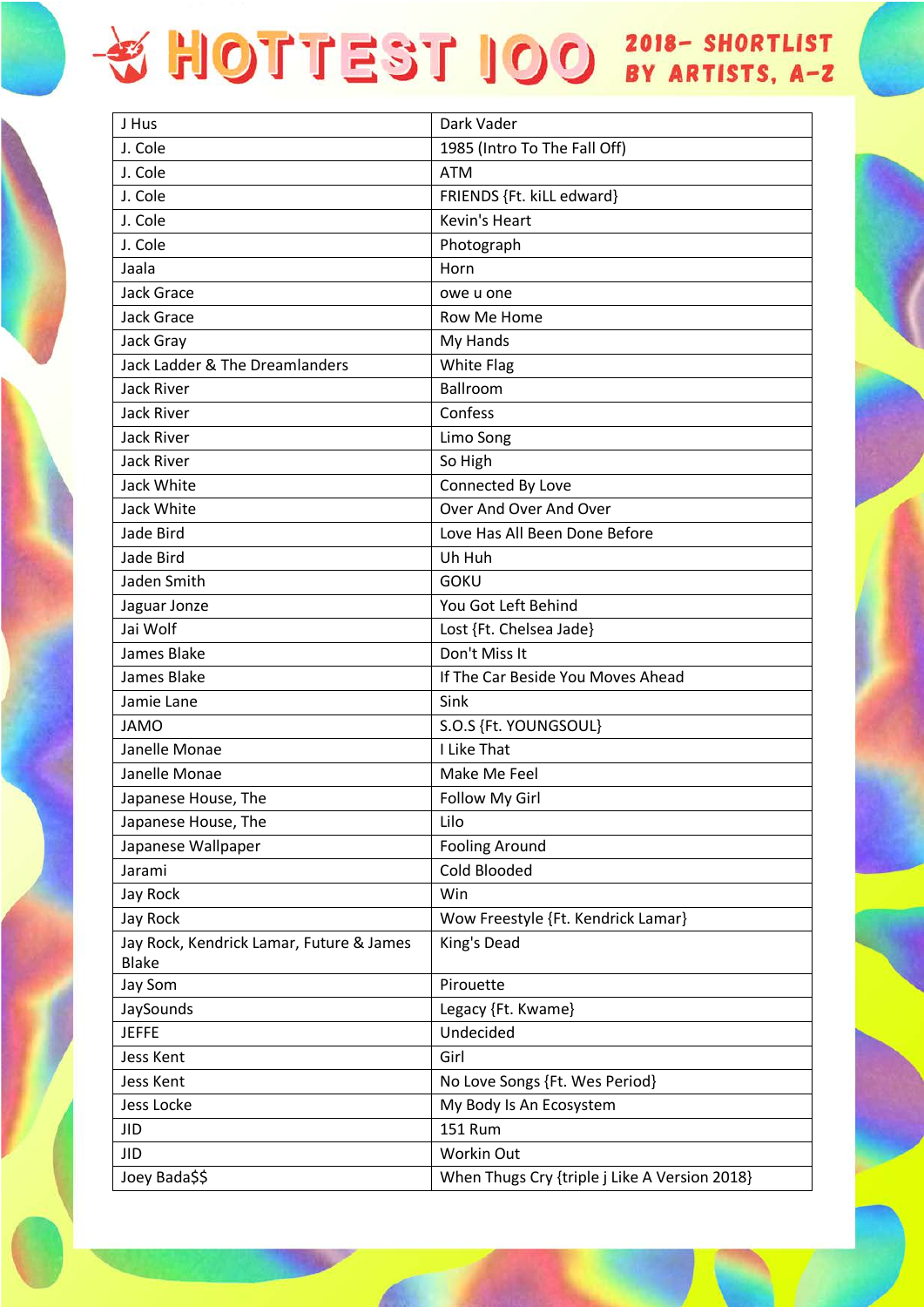| Joey Purp              | Elastic                                          |
|------------------------|--------------------------------------------------|
| John Butler Trio       | Home                                             |
| Johnny Hunter          | 1995                                             |
| Joji                   | SLOW DANCING IN THE DARK                         |
| Joji                   | Yeah Right                                       |
| Jordan Dennis          | Crumbs {Ft. Blasko}                              |
| Jordan Rakei           | Wildfire                                         |
| Jorja Smith            | I Am                                             |
| Jorja Smith            | Let Me Down {Ft. Stormzy}                        |
| Jorja Smith            | Where Did I Go?                                  |
| JOY.                   | Change                                           |
| Joyce Manor            | Million Dollars To Kill Me                       |
| Joyride                | 6AM                                              |
| Joyride                | <b>Blue Batmans</b>                              |
| Joyride                | Since U Been Gone {triple j Like A Version}      |
| Juice WRLD             | <b>Armed And Dangerous</b>                       |
| Julia Jacklin          | Body                                             |
| Julia Jacklin          | <b>Head Alone</b>                                |
| Jungle                 | Beat 54 (All Good Now)                           |
| Jungle                 | Casio                                            |
| Jungle                 | Cherry                                           |
| Jungle                 | Happy Man                                        |
| Jungle                 | Heavy, California                                |
| Jungle                 | House In LA                                      |
| Jungle                 | Smile                                            |
| <b>Just A Gent</b>     | Space Odyssey {Ft. Thandi Phoenix}               |
| <b>JXN</b>             | Solitude                                         |
| Kaiit                  | OG Luv Kush pt.2                                 |
| Kali Uchis             | After The Storm {Ft. Tyler, The Creator & Bootsy |
|                        | Collins}                                         |
| Kali Uchis             | Dead To Me                                       |
| Kali Uchis             | Just A Stranger {Ft. Steve Lacy}                 |
| Kanye West             | All Mine                                         |
| Kanye West             | <b>Ghost Town</b>                                |
| Kanye West             | No Mistakes                                      |
| Kanye West             | <b>Violent Crimes</b>                            |
| Kanye West             | Wouldn't Leave                                   |
| Kanye West             | Yikes                                            |
| Karen O & Danger Mouse | Lux Prima                                        |
| Kasbo                  | Over You {Ft. Frida Sundemo}                     |
| Katz                   | Hollow {Ft. Charlie Lim}                         |
| <b>KAYEX</b>           | 5:29                                             |
| <b>KAYEX</b>           | The Get Up                                       |
| Keelan Mak             | Flicker                                          |
| Keelan Mak             | Weigh You Down                                   |
|                        |                                                  |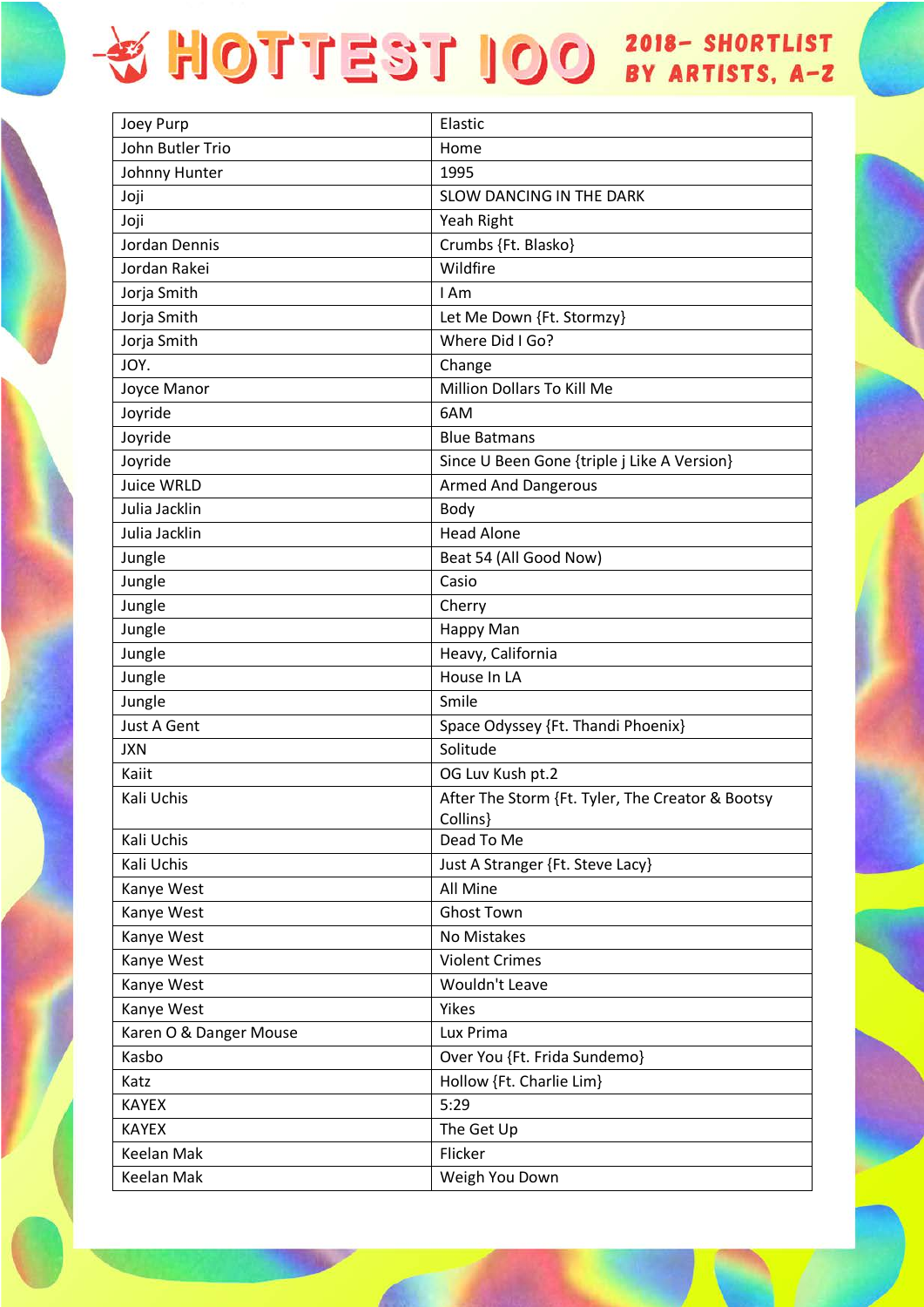| Kendrick Lamar & SZA             | <b>All The Stars</b>                                           |
|----------------------------------|----------------------------------------------------------------|
| Kendrick Lamar & Travis Scott    | <b>Big Shot</b>                                                |
| Kero Kero Bonito                 | Make Believe                                                   |
| Kero Kero Bonito                 | <b>Only Acting</b>                                             |
| <b>KESMAR</b>                    | Feel It Again                                                  |
| <b>Keys N Krates</b>             | Music To My Ears {Ft. Tory Lanez}                              |
| KG                               | <b>Black Boy</b>                                               |
| Khalid                           | <b>Better</b>                                                  |
| Khalid                           | OTW {Ft. 6LACK/Ty Dolla \$ign}                                 |
| Khalid                           | Suncity {Ft. Empress Of}                                       |
| Khalid & Swae Lee                | The Ways                                                       |
| <b>KIAN</b>                      | Too Far Gone {Ft. Vince The Kid}                               |
| <b>KIAN</b>                      | Waiting                                                        |
| Kid Laroi, The                   | <b>Blessings</b>                                               |
| Kid Laroi, The                   | Disconnect                                                     |
| <b>Kid Simius</b>                | <b>Planet Of The Simius</b>                                    |
| KIDS SEE GHOSTS                  | 4th Dimension {Ft. Louis Prima}                                |
| KIDS SEE GHOSTS                  | Cudi Montage                                                   |
| <b>KIDS SEE GHOSTS</b>           | Freeee (Ghost Town, Pt. 2)                                     |
| KIDS SEE GHOSTS                  | Reborn                                                         |
| Kills, The                       | List Of Demands (Reparations)                                  |
| Kimbra                           | Human                                                          |
| Kinder                           | <b>Something More</b>                                          |
| King Gizzard & The Lizard Wizard | All Is Known                                                   |
| King Gizzard & The Lizard Wizard | Muddy Water                                                    |
| King Henry                       | What About Me                                                  |
| <b>King Princess</b>             | 1950                                                           |
| <b>King Princess</b>             | Fell In Love With A Girl {triple j Like A Version 2018}        |
| <b>King Princess</b>             | Pussy Is God                                                   |
| <b>King Princess</b>             | Talia                                                          |
| Kingswood                        | Messed It Up                                                   |
| Kira Puru                        | Fly                                                            |
| Kira Puru                        | Last Friday Night (T.G.I.F.) {triple j Like A Version<br>2018} |
| Kira Puru                        | Molotov                                                        |
| Kite String Tangle, The          | Give It Time {Ft. Aalias}                                      |
| Kite String Tangle, The          | The Heights Of Trees                                           |
| Kito                             | Creature Kind {Ft. Broods}                                     |
| Kito                             | Ego                                                            |
| Kllo                             | Candid                                                         |
| Kllo                             | Potential                                                      |
| <b>KLP</b>                       | Amnesia                                                        |
| <b>KLP</b>                       | Carried Away {Ft. Milwaukee Banks}                             |
| <b>KLP</b>                       | <b>Venus x Mars</b>                                            |
| Kooks, The                       | All The Time                                                   |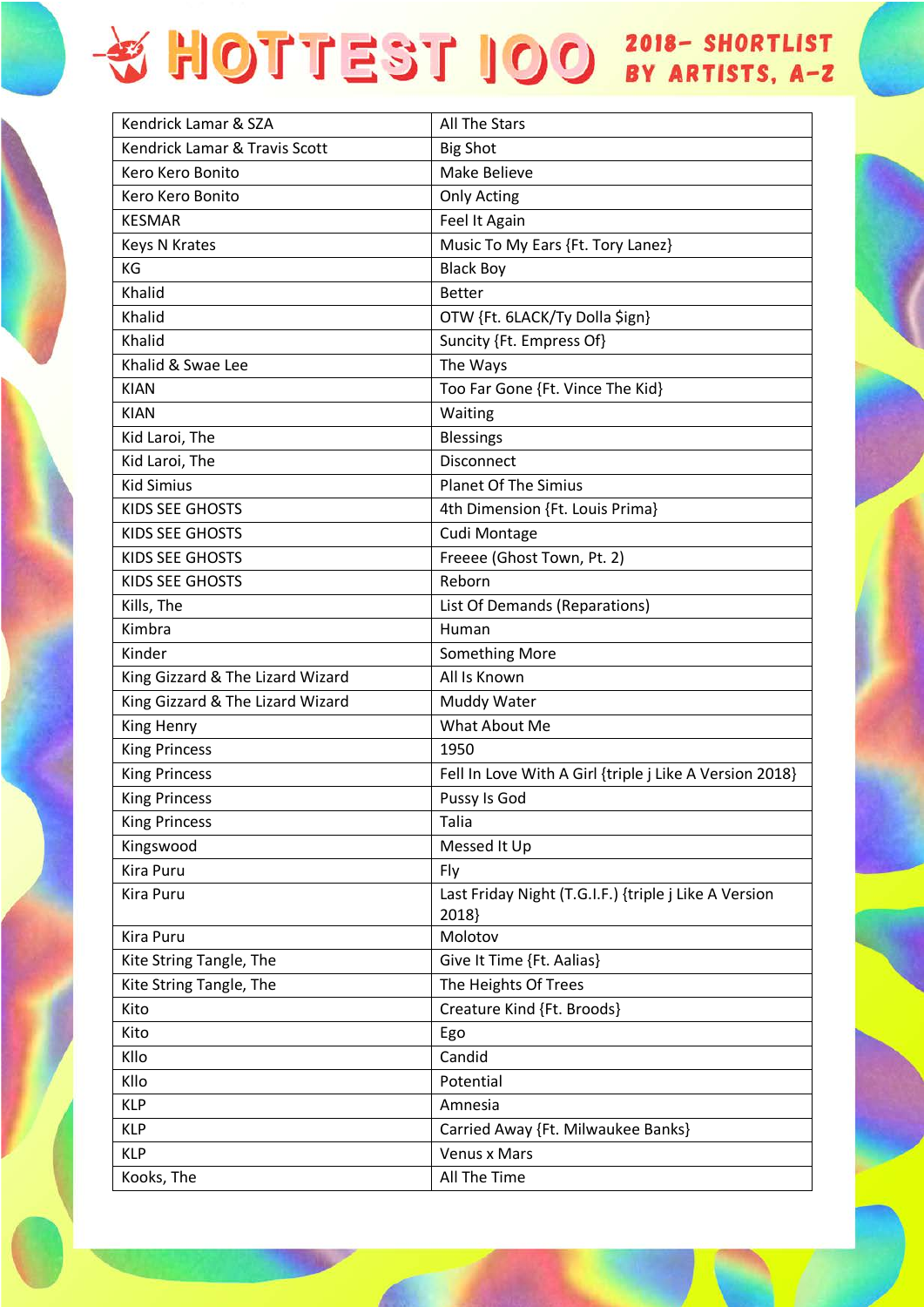| Kooks, The                               | Feel It Still {triple j Like A Version 2018} |
|------------------------------------------|----------------------------------------------|
| Kooks, The                               | <b>Four Leaf Clover</b>                      |
| Kooks, The                               | No Pressure                                  |
| <b>Kota Banks</b>                        | Child                                        |
| <b>Kota Banks</b>                        | I'm It                                       |
| <b>Kota Banks</b>                        | Zoom                                         |
| <b>Kult Kyss</b>                         | <b>EKKO</b>                                  |
| Kuren                                    | Never Enough {Ft. Sam Phay}                  |
| Kuren                                    | Unforgettable {triple j Like A Version 2018} |
| <b>Kurt Vile</b>                         | <b>Loading Zones</b>                         |
| Kwame                                    | CLOUDS.                                      |
| Kwame                                    | <b>NO TIME</b>                               |
| Kwame                                    | <b>WOW</b>                                   |
| Lady Leshurr                             | Black Madonna {Ft. Mr Eazi}                  |
| Lady Leshurr                             | <b>Black Panther</b>                         |
| Lakyn                                    | <b>Sweet Days</b>                            |
| Lana Del Rey                             | <b>Mariners Apartment Complex</b>            |
| <b>LANKS</b>                             | NUMB {triple j Like A Version 2018}          |
| LANKS                                    | Spiritual Man                                |
| LANKS                                    | twentyseven                                  |
| Last Dinosaurs                           | <b>Bass God</b>                              |
| Last Dinosaurs                           | Dominos                                      |
| Last Dinosaurs                           | Eleven                                       |
| Lastlings                                | Deja Vu                                      |
| Laura Jane Grace & The Devouring Mothers | China Beach                                  |
| Laura Jane Grace & The Devouring Mothers | The Airplane Song                            |
| Laura Jean                               | Girls On The TV                              |
| Laura Jean                               | Touchstone                                   |
| LAUREL                                   | Adored                                       |
| LAUREL                                   | Crave                                        |
| LAUREL                                   | Life Worth Living                            |
| LAUREL                                   | Lovesick                                     |
| LAUREL                                   | Same Mistakes                                |
| Leftprojects                             | <b>Electric Powerlines</b>                   |
| Leftprojects                             | Roleplay                                     |
| Leikeli47                                | Droppin'                                     |
| Leikeli47                                | <b>Girl Blunt</b>                            |
| Leikeli47                                | Hoyt And Schermerhorn                        |
| Leikeli47                                | Mulita                                       |
| Leikeli47                                | No Reload                                    |
| Leikeli47                                | Roll Call                                    |
| Leikeli47                                | <b>Tic Boom</b>                              |
| Leikeli47                                | <b>Top Down</b>                              |
| Lethal Bizzle                            | Don't Believe You {Ft. Lady Leshurr}         |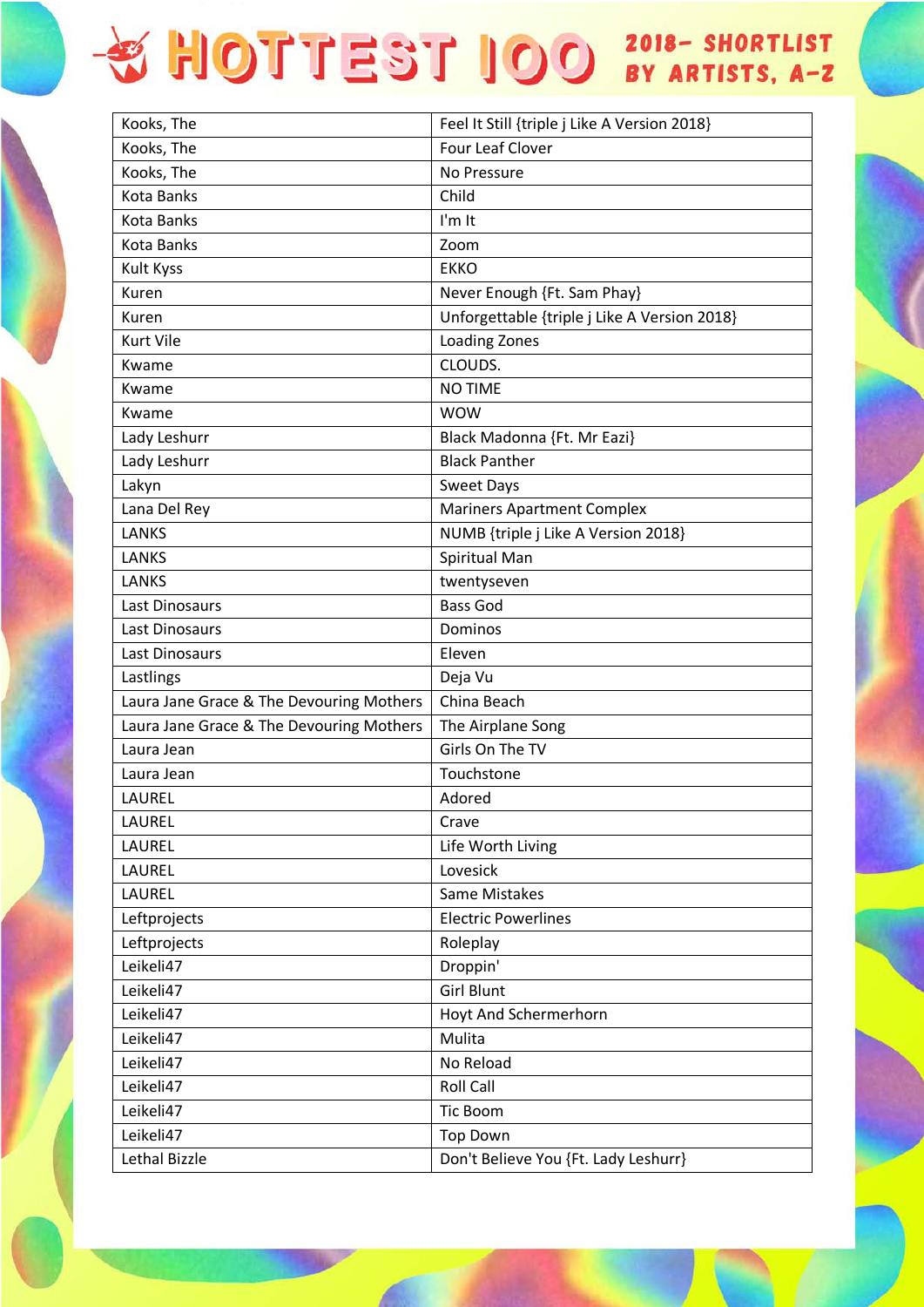| Let's Eat Grandma           | <b>Falling Into Me</b>                         |
|-----------------------------|------------------------------------------------|
| Let's Eat Grandma           | <b>Hot Pink</b>                                |
| Let's Eat Grandma           | I Will Be Waiting                              |
| Lil Halima                  | Jasmine                                        |
| Lil Halima                  | Train                                          |
| Lil Mosey                   | Noticed                                        |
| Lil Peep                    | Cry Alone                                      |
| Lily Allen                  | deep end {triple j Like A Version 2018}        |
| Lily Allen                  | Higher                                         |
| Lily Allen                  | Lost My Mind                                   |
| Lily Allen                  | Trigger Bang {Ft. Giggs}                       |
| Lily Allen                  | What You Waiting For?                          |
| Lime Cordiale               | Dirt Cheap                                     |
| <b>LION</b>                 | Oh No                                          |
| <b>LION BABE</b>            | The Wave {Ft. Leikeli47}                       |
| Little Dragon               | Lover Chanting                                 |
| Little May                  | Lover                                          |
| Little Simz                 | Offence                                        |
| Living End, The             | Don't Lose It                                  |
| Living End, The             | Otherside                                      |
| Liza Anne                   | <b>Small Talks</b>                             |
| Logic                       | 44 More                                        |
| Logic                       | Contra                                         |
| Logic                       | Indica Badu {Ft. Wiz Khalifa}                  |
| Logic                       | Overnight                                      |
| Logic                       | The Return                                     |
| Logic                       | Wassup {Ft. Big Sean}                          |
| Logic                       | Wu Tang Forever {Ft. Ghostface                 |
|                             | Killah/Raekwon/RZA/Method Man/Inspectah        |
|                             | Deck/Cappadonna/Jackpot Scotty Wotty/U-        |
|                             | God/Masta Killa/GZA}                           |
| Logic & Marshmello          | Everyday                                       |
| Lokoy                       | Malibu {Ft. girl in red}                       |
| London Topaz                | Hideout {Ft. Leonie Kingdom}                   |
| <b>LOSER</b>                | Loser                                          |
| Louis The Child             | Better Not {Ft. Wafia}                         |
| Loyle Carner                | Give Me The Mic {triple j Like A Version 2018} |
| Loyle Carner & Jordan Rakei | Ottolenghi                                     |
| <b>LPX</b>                  | Might Not Make It Home                         |
| <b>LSD</b>                  | Genius                                         |
| <b>LSD</b>                  | Thunderclouds                                  |
| Luboku                      | <b>Without You</b>                             |
| Luca Brasi                  | Clothes I Slept In                             |
| Luca Brasi                  | Let It Slip                                    |
| LUCIANBLOMKAMP              | <b>Endless</b>                                 |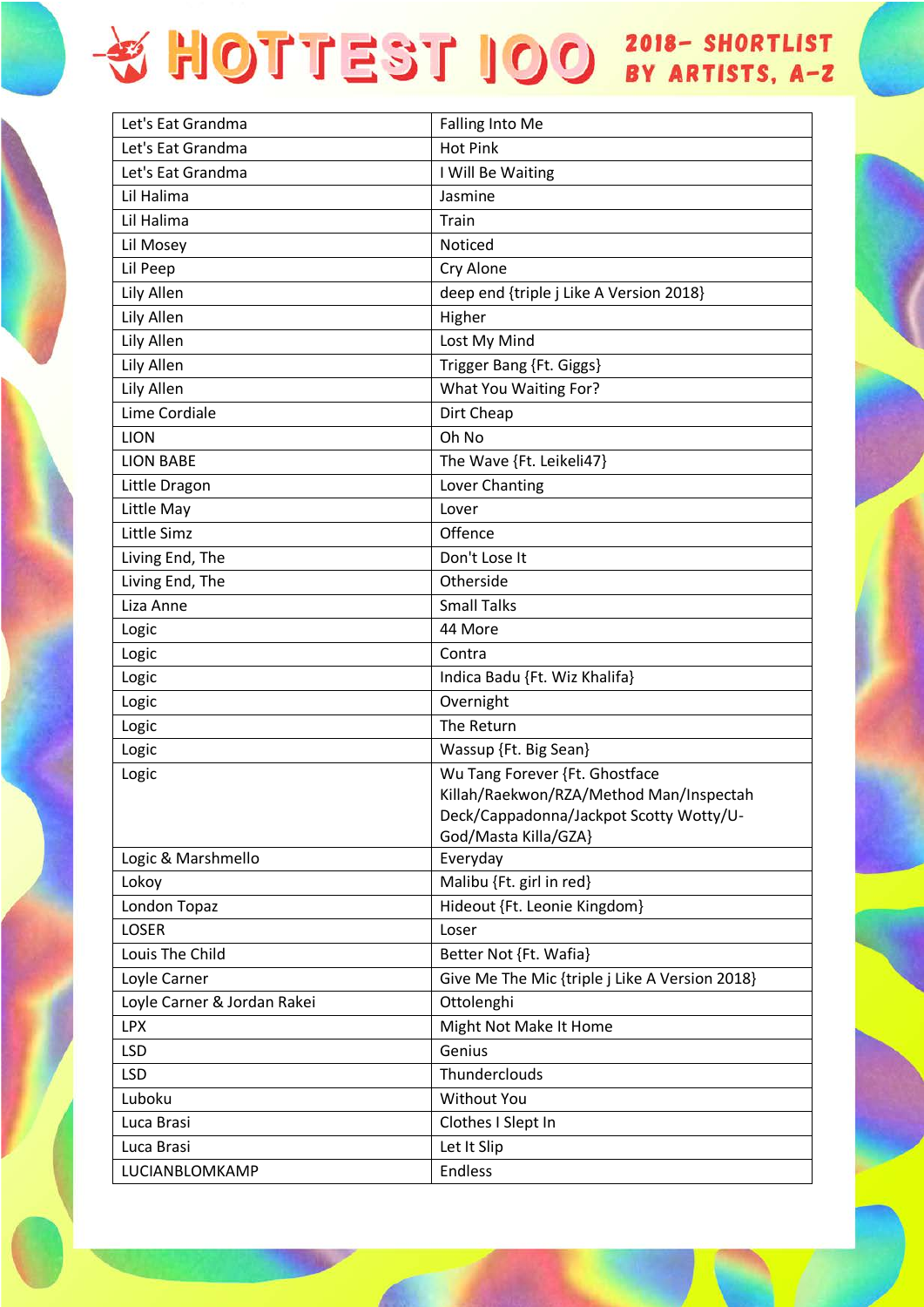| Lucky Daye             | <b>Roll Some Mo</b>                           |
|------------------------|-----------------------------------------------|
| Lulu Raes, The         | Fade Away                                     |
| Lupa J                 | Drift                                         |
| Lupa J                 | You're In My Headphones                       |
| Luude                  | Sink Or Swim {Ft. Example/Georgi Kay}         |
| Lykke Li               | deep end                                      |
| Lykke Li               | hard rain                                     |
| Lykke Li               | sex money feelings die                        |
| Mac Miller             | <b>Buttons</b>                                |
| Mac Miller             | <b>Hurt Feelings</b>                          |
| Mac Miller             | Ladders                                       |
| Mac Miller             | Programs                                      |
| Mac Miller             | Self Care                                     |
| Mac Miller             | What's The Use?                               |
| Maddy Jane             | The Other Day                                 |
| Maggie Rogers          | Fallingwater                                  |
| <b>Maggie Rogers</b>   | Give A Little                                 |
| <b>Maggie Rogers</b>   | Light On                                      |
| Mahalia                | No Reply                                      |
| Mahalia                | Proud Of Me {Ft. Little Simz}                 |
| Major Lazer            | Blow That Smoke {Ft. Tove Lo}                 |
| Make Them Suffer       | 27                                            |
| Mall Grab              | Liverpool Street In The Rain                  |
| Mallrat                | Groceries                                     |
| Mallrat                | UFO {Ft. Allday}                              |
| <b>MANE</b>            | <b>Chasing Butterflies</b>                    |
| <b>MANE</b>            | Save Yourself                                 |
| Mansionair             | Falling                                       |
| Mansionair             | Technicolour                                  |
| Mansionair             | <b>Violet City</b>                            |
| Manu Crook\$           | <b>Buddy Buddy</b>                            |
| Manu Crook\$           | Different League                              |
| Manu Crook\$           | Fuego {Ft. Anfa Rose}                         |
| Manu Crooks            | Best Years {Ft. B Wise & Lil Spacely}         |
| <b>Margaret Glaspy</b> | Before We Were Together                       |
| Maribelle              | Down For You                                  |
| Maribelle              | I'm A Mess Without You                        |
| Maribou State          | Feel Good {Ft. Khruangbin}                    |
| Maribou State          | Nervous Tics {Ft. Holly Walker}               |
| Maribou State          | Turnmills                                     |
| Mark Ronsong           | Nothing Breaks Like A Heart {Ft. Miley Cyrus} |
| Marmozets              | Major System Error                            |
| Masego                 | Old Age {Ft. SiR}                             |
| mAsis                  | <b>Brother</b>                                |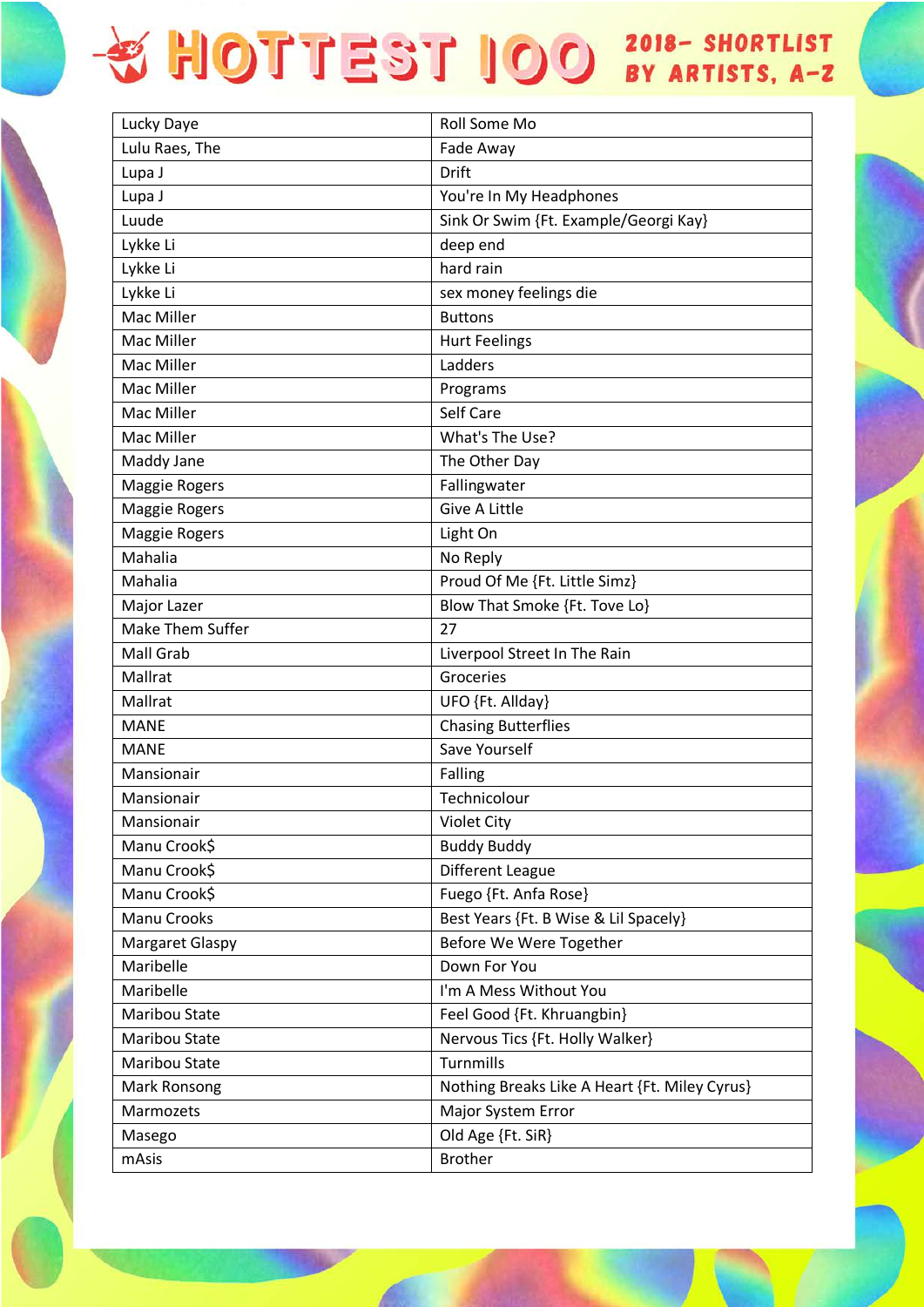| Matt Corby                             | All Fired Up                             |
|----------------------------------------|------------------------------------------|
| Matt Corby                             | All That I See                           |
| Matt Corby                             | <b>Get With The Times</b>                |
| Matt Corby                             | Miracle Love                             |
| Matt Corby                             | New Day Coming                           |
| Matt Corby                             | No Ordinary Life                         |
| Matthew Young                          | Fix Me Up                                |
| Mazy                                   | Enemies                                  |
| Meg Mac                                | Give Me My Name Back                     |
| Melody's Echo Chamber                  | Breathe In, Breathe Out                  |
| Menace Beach                           | <b>Black Rainbow Sound</b>               |
| Merk                                   | Lucky Dilemma                            |
| Merpire                                | Hauntways                                |
| Methyl Ethel                           | <b>Real Tight</b>                        |
| Methyl Ethel                           | <b>Scream Whole</b>                      |
| Metric                                 | Now Or Never Now                         |
| Metro Boomin                           | Overdue {Ft. Travis Scott}               |
| Metro Boomin                           | Space Cadet {Ft. Gunna}                  |
| <b>MGMT</b>                            | Me And Michael                           |
| <b>MGMT</b>                            | When You Die                             |
| <b>Mick Jenkins</b>                    | Understood                               |
| Mick Jenkins                           | What Am I To Do {Prod. Kaytranada}       |
| Mickey Kojak                           | All That Acid                            |
| Mickey Kojak                           | Get Out                                  |
| <b>MID CITY</b>                        | Dead Broke Blues                         |
| <b>MID CITY</b>                        | Old Habits                               |
| Midas.Gold                             | Passions                                 |
| Midas.Gold                             | Poppin                                   |
| Middle Kids                            | Bought It                                |
| Middle Kids                            | Don't Be Hiding                          |
| Middle Kids                            | Mistake                                  |
| Middle Kids                            | On My Knees                              |
| Middle Kids                            | Salt Eyes                                |
| Migos                                  | Notice Me {Ft. Post Malone}              |
| Migos                                  | Stir Fry                                 |
| Miguel                                 | Banana Clip                              |
| Miguel                                 | Caramelo Duro {Ft. Kali Uchis}           |
| Miguel                                 | City of Angels                           |
| Miguel                                 | Porcelain {triple j Like A Version 2018} |
| Mike Will Made-It, Pharrell & Kendrick | The Mantra                               |
| Lamar                                  |                                          |
| <b>Milan Ring</b>                      | Drifting                                 |
| <b>Milan Ring</b>                      | Green Light                              |
| <b>Milan Ring</b>                      | Obscured                                 |
| Mild Minds                             | Swim                                     |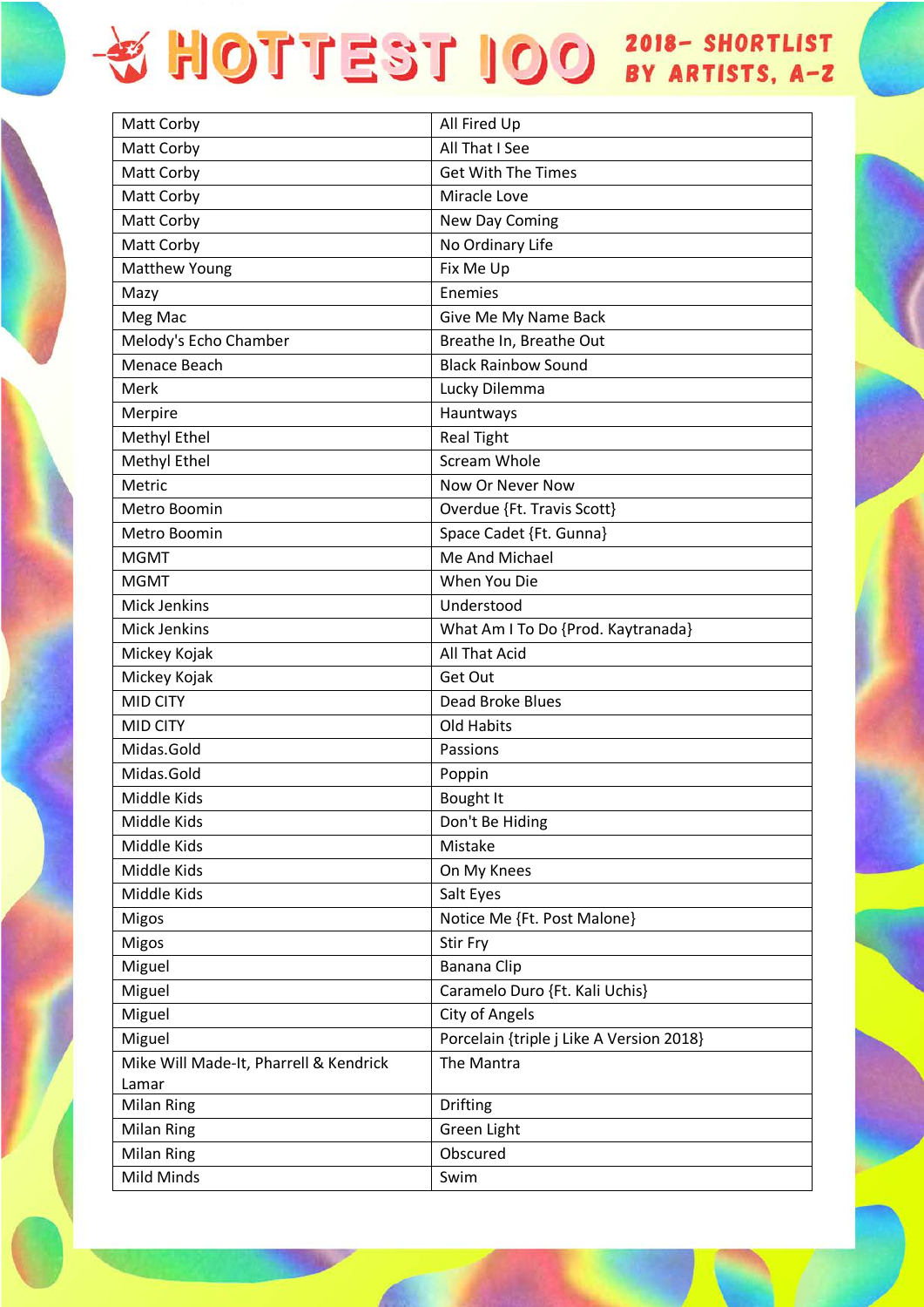| <b>Miss Blanks</b>   | This Bitch {Ft. Dugong Jr}                 |
|----------------------|--------------------------------------------|
| Mitski               | Geyser                                     |
| Mitski               | Nobody                                     |
| Miya Folick          | <b>Stop Talking</b>                        |
| <b>MNEK</b>          | Correct                                    |
| <b>MNEK</b>          | Tongue                                     |
| МØ                   | Blur                                       |
| МØ                   | I Want You                                 |
| МØ                   | <b>Imaginary Friend</b>                    |
| МØ                   | Mercy {Ft. What So Not & Two Feet}         |
| мø                   | Nostalgia                                  |
| МØ                   | Red Wine {Ft. Empress Of}                  |
| МØ                   | Way Down                                   |
| MØ & Diplo           | Sun In Our Eyes                            |
| Moaning              | <b>Tired</b>                               |
| <b>Moaning Lisa</b>  | Carrie (I Want A Girl)                     |
| <b>Moaning Lisa</b>  | Comfortable                                |
| <b>Moaning Lisa</b>  | Good                                       |
| Moby Rich            | Yoko Ono                                   |
| Mojo Juju            | Native Tongue {Ft. Pasefika Vitoria Choir} |
| Money War, The       | <b>Hey Now</b>                             |
| Money War, The       | Hollywood                                  |
| Montaigne            | For Your Love                              |
| Moose Blood          | Have I Told You Enough                     |
| Morgan Saint         | On Fire                                    |
| MorMor               | Heaven's Only Wishful                      |
| Mosquito Coast       | <b>Skipping Girl</b>                       |
| Moss Kena            | Square One                                 |
| Motez                | Visceral                                   |
| Moving Stills, The   | <b>Almost There</b>                        |
| Moving Stills, The   | Nineteen                                   |
| <b>MOZA</b>          | Gold                                       |
| <b>MOZA</b>          | <b>Right Words</b>                         |
| M-Phazes             | Heavy {Ft. Josh Hardy}                     |
| M-Phazes             | When We Were Young {Ft. Luke Steele}       |
| Mr Twin Sister       | Power Of Two                               |
| Muki                 | Gold Oxygen                                |
| Mumford & Sons       | <b>Guiding Light</b>                       |
| <b>Muncie Girls</b>  | Picture Of Health                          |
| Mura Masa & Octavian | Move Me                                    |
| murmurmur            | Cable Car                                  |
| murmurmur            | Marmalade                                  |
| Muse                 | The Dark Side                              |
| Muse                 | Thought Contagion                          |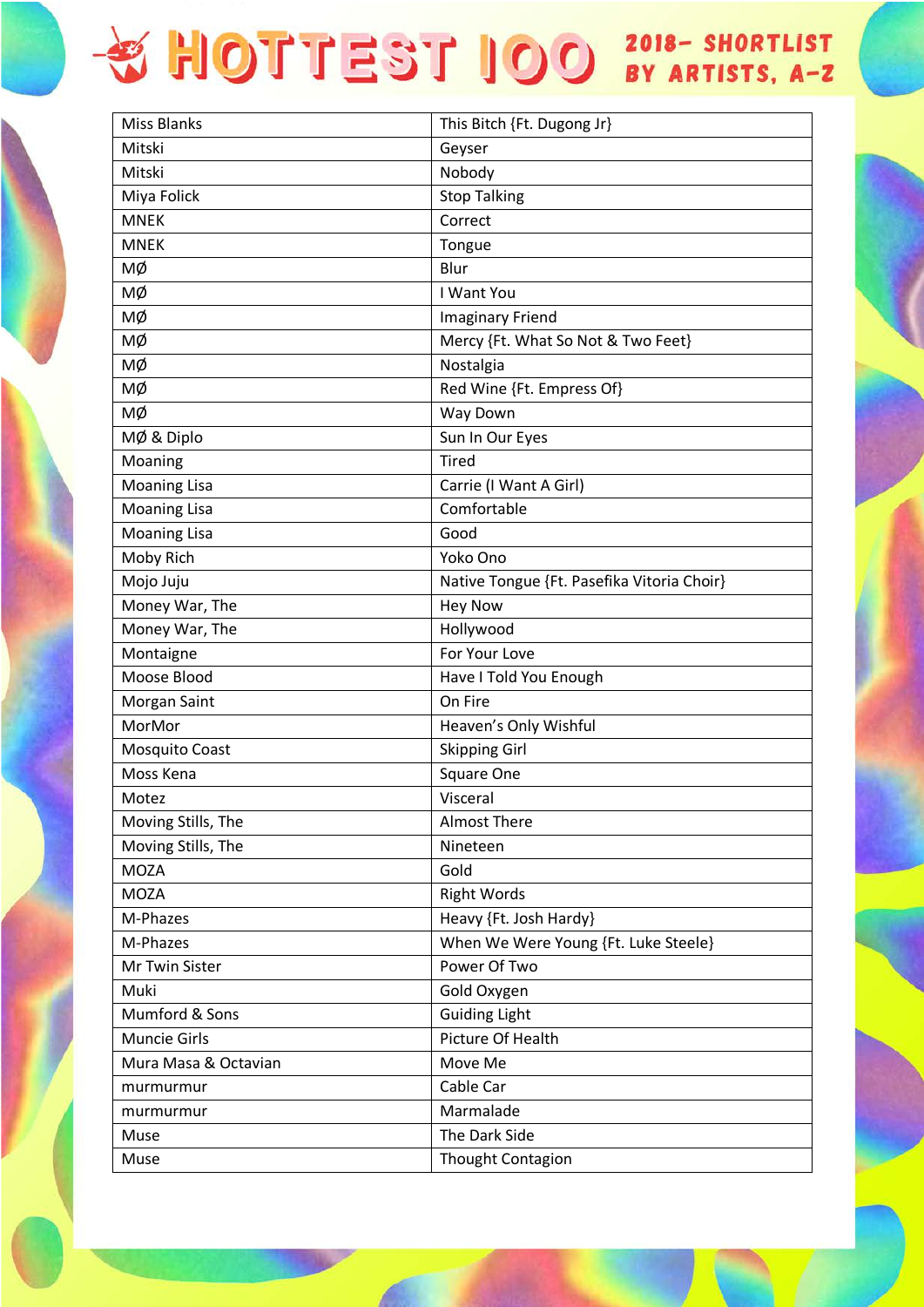| <b>MUTO</b>                | <b>Cloud Party</b>                                  |
|----------------------------|-----------------------------------------------------|
| <b>MUTO</b>                | Tessellating {Ft. Oliver Dibley}                    |
| Myd                        | Muchas {Ft. Cola Boyy}                              |
| N.E.R.D                    | Don't Don't Do It! {Ft. Kendrick Lamar}             |
| Nancie Schipper            | Long Fall                                           |
| <b>NAO</b>                 | If You Ever {Ft. 6LACK}                             |
| <b>NAO</b>                 | Make It Out Alive {Ft. SiR}                         |
| Nardean                    | Pyramids                                            |
| <b>Nas</b>                 | everything {Ft. The-Dream/Kanye West}               |
| Nathan Ball                | All Or Nothing                                      |
| Neighbourhood Youth        | Aim For The Head                                    |
| <b>Neil Frances</b>        | coming back around                                  |
| <b>Neil Frances</b>        | These Days                                          |
| Nerve {Ft. Chillinit}      | Where You Been                                      |
| Nicole Millar              | All My Issues                                       |
| Nicole Millar              | <b>Gimme A Break</b>                                |
| Night Cafe, The            | I'm Fine                                            |
| Nilüfer Yanya              | Thanks 4 Nothing                                    |
| Nina Las Vegas             | I Know How It Goes {Ft. Vera Blue/Ecca Vandal}      |
| Nina Las Vegas             | Lucky Girl {Ft. Swick}                              |
| Ninajirachi                | Gardenia {Ft. Oh Boy}                               |
| Ninajirachi                | Pathetic {Ft. Naah}                                 |
| Ninajirachi                | Warm Fire Lightning                                 |
| Nine Inch Nails            | God Break Down The Door                             |
| <b>Nines</b>               | I See You Shining                                   |
| No Mono                    | <b>Fever Highs</b>                                  |
| No Mono                    | Frostbitten                                         |
| No Mono                    | <b>Tidal Fight</b>                                  |
| No Rome                    | Seventeen                                           |
| Noname                     | Ace {Ft. Smino/Saba}                                |
| Noname                     | Blaxploitation                                      |
| Noname                     | Don't Forget About Me                               |
| Northlane                  | Vultures                                            |
| <b>NOT A BOYS NAME</b>     | <b>Hazard Perception Test</b>                       |
| <b>Nothing But Thieves</b> | Forever & Ever More                                 |
| Nothing But Thieves        | Take This Lonely Heart                              |
| <b>Nothing But Thieves</b> | What Can I Do If The Fire Goes Out {triple j Like A |
|                            | Version 2018}                                       |
| Nothing But Thieves        | You Know Me Too Well                                |
| Novo Amor                  | Birthplace                                          |
| <b>NYNE</b>                | Facts {Ft. Tray Haggarty}                           |
| Nyxen                      | Chains                                              |
| Nyxen                      | In The City                                         |
| Ocean Alley                | Baby Come Back {triple j Like A Version 2018}       |
| Ocean Alley                | <b>Bones</b>                                        |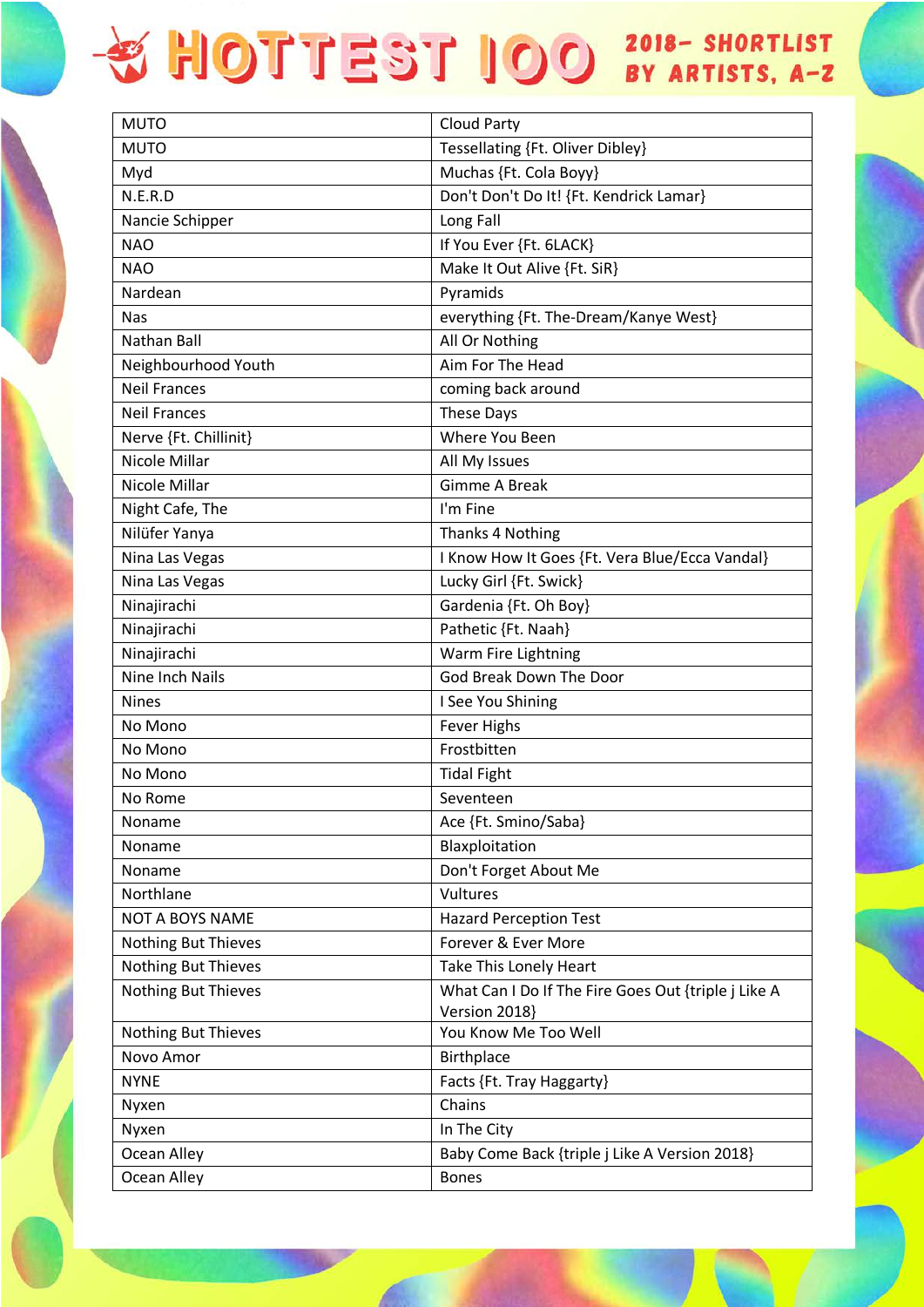| Ocean Alley              | Confidence                                          |
|--------------------------|-----------------------------------------------------|
| Ocean Alley              | Corduroy                                            |
| Ocean Alley              | <b>Happy Sad</b>                                    |
| Ocean Alley              | Knees                                               |
| Ocean Party, The         | Off And On                                          |
| Ocean Party, The         | What It's Worth                                     |
| Ocean Sleeper            | Save Me                                             |
| Ocean Wisdom             | Revvin' {Ft. Dizzee Rascal}                         |
| Octavian                 | Lightning                                           |
| Octavian                 | Party Here                                          |
| <b>ODESZA</b>            | Loyal                                               |
| Odette                   | A Place That I Don't Know {Ft. Gretta Ray}          |
| Odette                   | Lights Out                                          |
| Odette                   | <b>Lotus Eaters</b>                                 |
| Odette                   | Magnolia {triple j Like A Version 2018}             |
| Odette                   | Take It To The Heart                                |
| Oh Boy                   | So Good {Ft. Tashka}                                |
| Oh Mercy                 | Keep A Light On                                     |
| Okenyo                   | Hang Your Hat                                       |
| Okenyo                   | <b>ISO</b>                                          |
| <b>Oliver Heldens</b>    | Fire In My Soul {Ft. Shungudzo}                     |
| Olympia                  | <b>Star City</b>                                    |
| O'My's, The              | Idea {Ft. Chance The Rapper}                        |
| Orielles, The            | Bobbi's Second World                                |
| <b>Oriental Cravings</b> | Toxic {Ft. Ned Philpot}                             |
| Oscar Key Sung           | D.Y.T.                                              |
| Oscar Key Sung           | Simple Luv                                          |
| Oscar Oscar              | Yuika                                               |
| Otosan                   | Lights {Ft. Metoyer}                                |
| Owl Eyes                 | On Me                                               |
| Paces                    | Call The 5-0 {Ft. Midas.Gold/Tigerilla/Health Club} |
| Paces                    | Don't Run {Ft. Doolie}                              |
| Paces                    | Going Mad {Ft. CLYPSO/Raven Felix}                  |
| Pagan                    | Death Before Disco                                  |
| Pantheon                 | Timewarp {Ft. Nyxen}                                |
| Paper Kites, The         | Deep Burn Blue                                      |
| Paper Kites, The         | Give Me Your Fire, Give Me Your Rain                |
| Paper Kites, The         | On The Train Ride Home                              |
| Parcels                  | Bemyself                                            |
| Parcels                  | Comedown                                            |
| Parcels                  | Lightenup                                           |
| Parcels                  | Tieduprightnow                                      |
| Parcels                  | Withorwithout                                       |
| Parkway Drive            | <b>Absolute Power</b>                               |
|                          |                                                     |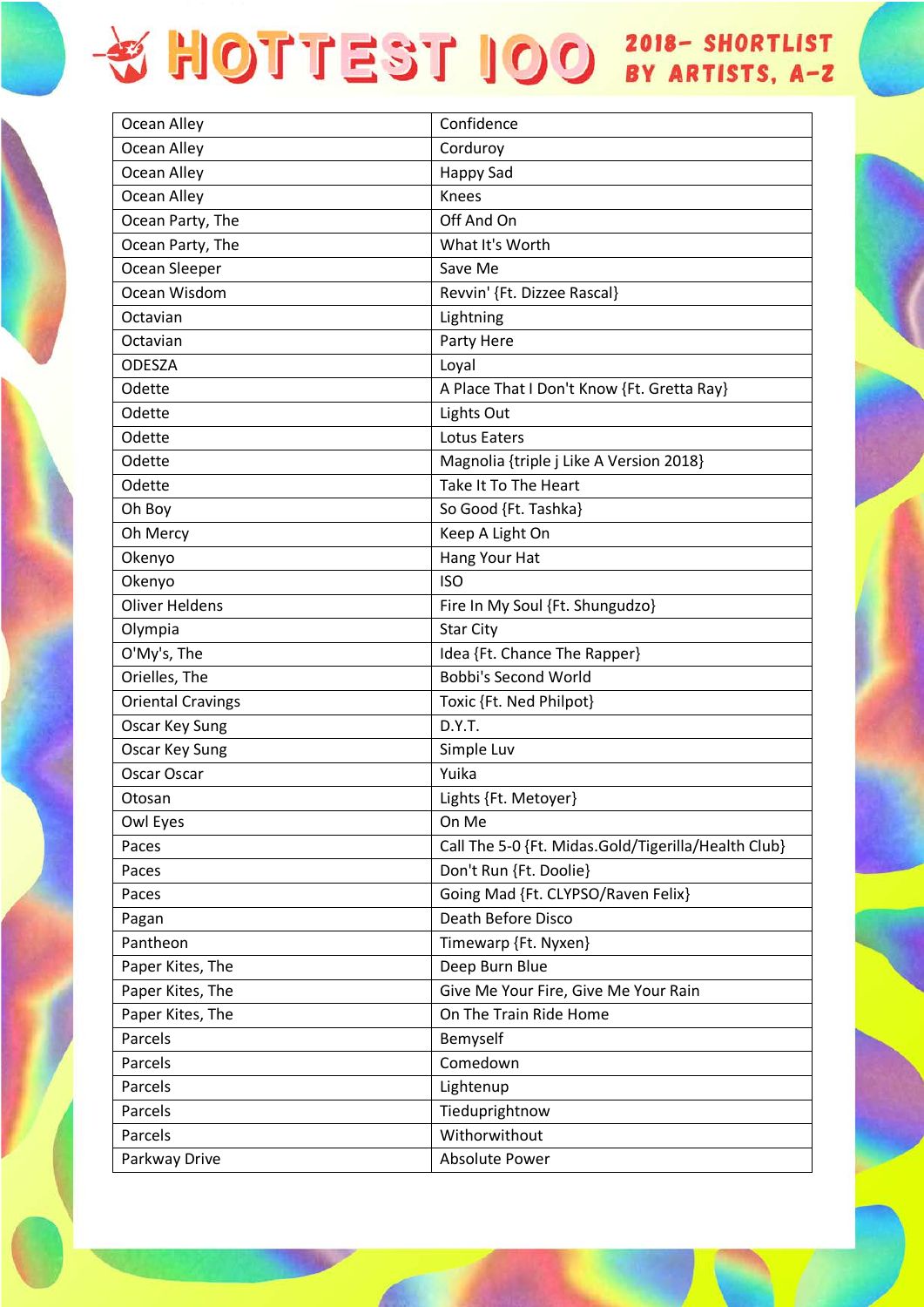| Parkway Drive               | Chronos                                 |
|-----------------------------|-----------------------------------------|
| Parkway Drive               | I Hope You Rot                          |
| Parkway Drive               | Prey                                    |
| Parkway Drive               | <b>Shadow Boxing</b>                    |
| Parkway Drive               | The Void                                |
| Parkway Drive               | <b>Wishing Wells</b>                    |
| <b>Parquet Courts</b>       | Tenderness                              |
| <b>Parquet Courts</b>       | Wide Awake                              |
| Paul Dempsey                | The Sky's Gone Missing                  |
| Peach Body                  | Boy In Love {Ft. Zellow}                |
| Peggy Gou                   | It Makes You Forget (Itgehane)          |
| Peking Duk                  | Distant Arizona                         |
| Peking Duk                  | Fire                                    |
| Peking Duk                  | Wasted                                  |
| <b>Petit Biscuit</b>        | 1901 {triple j Like A Version 2018}     |
| <b>Petit Biscuit</b>        | Suffer {Ft. SKOTT}                      |
| <b>Phantastic Ferniture</b> | <b>Bad Timing</b>                       |
| <b>Phantastic Ferniture</b> | Dark Corner Dance Floor                 |
| <b>Phantastic Ferniture</b> | Fuckin 'N' Rollin                       |
| <b>Phantastic Ferniture</b> | Gap Year                                |
| Phoenix                     | No Woman {triple j Like A Version 2018} |
| <b>PINES</b>                | Speak                                   |
| Pinkish Blu                 | Capricorn                               |
| Pip Blom                    | Come Home                               |
| Pist Idiots                 | Leave It At That                        |
| Pist Idiots                 | Smile                                   |
| Planete                     | Alone In Parallel                       |
| Planète                     | <b>Faded Memory</b>                     |
| Polish Club                 | Clarity                                 |
| <b>POLOSHIRT</b>            | Pinned Upon                             |
| Pom Poko                    | My Blood                                |
| Pond                        | <b>Burnt Out Star</b>                   |
| Pond                        | Sixteen Days                            |
| Porches                     | Goodbye                                 |
| Post Animal                 | Ralphie                                 |
| Post Malone                 | 92 Explorer                             |
| Post Malone                 | <b>Better Now</b>                       |
| Post Malone                 | Paranoid                                |
| Post Malone                 | Psycho {Ft. Ty Dolla \$ign}             |
| Post Malone                 | Spoil My Night {Ft. Swae Lee}           |
| Post Malone                 | <b>Takin' Shots</b>                     |
| Post Malone & Swae Lee      | Sunflower                               |
| Presets, The                | 14U+14ME                                |
| Presets, The                | Are You Here? {Ft. DMA's}               |
|                             |                                         |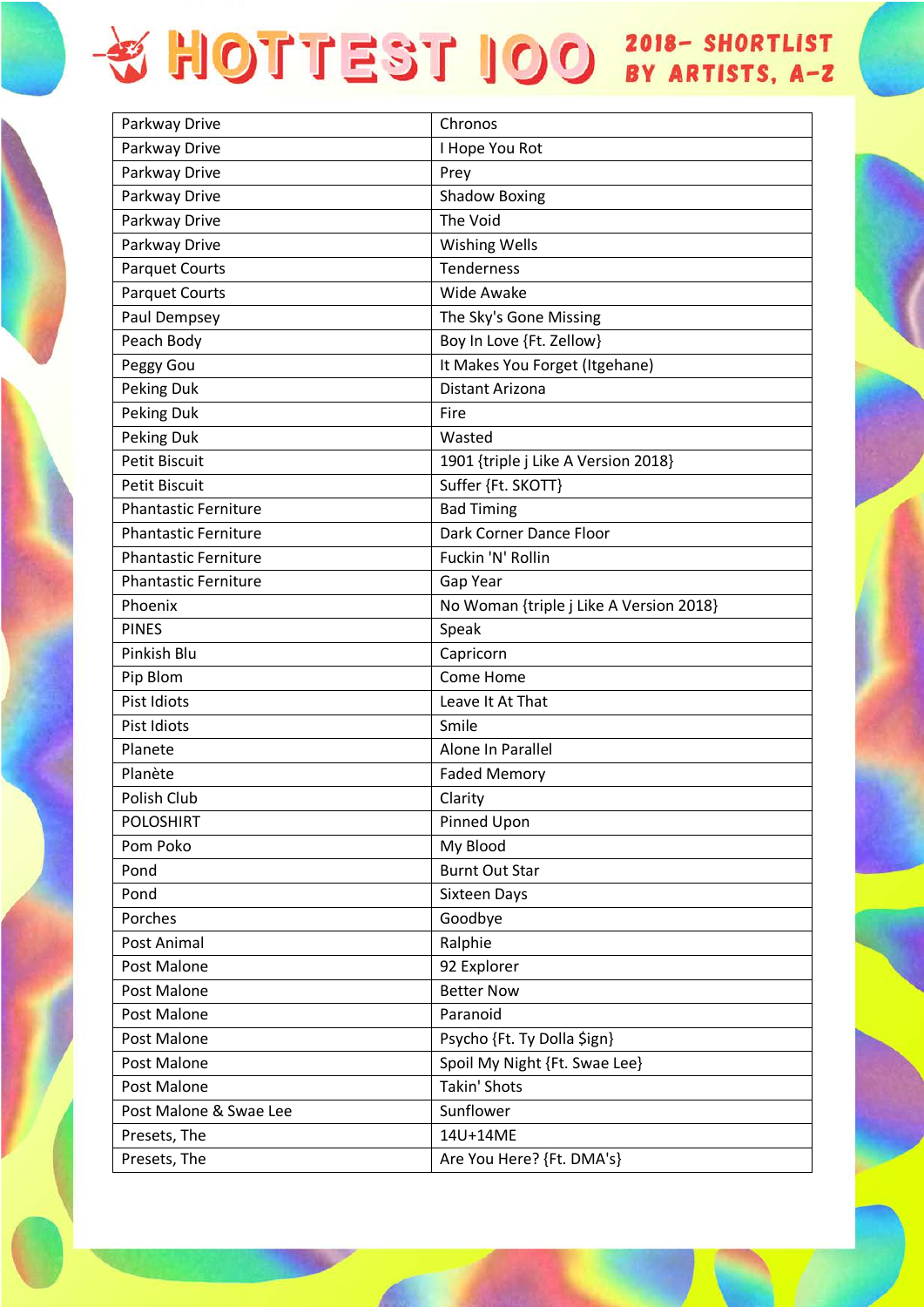| Presets, The              | Beethoven                                            |
|---------------------------|------------------------------------------------------|
| Presets, The              | Downtown Shutdown                                    |
| Presets, The              | Martini                                              |
| Presets, The              | Out Of Your Mind {Ft. Alison Wonderland}             |
| Presets, The              | Power And The Passion {triple j Like A Version 2018} |
| Presets, The              | <b>Tools Down</b>                                    |
| Press Club                | Suburbia                                             |
| Press Club                | When You Were Young {triple j Like A Version 2018}   |
| Pretty Littles, The       | Don Dale                                             |
| Prodigy, The              | Need Some1                                           |
| Prodigy, The              | <b>No Tourists</b>                                   |
| Psychedelic Porn Crumpets | Social Candy                                         |
| Purple Disco Machine      | Dished (Male Stripper)                               |
| Purpose                   | Time Stamped {Ft. Elsy} {Prod. Trials}               |
| Pusha T                   | If You Know You Know                                 |
| Quavo                     | RERUN {Ft. Travis Scott}                             |
| Rae Sremmurd              | Bedtime Stories {Ft. The Weeknd}                     |
| Rae Sremmurd              | CLOSE {Ft. Travis Scott}                             |
| Raiza Biza x Remi         | Jiggy {Ft. Sampa The Great}                          |
| Raiza Biza x Remi         | Runner {Ft. Baro}                                    |
| RAT!hammock               | June                                                 |
| Ravyn Lenae               | Sticky                                               |
| Reija Lee                 | Love Nobody                                          |
| Rejjie Snow               | 23 {Ft. Caroline Smith}                              |
| Rejjie Snow               | Egyptian Luvr {Ft. Aminé}                            |
| Remi                      | My People {Ft. Thando}                               |
| Resin Moon                | Nothing To See                                       |
| <b>Ric Wilson</b>         | Sinner {Ft. Kweku Collins/Rane Raps/Nick Kosma}      |
| <b>Rich Brian</b>         | Attention {Ft. Offset}                               |
| <b>Rich Brian</b>         | Cold                                                 |
| <b>Rich Brian</b>         | Introvert {Ft. Joji}                                 |
| <b>Rich Brian</b>         | watch out!                                           |
| Rich The Kid              | Plug Walk                                            |
| <b>Riley Pearce</b>       | Elephants                                            |
| <b>RIMON</b>              | Grace                                                |
| Rina Sawayama             | Cherry                                               |
| Riton & Kah-Lo            | Fake ID                                              |
| Riton & Kah-Lo            | Ginger                                               |
| <b>RIVAH</b>              | <b>Transitional Love</b>                             |
| <b>RL</b> Grime           | I Wanna Know {Ft. Daya}                              |
| <b>RL</b> Grime           | Light Me Up {Ft. Miguel/Julia Michaels}              |
| <b>RL</b> Grime           | Undo {Ft. Jeremih/Tory Lanez}                        |
| <b>RM</b>                 | seoul (prod. HONNE)                                  |
| Ro                        | Diary                                                |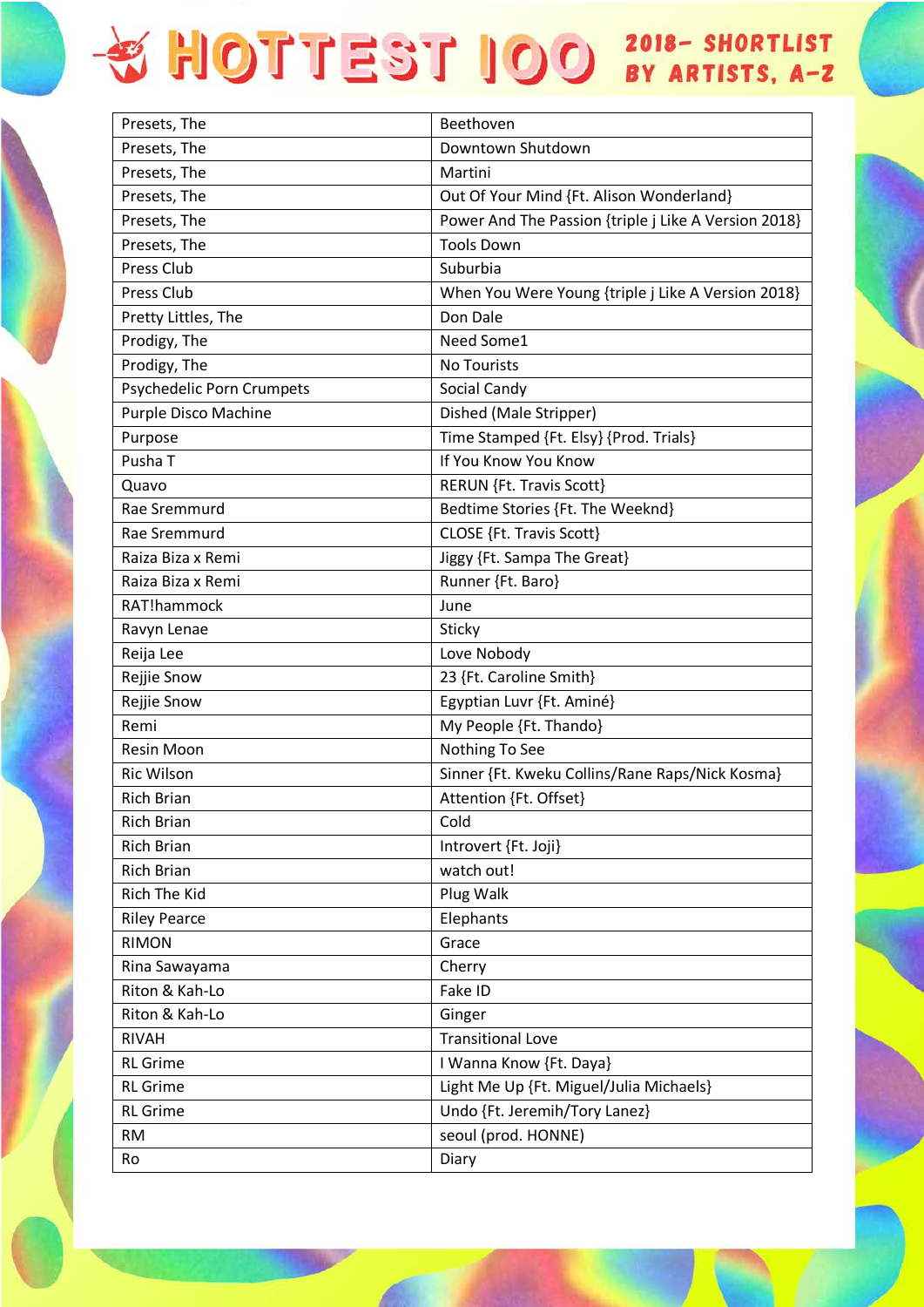| Ro                              | F**cked Up Over You                            |
|---------------------------------|------------------------------------------------|
| <b>Robbie Miller</b>            | Baby                                           |
| <b>Robert DeLong</b>            | Favorite Color Is Blue {Ft. K.Flay}            |
| Robinson                        | Don't Trust Myself                             |
| Robinson                        | Medicine                                       |
| Robinson                        | Nothing To Regret                              |
| Robyn                           | Ever Again                                     |
| Robyn                           | Honey                                          |
| Robyn                           | Missing U                                      |
| Rolling Blackouts Coastal Fever | Mainland                                       |
| Rolling Blackouts Coastal Fever | <b>Talking Straight</b>                        |
| Roosevelt                       | <b>Under The Sun</b>                           |
| Rubens, The                     | Casper                                         |
| Rubens, The                     | Freakout                                       |
| Rubens, The                     | Go On                                          |
| Rubens, The                     | God Forgot                                     |
| Rubens, The                     | I Know                                         |
| Rubens, The                     | Never Ever {Ft. Sarah}                         |
| <b>Ruby Fields</b>              | <b>Dinosaurs</b>                               |
| <b>Ruby Fields</b>              | Ritalin                                        |
| <b>Ruby Gill</b>                | Your Mum                                       |
| Rudimental                      | Toast To Our Differences {Ft.                  |
|                                 | Shungudzo/Protoje/Hak Baker}                   |
| Rudimental x Major Lazer        | Let Me Live {Ft. Anne-Marie/Mr Eazi}           |
| Ruel                            | Dazed & Confused {Prod. M-Phazes}              |
| Ruel                            | Younger                                        |
| RÜFÜS DU SOL                    | Eyes                                           |
| RÜFÜS DU SOL                    | Lost In My Mind                                |
| RÜFÜS DU SOL                    | New Sky                                        |
| RÜFÜS DU SOL                    | No Place                                       |
| RÜFÜS DU SOL                    | <b>Treat You Better</b>                        |
| RÜFÜS DU SOL                    | Underwater                                     |
| Run The Jewels                  | Let's Go (The Royal We)                        |
| <b>Running Touch</b>            | My Hands                                       |
| Russ                            | <b>Back To Life</b>                            |
| Russ                            | Some Time                                      |
| Russ                            | The Flute Song                                 |
| <b>Ryan Beatty</b>              | Haircut                                        |
| Saba                            | Stay Right Here {Ft. Xavier Omar/Mick Jenkins} |
| <b>SACHI</b>                    | Hollywood Angel {Ft. E^ST}                     |
| SAFIA                           | Freakin' Out                                   |
| SAFIA                           | Starlight                                      |
| Sahara Beck                     | Here We Go Again                               |
| Saint Sister                    | <b>Twin Peaks</b>                              |
| Sam Fender                      | Dead Boys                                      |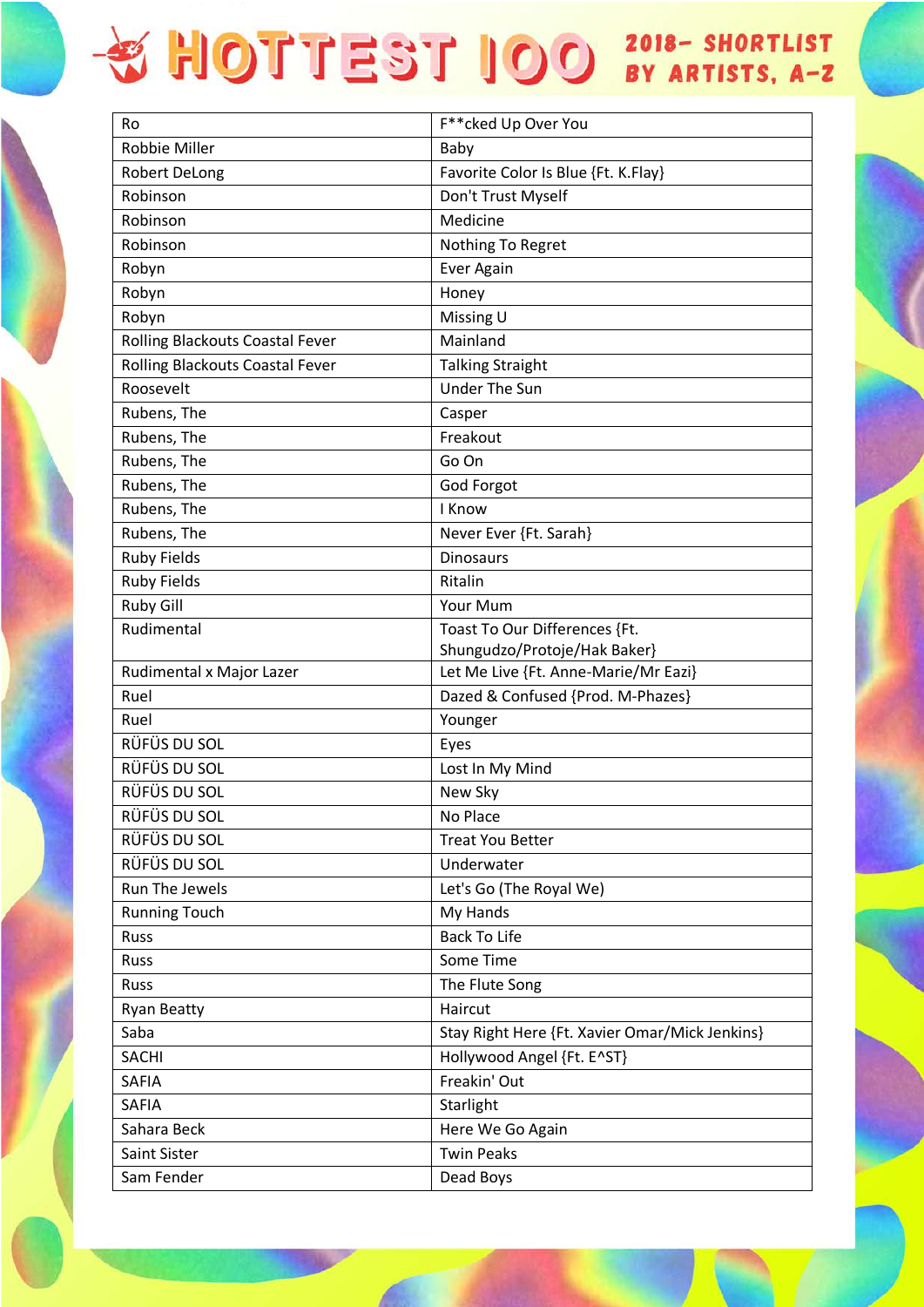| Sam Fender                    | <b>That Sound</b>                                                                |
|-------------------------------|----------------------------------------------------------------------------------|
| Sam Phay                      | <b>Trace</b>                                                                     |
| Sampa The Great               | Energy {Ft. Nadeem Din-Gabisi}                                                   |
| Sampology                     | <b>SMILE</b>                                                                     |
| Samsaruh                      | Gunpowder                                                                        |
| Samsaruh                      | <b>Speaking Fire</b>                                                             |
| Samsaruh                      | The Beginning                                                                    |
| San Cisco                     | 4Ever {triple j Like A Version 2018}                                             |
| San Cisco                     | When I Dream                                                                     |
| San Mei                       | Heaven                                                                           |
| San Mei                       | Wonder                                                                           |
| Santigold                     | Run The Road                                                                     |
| Sarah Blasko                  | A Shot                                                                           |
| Sarah Blasko                  | Never Let Me Go                                                                  |
| SASAMI                        | Not The Time                                                                     |
| <b>Savour The Rations</b>     | THANK THE LORD {Ft. Domba, Kwame, Raj Mahal &<br>Gibrillah} (Prod. thatboykwame) |
| Say Sue Me                    | Old Town                                                                         |
| ScHoolboy Q, 2 Chainz & Saudi | x                                                                                |
| Seaside                       | Golden Girl                                                                      |
| serpentwithfeet               | <b>Bless Ur Heart</b>                                                            |
| Set Mo                        | Down The Line {Ft. AJ Wright}                                                    |
| Set Mo                        | <b>Fault Lines</b>                                                               |
| Set Mo                        | Near {Ft. Asta}                                                                  |
| Set Mo                        | Nightmares {Ft. Scott Quinn}                                                     |
| Set Mo                        | Wish You Were Here                                                               |
| <b>SG Lewis</b>               | Aura {Ft. J Warner}                                                              |
| <b>SG Lewis</b>               | Coming Up                                                                        |
| SG Lewis & AlunaGeorge        | Hurting                                                                          |
| <b>SG Lewis x Clairo</b>      | <b>Better</b>                                                                    |
| ShockOne                      | Bleed Black {Ft. Cruz Patterson}                                                 |
| ShockOne                      | Underloved {Ft. Cecil}                                                           |
| Silk City                     | Loud {Ft. GoldLink/Desiigner}                                                    |
| Silk City                     | Only Can Get Better {Ft. Daniel Merriweather}                                    |
| Simian Mobile Disco           | <b>Hey Sister</b>                                                                |
| <b>Skegss</b>                 | Infinity                                                                         |
| <b>Skegss</b>                 | Margarita                                                                        |
| <b>Skegss</b>                 | My Own Mess                                                                      |
| <b>Skegss</b>                 | Paradise                                                                         |
| <b>Skegss</b>                 | Road Trip                                                                        |
| <b>Skegss</b>                 | Smogged Out                                                                      |
| <b>Skegss</b>                 | Stop                                                                             |
| <b>Skegss</b>                 | Up In The Clouds                                                                 |
| Skepta                        | Energy (Stay Far Away) {Ft. Wizkid}                                              |
| Skepta                        | Pure Water                                                                       |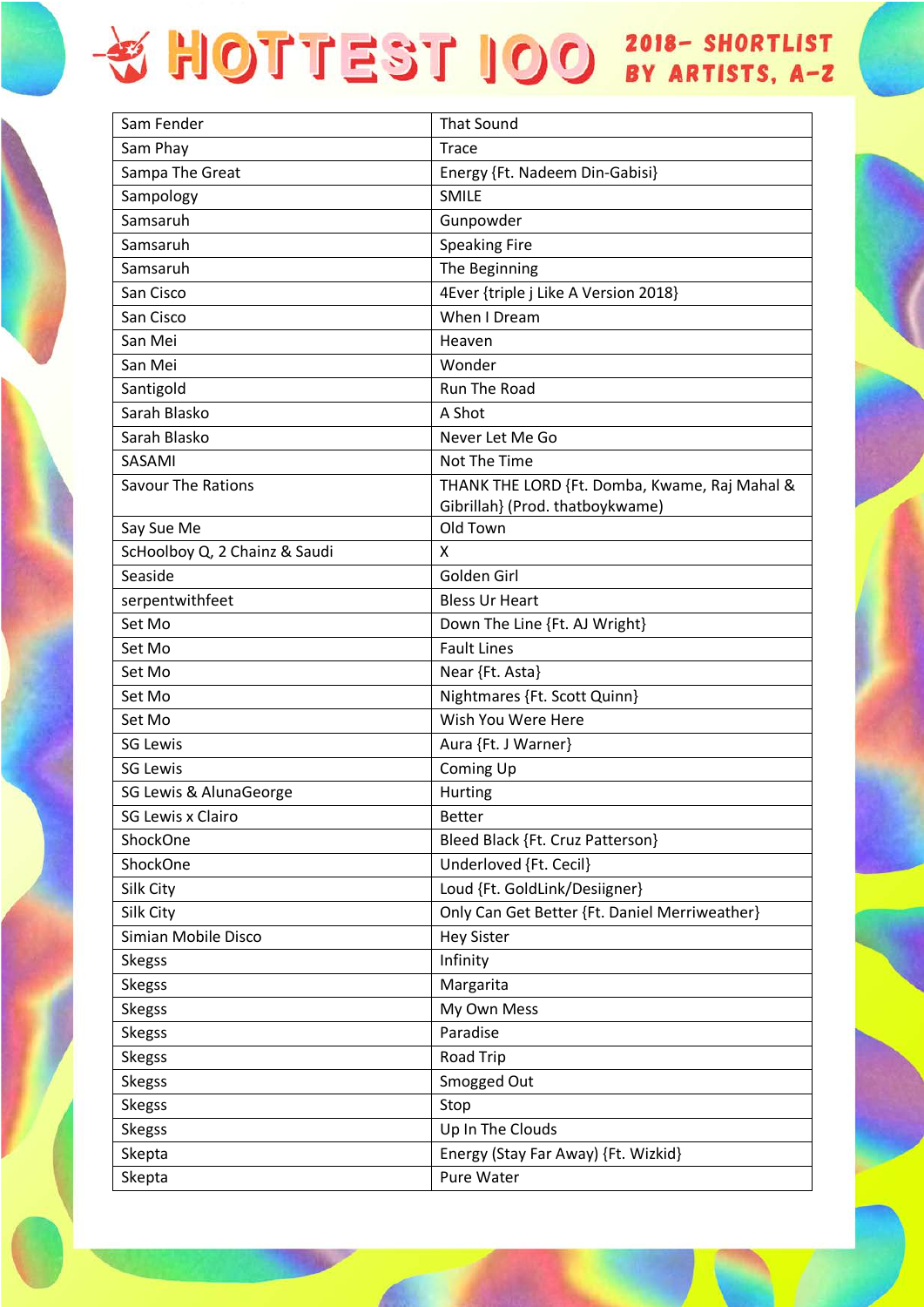| <b>Slaves</b>                      | <b>Cut And Run</b>                                 |
|------------------------------------|----------------------------------------------------|
| Sleepyheads, The                   | Nothing's Really Changed                           |
| Slim Jxmmi, Swae Lee, Rae Sremmurd | Chanel {Ft. Pharrell}                              |
| Slipknot                           | All Out Life                                       |
| Sloan Peterson                     | <b>New Direction</b>                               |
| Sloan Peterson                     | Our Love                                           |
| Slowly Slowly                      | Alchemy                                            |
| <b>Slowly Slowly</b>               | <b>Dinosaurs</b>                                   |
| <b>Slowly Slowly</b>               | <b>Ten Leaf Clover</b>                             |
| slowthai & Mura Masa               | Doorman                                            |
| Slum Sociable                      | Afterthought                                       |
| Slum Sociable                      | Can't Figure It Out                                |
| Slum Sociable                      | Do Something About It                              |
| Slum Sociable                      | Somebody To Love Me {triple j Like A Version 2018} |
| Slumberjack                        | Daggers {Ft. Machine Age}                          |
| <b>Smashing Pumpkins</b>           | <b>Silvery Sometimes (Ghosts)</b>                  |
| <b>Smashing Pumpkins</b>           | Solara                                             |
| Smino                              | L.M.F.                                             |
| <b>Snail Mail</b>                  | <b>Heat Wave</b>                                   |
| <b>Snail Mail</b>                  | Pristine                                           |
| Snakehips                          | Cruzin' {Ft. St Rulez}                             |
| SOAK                               | Everybody Loves You                                |
| SOB X RBE                          | Anti-Social                                        |
| <b>SOB X RBE</b>                   | Paramedic!                                         |
| Soccer Mommy                       | Cool                                               |
| Soccer Mommy                       | Skin                                               |
| Soccer Mommy                       | Your Dog                                           |
| Sofi Tukker                        | Baby I'm A Queen                                   |
| Sons Of The East                   | <b>Nothing Comes Easy</b>                          |
| <b>SOPHIE</b>                      | Immaterial                                         |
| <b>SOPHIE</b>                      | Ponyboy                                            |
| Sophiegrophy                       | <b>Bag</b>                                         |
| Sophiegrophy                       | Caution                                            |
| Sorry                              | Starstruck                                         |
| Spacey Jane                        | Cold Feet                                          |
| Sparrows                           | Over & Out                                         |
| Spenda C                           | My Type {Ft. Miss Blanks}                          |
| Spit Syndicate                     | Contraband & Conversation {Ft. Imbi The Girl/Kai}  |
| Spit Syndicate                     | Errands                                            |
| <b>Spring King</b>                 | Animal                                             |
| <b>Stand Atlantic</b>              | Lavender Bones                                     |
| <b>Stand Atlantic</b>              | Lost My Cool                                       |
| <b>Stand Atlantic</b>              | <b>Skinny Dipping</b>                              |
| Starcrawler                        | <b>Hollywood Ending</b>                            |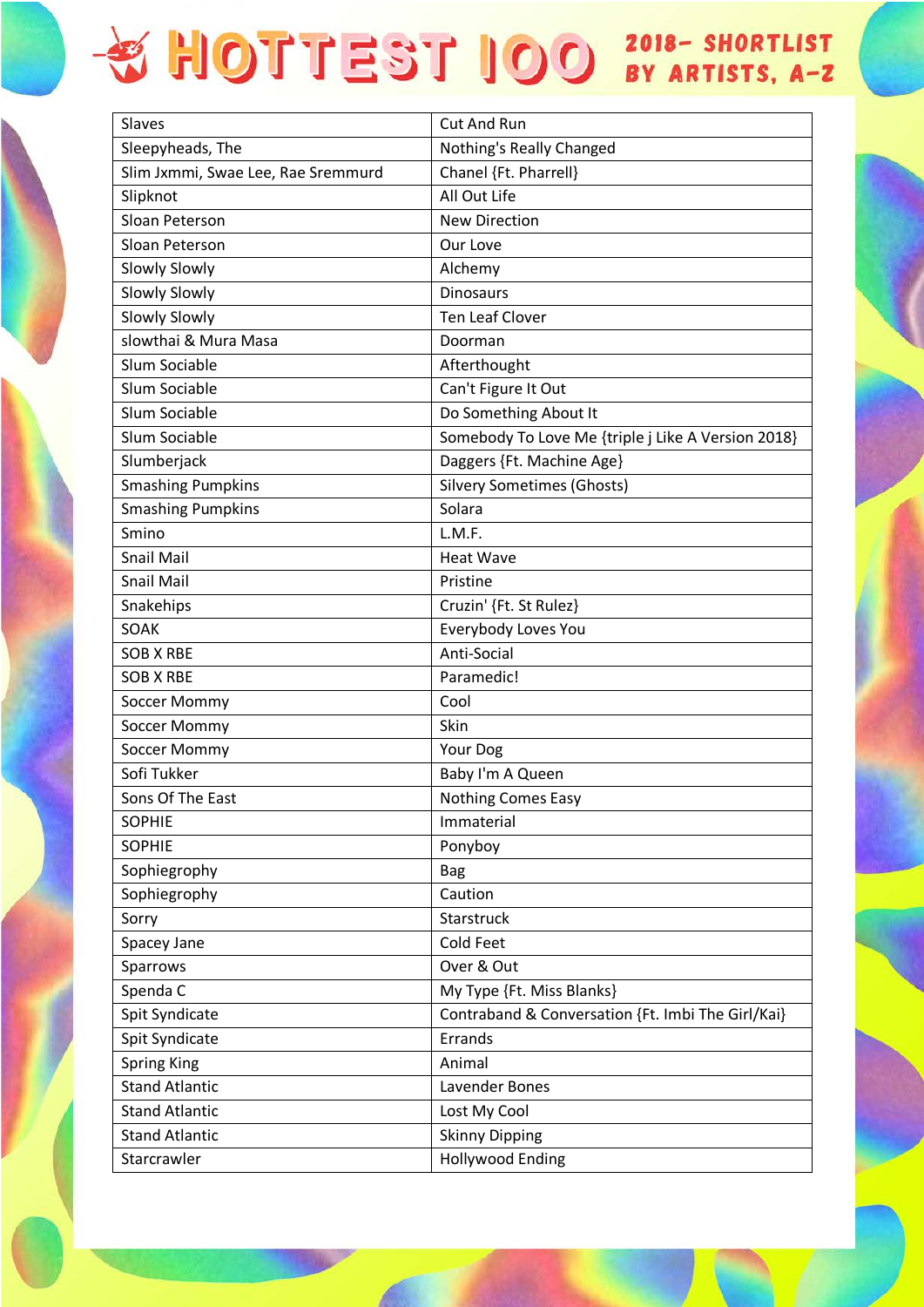| <b>Steady Holiday</b>      | Nobody's Watching                              |
|----------------------------|------------------------------------------------|
| <b>Stella Donnelly</b>     | <b>Talking</b>                                 |
| Stevie Jean                | Estranged                                      |
| Still Woozy                | Lucy                                           |
| Stonefield                 | Delusion                                       |
| Stonefield                 | Far From Earth                                 |
| Story So Far, The          | Keep This Up                                   |
| Story So Far, The          | Let It Go                                      |
| <b>Sunflower Bean</b>      | Come For Me                                    |
| <b>Sunflower Bean</b>      | <b>Crisis Fest</b>                             |
| <b>Super Cruel</b>         | Me + You {Ft. Hazlett}                         |
| Superorganism              | Congratulations {triple j Like A Version 2018} |
| Superorganism              | <b>Everybody Wants To Be Famous</b>            |
| Superorganism              | Night Time                                     |
| Superorganism              | Reflections On The Screen                      |
| Superorganism              | SPRORGNSM                                      |
| Superorganism              | The Prawn Song                                 |
| Swae Lee                   | Hurt To Look {Ft. Rae Sremmurd}                |
| <b>Sweater Curse</b>       | Can't See You Anymore                          |
| <b>Sweater Curse</b>       | Mon's Song                                     |
| Swick                      | Decisions {Ft. Kota Banks}                     |
| <b>SWIDT</b>               | Praise                                         |
| SŸDE                       | Follow Me {Ft. Evan Klar}                      |
| Sylvan Esso                | PARAD(w/m)E                                    |
| <b>SZA x Calvin Harris</b> | The Weekend {Funk Wav Remix}                   |
| Tapestry                   | Dark Shade                                     |
| <b>Tash Sultana</b>        | <b>Big Smoke</b>                               |
| <b>Tash Sultana</b>        | Cigarettes                                     |
| <b>Tash Sultana</b>        | <b>Free Mind</b>                               |
| <b>Tash Sultana</b>        | <b>Harvest Love</b>                            |
| <b>Tash Sultana</b>        | Salvation                                      |
| <b>Tash Sultana</b>        | Seed (Intro)                                   |
| <b>Tasman Keith</b>        | <b>Mission Famous</b>                          |
| Tasman Keith               | My Pelopolees                                  |
| Tchami                     | Aurra                                          |
| Teischa                    | <b>Before</b>                                  |
| Teischa                    | Haunt Me                                       |
| Tentendo                   | Dance With Me {Ft. Jordan Dennis}              |
| Tentendo                   | Ghost {Ft. Blasko}                             |
| Teyana Taylor              | Gonna Love Me                                  |
| Thandi Phoenix             | My Way {Prod. Rudimental}                      |
| Thando                     | Numb {Ft. Remi}                                |
| The Delta Riggs            | Out Of Place                                   |
| The Gooch Palms            | Summertime                                     |
|                            |                                                |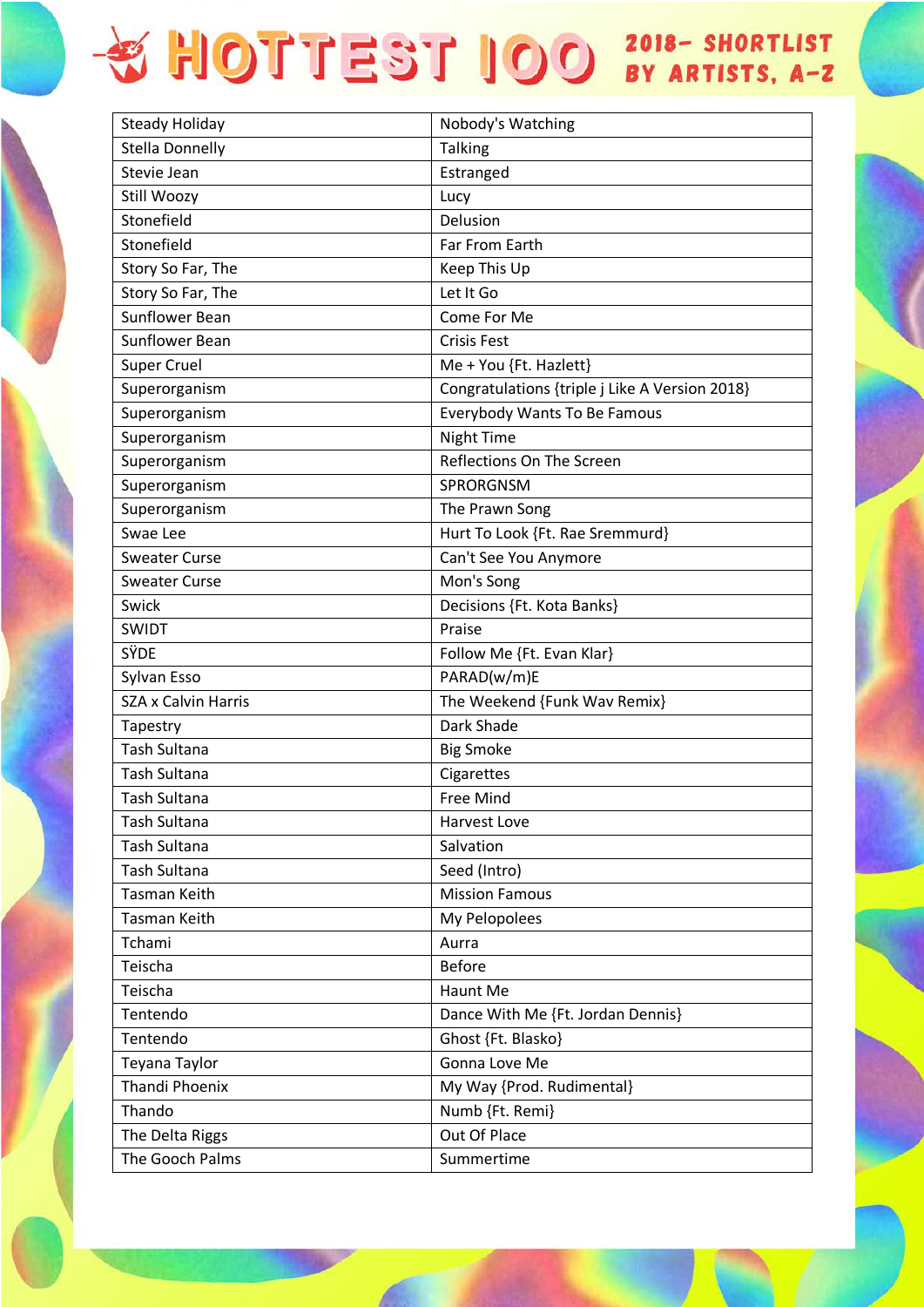| The Story So Far                          | Keep This Up                                     |
|-------------------------------------------|--------------------------------------------------|
| The Story So Far                          | Upside Down                                      |
| <b>Thelma Plum</b>                        | Clumsy Love                                      |
| Theophilus London                         | Only You {Ft. Tame Impala}                       |
| THEY.                                     | What I Know Now {Ft. Wiz Khalifa}                |
| <b>Thom Yorke</b>                         | Suspirium                                        |
| Thornhill                                 | Reptile                                          |
| <b>Thrice</b>                             | The Grey                                         |
| Thundamentals                             | All I See Is Music                               |
| Thundamentals                             | Catch Me If You Can {Ft. Eves Karydas}           |
| Thundamentals                             | Everybody But You                                |
| Thundamentals                             | Eyes On Me                                       |
| Thundamentals                             | I Miss You                                       |
| Thundamentals                             | Ivy {triple j Like A Version 2017}               |
| Thundercat                                | King Of The Hill {Ft. BADBADNOTGOOD/Flying       |
|                                           | Lotus}                                           |
| <b>Tia Gostelow</b>                       | Giants                                           |
| <b>Tia Gostelow</b>                       | <b>Hey Friends</b>                               |
| <b>Tia Gostelow</b>                       | Phone Me                                         |
| <b>Tia Gostelow</b>                       | Strangers {Ft. LANKS}                            |
| <b>Tia Gostelow</b>                       | We Are The People {triple j Like A Version 2018} |
| <b>Tiny Little Houses</b>                 | Drag Me                                          |
| <b>Tiny Little Houses</b>                 | <b>Idiot Proverbs</b>                            |
| <b>Tiny Little Houses</b>                 | <b>Short Hair</b>                                |
| Tiny Little Houses                        | SOS {triple j Like A Version 2018}               |
| <b>Tiny Little Houses</b>                 | <b>Team Player</b>                               |
| <b>Tired Lion</b>                         | With Or Without                                  |
| Tirzah                                    | Gladly                                           |
| <b>Tkay Maidza</b>                        | <b>Big Things</b>                                |
| <b>Tkay Maidza</b>                        | Flexin' {Ft. DUCKWRTH}                           |
| <b>Tobiahs</b>                            | To Be Honest                                     |
| <b>Tonight Alive</b>                      | Affirmation {triple j Like A Version 2018}       |
| <b>Tonight Alive</b>                      | <b>Book Of Love</b>                              |
| <b>Tonight Alive</b>                      | Crack My Heart                                   |
| <b>Tonight Alive</b>                      | Disappear {Ft. Lynn Gunn}                        |
| <b>Tonight Alive</b>                      | For You                                          |
| Tora                                      | Wouldn't Be The Same {Ft. Keelan Mak}            |
| <b>Total Giovanni</b>                     | Awake                                            |
| <b>Total Giovanni</b>                     | Comes In Waves                                   |
| <b>Totally Enormous Extinct Dinosaurs</b> | <b>Body Move</b>                                 |
| <b>Totally Enormous Extinct Dinosaurs</b> | Leave A Light On                                 |
| <b>Totally Mild</b>                       | From One Another                                 |
| <b>TOTTY</b>                              | Uncomfortable                                    |
| Tourist                                   | Apollo                                           |
| Tourist                                   | Someone Else                                     |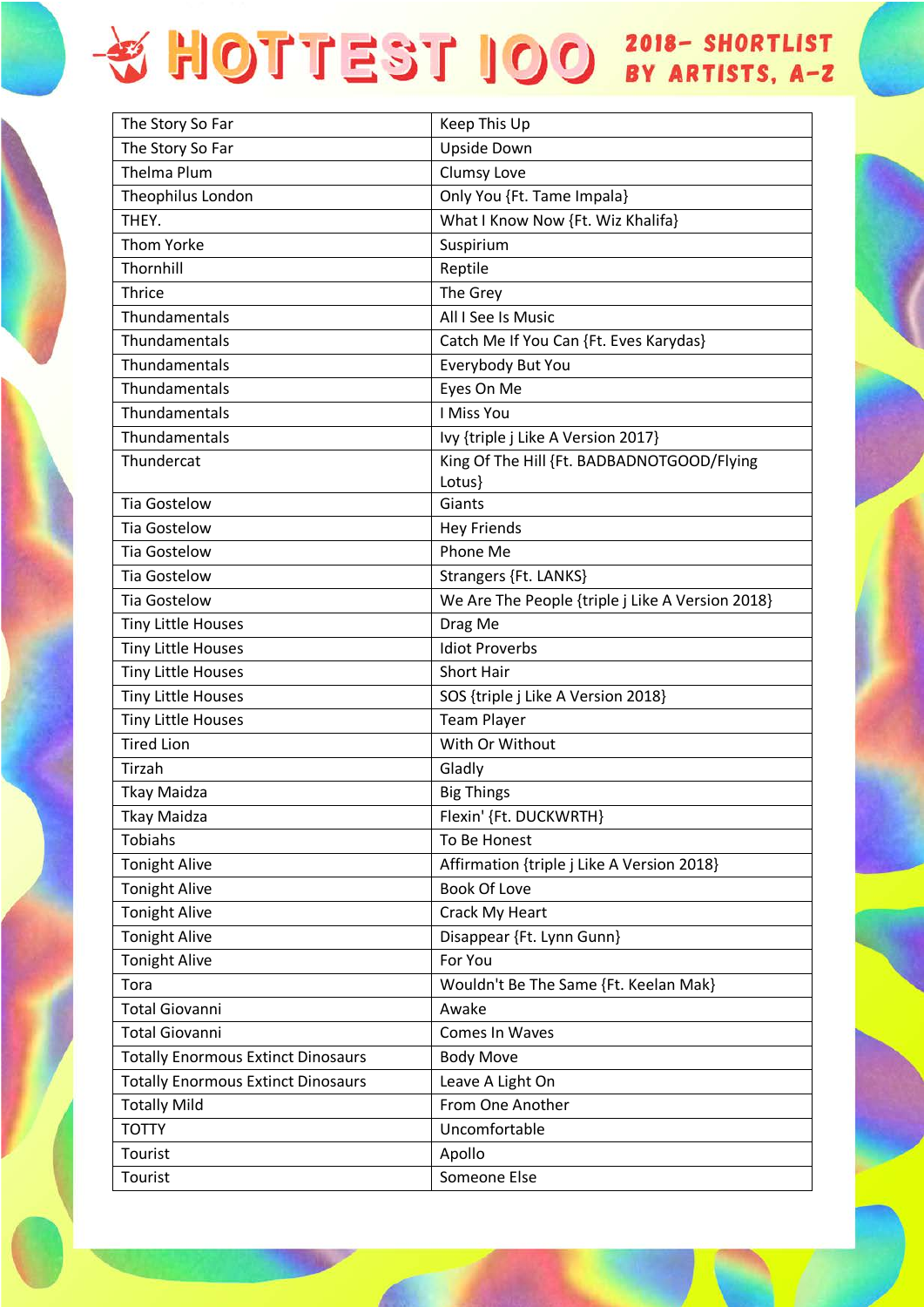| Tove Lo                    | bitches {Ft. Charli XCX/Icona Pop/Elliphant/ALMA} |
|----------------------------|---------------------------------------------------|
| <b>Tove Styrke</b>         | Changed My Mind                                   |
| <b>Tove Styrke</b>         | Loving Is Easy {triple j Like A Version 2018}     |
| <b>Tove Styrke</b>         | Sway                                              |
| Towkio                     | Symphony {Ft. Teddy Jackson}                      |
| <b>Travis Scott</b>        | <b>CAN'T SAY</b>                                  |
| <b>Travis Scott</b>        | <b>CAROUSEL</b>                                   |
| <b>Travis Scott</b>        | NO BYSTANDERS                                     |
| <b>Travis Scott</b>        | R.I.P. SCREW                                      |
| <b>Travis Scott</b>        | SICKO MODE                                        |
| <b>Travis Scott</b>        | <b>STARGAZING</b>                                 |
| <b>Travis Scott</b>        | STOP TRYING TO BE GOD                             |
| <b>Travis Scott</b>        | <b>WAKE UP</b>                                    |
| <b>Travis Scott</b>        | <b>YOSEMITE</b>                                   |
| tricot                     | Potage                                            |
| <b>Triple One</b>          | Showoff                                           |
| <b>Triple One</b>          | Tarlo                                             |
| <b>Triple One</b>          | Valentine Kid                                     |
| <b>Trophy Eyes</b>         | <b>Friday Forever</b>                             |
| <b>Trophy Eyes</b>         | More Like You                                     |
| <b>Trophy Eyes</b>         | Something Bigger Than This                        |
| <b>Trophy Eyes</b>         | You Can Count On Me                               |
| <b>Tropical Fuck Storm</b> | You Let My Tyres Down                             |
| Tuka                       | <b>Naked Heart</b>                                |
| Tune-Yards                 | <b>Heart Attack</b>                               |
| Turnstile                  | Moon                                              |
| <b>Turquoise Prince</b>    | Sunday Sesh                                       |
| <b>TWERL</b>               | Wasted Time {Ft. Max Styler}                      |
| <b>Twin Shadow</b>         | Saturdays {Ft. HAIM}                              |
| <b>Two People</b>          | I'm Tied, To You                                  |
| <b>Two People</b>          | In The Garden                                     |
| <b>Two People</b>          | <b>Something To Talk About</b>                    |
| Tyler, The Creator         | I Am The Grinch {Ft. Fletcher Jones}              |
| Tyler, The Creator         | Lights On                                         |
| Tyler, The Creator         | <b>OKRA</b>                                       |
| Tyler, The Creator         | PEACH FUZZ                                        |
| Tyler, The Creator         | You're A Mean One, Mr. Grinch                     |
| Tyne-James Organ           | Graceful                                          |
| Ukiyo                      | Something Like This {Ft. FEELDS}                  |
| Underoath                  | On My Teeth                                       |
| Underworld & Iggy Pop      | <b>Bells &amp; Circles</b>                        |
| Unknown Mortal Orchestra   | Hunnybee                                          |
| Urthboy                    | Have And Hold {Ft. TIAAN}                         |
| Vaccines, The              | All My Friends Are Falling In Love                |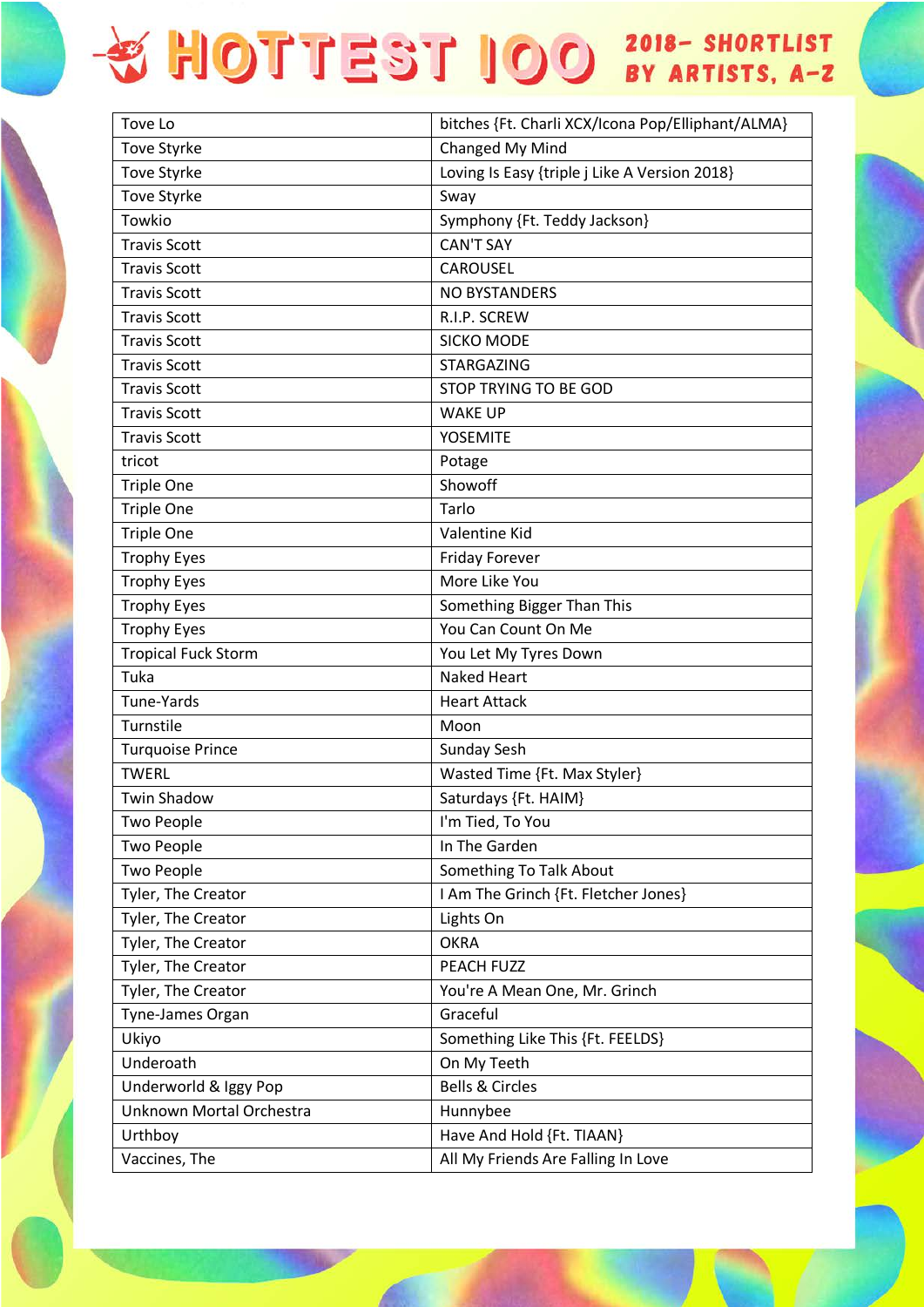| Vaccines, The<br>Surfing In The Sky<br>Alone With Me<br>Vance Joy<br>Call If You Need Me<br>Vance Joy<br>Vance Joy<br>Crashing Into You<br>Vance Joy<br>Elastic Heart {triple j Like A Version}<br>I'm With You<br>Vance Joy<br>Vance Joy<br>One Of These Days<br>Vance Joy<br>Saturday Sun<br><b>Take Your Time</b><br>Vance Joy<br>Vance Joy<br>We're Going Home<br>Closure {Ft. Drew Love}<br>Vancouver Sleep Clinic<br>Vancouver Sleep Clinic<br>Mercy {Ft. Ebhoni}<br>Vancouver Sleep Clinic<br><b>Silver Lining</b><br>Won't Hurt<br>Venus Project, The<br>Vera Blue<br>All The Pretty Girls<br>Feelin' Old<br>Verge Collection<br><b>Vic August</b><br>Bandit {Ft. Figuero Jones}<br><b>Buss It Down</b><br><b>Vic August</b><br><b>Vic August</b><br>Withdrawals<br>Vic Mensa<br>Metaphysical<br><b>Feels Like Summer</b><br><b>Vince Staples</b><br><b>Vince Staples</b><br>Get The Fuck Off My Dick<br>Voidz, The<br>All Wordz Are Made Up<br>Voidz, The<br><b>QYURRYUS</b><br><b>WAAX</b><br>Labrador<br>Wafia<br>I'm Good<br>Wafia<br>Only Love<br>Neverland<br><b>WALLACE</b><br>Wallows<br>These Days<br>Washington<br>Claws<br><b>Welcome To The Family</b><br>Watsky<br>Weeknd & Kendrick Lamar, The<br>Pray For Me<br>Call Out My Name<br>Weeknd, The |
|------------------------------------------------------------------------------------------------------------------------------------------------------------------------------------------------------------------------------------------------------------------------------------------------------------------------------------------------------------------------------------------------------------------------------------------------------------------------------------------------------------------------------------------------------------------------------------------------------------------------------------------------------------------------------------------------------------------------------------------------------------------------------------------------------------------------------------------------------------------------------------------------------------------------------------------------------------------------------------------------------------------------------------------------------------------------------------------------------------------------------------------------------------------------------------------------------------------------------------------------------------------------|
|                                                                                                                                                                                                                                                                                                                                                                                                                                                                                                                                                                                                                                                                                                                                                                                                                                                                                                                                                                                                                                                                                                                                                                                                                                                                        |
|                                                                                                                                                                                                                                                                                                                                                                                                                                                                                                                                                                                                                                                                                                                                                                                                                                                                                                                                                                                                                                                                                                                                                                                                                                                                        |
|                                                                                                                                                                                                                                                                                                                                                                                                                                                                                                                                                                                                                                                                                                                                                                                                                                                                                                                                                                                                                                                                                                                                                                                                                                                                        |
|                                                                                                                                                                                                                                                                                                                                                                                                                                                                                                                                                                                                                                                                                                                                                                                                                                                                                                                                                                                                                                                                                                                                                                                                                                                                        |
|                                                                                                                                                                                                                                                                                                                                                                                                                                                                                                                                                                                                                                                                                                                                                                                                                                                                                                                                                                                                                                                                                                                                                                                                                                                                        |
|                                                                                                                                                                                                                                                                                                                                                                                                                                                                                                                                                                                                                                                                                                                                                                                                                                                                                                                                                                                                                                                                                                                                                                                                                                                                        |
|                                                                                                                                                                                                                                                                                                                                                                                                                                                                                                                                                                                                                                                                                                                                                                                                                                                                                                                                                                                                                                                                                                                                                                                                                                                                        |
|                                                                                                                                                                                                                                                                                                                                                                                                                                                                                                                                                                                                                                                                                                                                                                                                                                                                                                                                                                                                                                                                                                                                                                                                                                                                        |
|                                                                                                                                                                                                                                                                                                                                                                                                                                                                                                                                                                                                                                                                                                                                                                                                                                                                                                                                                                                                                                                                                                                                                                                                                                                                        |
|                                                                                                                                                                                                                                                                                                                                                                                                                                                                                                                                                                                                                                                                                                                                                                                                                                                                                                                                                                                                                                                                                                                                                                                                                                                                        |
|                                                                                                                                                                                                                                                                                                                                                                                                                                                                                                                                                                                                                                                                                                                                                                                                                                                                                                                                                                                                                                                                                                                                                                                                                                                                        |
|                                                                                                                                                                                                                                                                                                                                                                                                                                                                                                                                                                                                                                                                                                                                                                                                                                                                                                                                                                                                                                                                                                                                                                                                                                                                        |
|                                                                                                                                                                                                                                                                                                                                                                                                                                                                                                                                                                                                                                                                                                                                                                                                                                                                                                                                                                                                                                                                                                                                                                                                                                                                        |
|                                                                                                                                                                                                                                                                                                                                                                                                                                                                                                                                                                                                                                                                                                                                                                                                                                                                                                                                                                                                                                                                                                                                                                                                                                                                        |
|                                                                                                                                                                                                                                                                                                                                                                                                                                                                                                                                                                                                                                                                                                                                                                                                                                                                                                                                                                                                                                                                                                                                                                                                                                                                        |
|                                                                                                                                                                                                                                                                                                                                                                                                                                                                                                                                                                                                                                                                                                                                                                                                                                                                                                                                                                                                                                                                                                                                                                                                                                                                        |
|                                                                                                                                                                                                                                                                                                                                                                                                                                                                                                                                                                                                                                                                                                                                                                                                                                                                                                                                                                                                                                                                                                                                                                                                                                                                        |
|                                                                                                                                                                                                                                                                                                                                                                                                                                                                                                                                                                                                                                                                                                                                                                                                                                                                                                                                                                                                                                                                                                                                                                                                                                                                        |
|                                                                                                                                                                                                                                                                                                                                                                                                                                                                                                                                                                                                                                                                                                                                                                                                                                                                                                                                                                                                                                                                                                                                                                                                                                                                        |
|                                                                                                                                                                                                                                                                                                                                                                                                                                                                                                                                                                                                                                                                                                                                                                                                                                                                                                                                                                                                                                                                                                                                                                                                                                                                        |
|                                                                                                                                                                                                                                                                                                                                                                                                                                                                                                                                                                                                                                                                                                                                                                                                                                                                                                                                                                                                                                                                                                                                                                                                                                                                        |
|                                                                                                                                                                                                                                                                                                                                                                                                                                                                                                                                                                                                                                                                                                                                                                                                                                                                                                                                                                                                                                                                                                                                                                                                                                                                        |
|                                                                                                                                                                                                                                                                                                                                                                                                                                                                                                                                                                                                                                                                                                                                                                                                                                                                                                                                                                                                                                                                                                                                                                                                                                                                        |
|                                                                                                                                                                                                                                                                                                                                                                                                                                                                                                                                                                                                                                                                                                                                                                                                                                                                                                                                                                                                                                                                                                                                                                                                                                                                        |
|                                                                                                                                                                                                                                                                                                                                                                                                                                                                                                                                                                                                                                                                                                                                                                                                                                                                                                                                                                                                                                                                                                                                                                                                                                                                        |
|                                                                                                                                                                                                                                                                                                                                                                                                                                                                                                                                                                                                                                                                                                                                                                                                                                                                                                                                                                                                                                                                                                                                                                                                                                                                        |
|                                                                                                                                                                                                                                                                                                                                                                                                                                                                                                                                                                                                                                                                                                                                                                                                                                                                                                                                                                                                                                                                                                                                                                                                                                                                        |
|                                                                                                                                                                                                                                                                                                                                                                                                                                                                                                                                                                                                                                                                                                                                                                                                                                                                                                                                                                                                                                                                                                                                                                                                                                                                        |
|                                                                                                                                                                                                                                                                                                                                                                                                                                                                                                                                                                                                                                                                                                                                                                                                                                                                                                                                                                                                                                                                                                                                                                                                                                                                        |
|                                                                                                                                                                                                                                                                                                                                                                                                                                                                                                                                                                                                                                                                                                                                                                                                                                                                                                                                                                                                                                                                                                                                                                                                                                                                        |
|                                                                                                                                                                                                                                                                                                                                                                                                                                                                                                                                                                                                                                                                                                                                                                                                                                                                                                                                                                                                                                                                                                                                                                                                                                                                        |
|                                                                                                                                                                                                                                                                                                                                                                                                                                                                                                                                                                                                                                                                                                                                                                                                                                                                                                                                                                                                                                                                                                                                                                                                                                                                        |
|                                                                                                                                                                                                                                                                                                                                                                                                                                                                                                                                                                                                                                                                                                                                                                                                                                                                                                                                                                                                                                                                                                                                                                                                                                                                        |
| <b>West Thebarton</b><br>Stuck On You                                                                                                                                                                                                                                                                                                                                                                                                                                                                                                                                                                                                                                                                                                                                                                                                                                                                                                                                                                                                                                                                                                                                                                                                                                  |
| <b>West Thebarton</b><br>You've Got The Love {triple j Like A Version 2018}                                                                                                                                                                                                                                                                                                                                                                                                                                                                                                                                                                                                                                                                                                                                                                                                                                                                                                                                                                                                                                                                                                                                                                                            |
| Confirmation<br>Westerman                                                                                                                                                                                                                                                                                                                                                                                                                                                                                                                                                                                                                                                                                                                                                                                                                                                                                                                                                                                                                                                                                                                                                                                                                                              |
| You're Not Wrong<br>Wet                                                                                                                                                                                                                                                                                                                                                                                                                                                                                                                                                                                                                                                                                                                                                                                                                                                                                                                                                                                                                                                                                                                                                                                                                                                |
| What So Not<br>Beautiful {Ft. Winona Oak}                                                                                                                                                                                                                                                                                                                                                                                                                                                                                                                                                                                                                                                                                                                                                                                                                                                                                                                                                                                                                                                                                                                                                                                                                              |
| Stuck In Orbit {Ft. BUOY}<br>What So Not                                                                                                                                                                                                                                                                                                                                                                                                                                                                                                                                                                                                                                                                                                                                                                                                                                                                                                                                                                                                                                                                                                                                                                                                                               |
| If You Only Knew {Ft. Daniel Johns}<br>What So Not & San Holo                                                                                                                                                                                                                                                                                                                                                                                                                                                                                                                                                                                                                                                                                                                                                                                                                                                                                                                                                                                                                                                                                                                                                                                                          |
| What So Not & Skrillex<br>Goh {Ft. KLP}                                                                                                                                                                                                                                                                                                                                                                                                                                                                                                                                                                                                                                                                                                                                                                                                                                                                                                                                                                                                                                                                                                                                                                                                                                |
| We Keep On Running<br>What So Not & Toto                                                                                                                                                                                                                                                                                                                                                                                                                                                                                                                                                                                                                                                                                                                                                                                                                                                                                                                                                                                                                                                                                                                                                                                                                               |
| Be Like You {Ft. Broods}<br>Whethan                                                                                                                                                                                                                                                                                                                                                                                                                                                                                                                                                                                                                                                                                                                                                                                                                                                                                                                                                                                                                                                                                                                                                                                                                                    |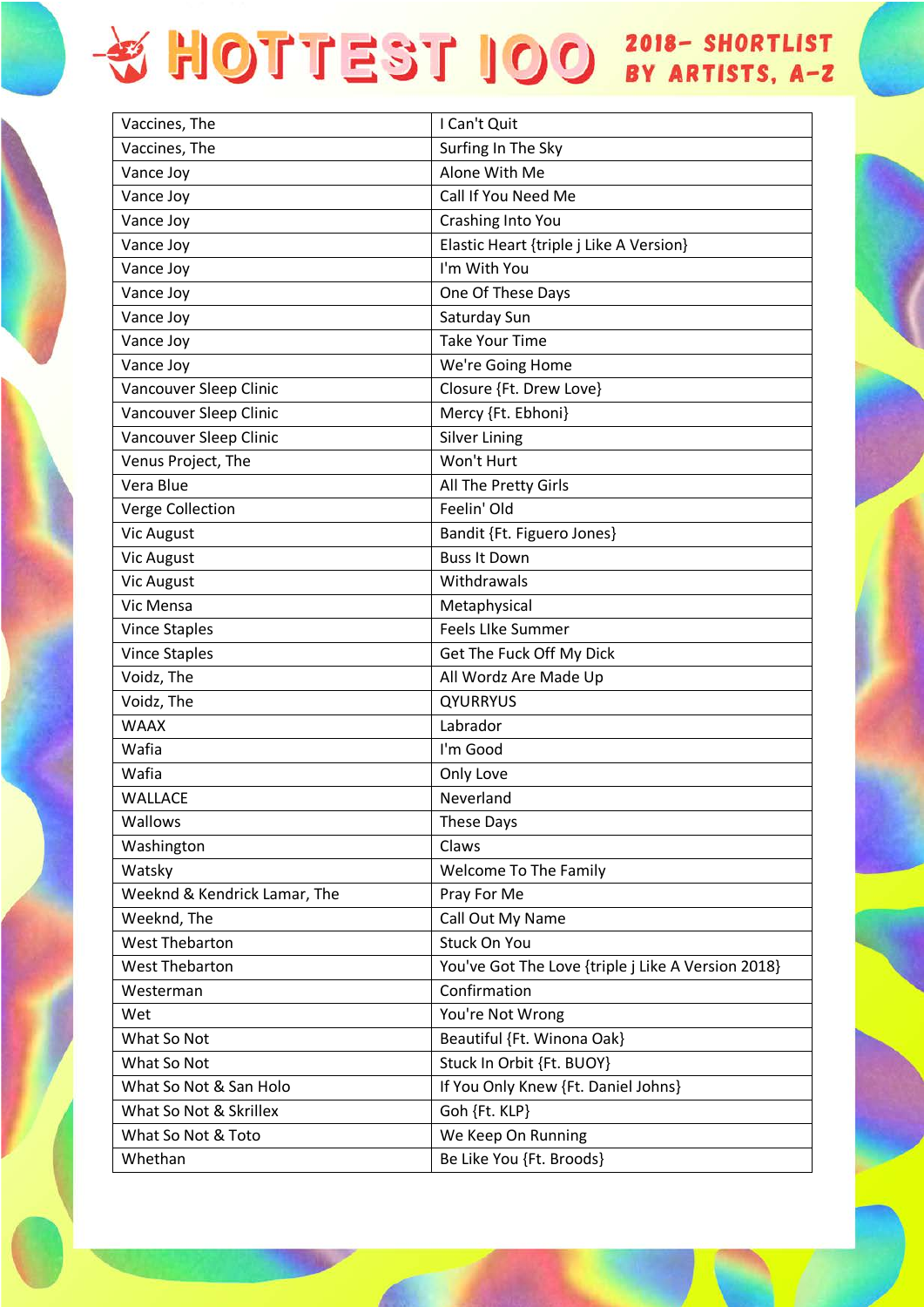## + HOTTEST IOO 2018- SHORTLIST

| Whethan                  | Radar {Ft. HONNE}                      |
|--------------------------|----------------------------------------|
| Willaris. K              | Perpetual Love                         |
| Willaris. K              | Risen                                  |
| <b>Winston Surfshirt</b> | For The Record                         |
| Winterbourne             | <b>Better</b>                          |
| <b>Wolf Alice</b>        | Boys {triple j Like A Version 2018}    |
| Wombats, The             | Bee-Sting                              |
| Wombats, The             | <b>Black Flamingo</b>                  |
| Wombats, The             | Cheetah Tongue                         |
| Wombats, The             | <b>Lethal Combination</b>              |
| Wombats, The             | Oceans                                 |
| Wombats, The             | Turn                                   |
| Wonder Years, The        | <b>Sister Cities</b>                   |
| Woodes                   | Change My Mind                         |
| Woodes                   | Lay It On Me {triple j Like A Version} |
| Woodes                   | Origami                                |
| World Champion           | Gun                                    |
| World Of Birds, The      | Open Up                                |
| <b>Xavier Rudd</b>       | Walk Away                              |
| <b>XIRA</b>              | Sleep Talker                           |
| <b>XMPLA</b>             | <b>Better</b>                          |
| <b>XMPLA</b>             | Sun Goes Down                          |
| yaeji                    | One More                               |
| <b>Yellow Days</b>       | How Can I Love You?                    |
| <b>Yellow Days</b>       | The Way Things Change                  |
| yergurl                  | Skateboard                             |
| Yorke                    | <b>First Light</b>                     |
| Yoste                    | Arc                                    |
| You Me At Six            | <b>Fast Forward</b>                    |
| Young Fathers            | In My View                             |
| Young Fathers            | Toy                                    |
| Young Franco             | Girls Don't Cry {Ft. Maribelle}        |
| <b>Young Monks</b>       | <b>Bayside Suicide</b>                 |
| Young Thug               | High {Ft. Elton John}                  |
| Yù Yī                    | Peaches {Ft. Ellen}                    |
| Yumi Zouma               | In Camera                              |
| YUNGBLUD                 | 21st Century Liability                 |
| YUNGBLUD                 | Medication                             |
| YUNGBLUD                 | Polygraph Eyes                         |
| YUNGBLUD                 | Psychotic Kids                         |
| Yuno                     | No Going Back                          |
| Zacari & Babes Wodumo    | Redemption                             |
| ZEKIEL                   | <b>Writing Away</b>                    |
| ZHU                      | Stormy Love, NM. {Ft. JOY.}            |